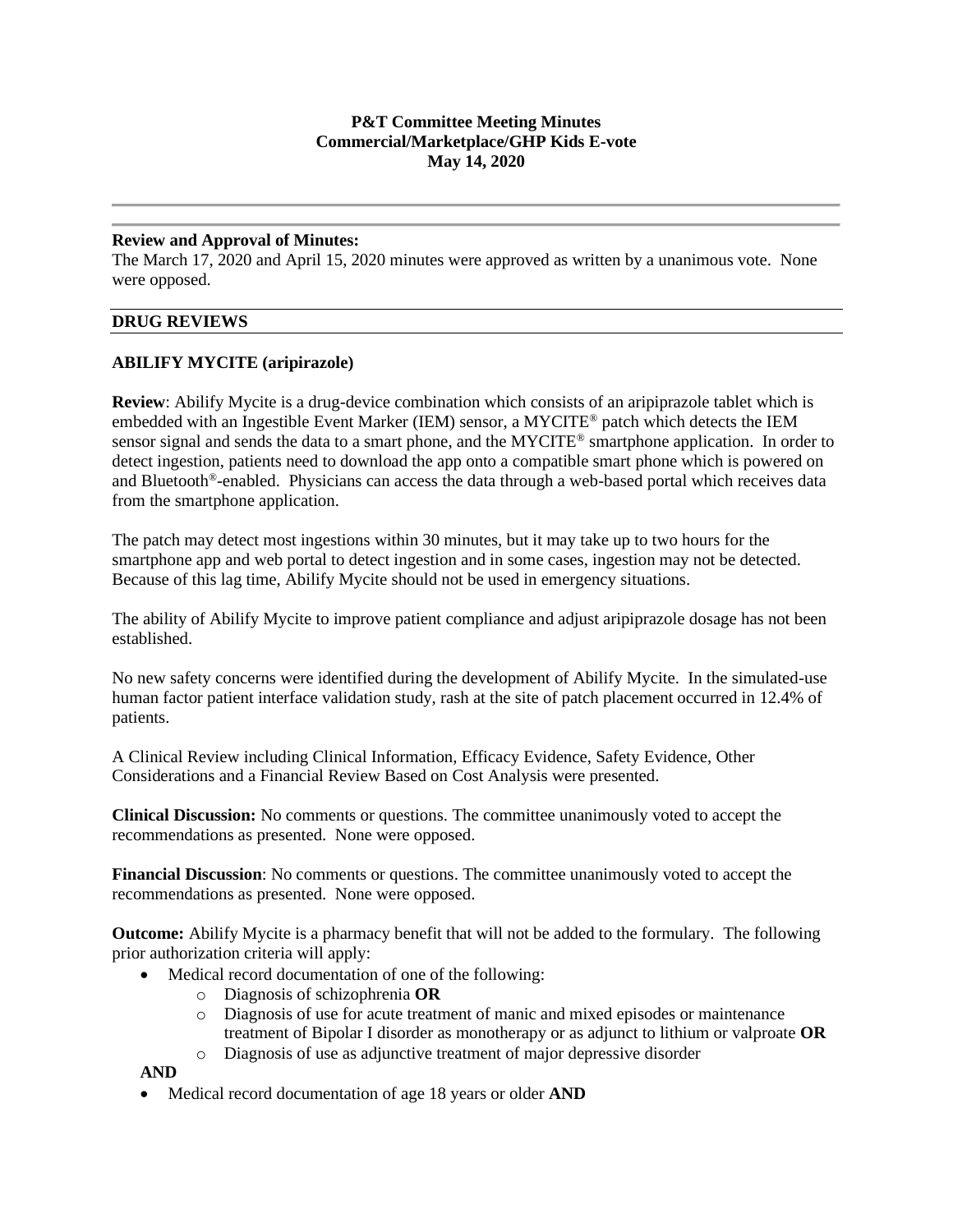- Medical record documentation of a history of poor adherence to oral medications and documentation that education to improve adherence has been attempted **AND**
- Medical record documentation of access to a compatible smart phone **AND**
- Medical record documentation of one of the following:
	- o For schizophrenia and bipolar I disorder:
		- Medical record documentation of reason why aripiprazole oral tablets **AND** Abilify Maintena cannot be used

# **OR**

- o For major depressive disorder (MDD)
	- Medical record documentation of reason why aripiprazole oral tablets cannot be used

**AUTHORIZATION DURATION:** Initial authorizations for Abilify Mycite will be approved for a period of 12 months. Reauthorizations will be for a period of 12 months each provided the following criteria are met:

• Claims history and attestation from the provider showing the patient is adherent to Abilify Mycite **OR** continued need to monitor drug ingestion.

**QUANTITY LIMIT:** 1 tablet per day

Additional evidence of the criteria used to make this decision can be found in the drug review presented to the committee.

#### **ADAKVEO (crizanlizumab-tmca)**

**Review:** Adakveo is indicated to reduce the frequency of vasoocclusive crises in adults and pediatric patients aged 16 years and older with sickle cell disease. Adakveo (crizanlizumab-tmca) is the third unique molecular entity approved for the management of the chronic complications associated with sickle cell disease (SCD), following hydroxyurea (Siklos, Droxia) and Endari (l-glutamine). Oxbryta received approval after Adakveo.

Adakveo is recommended to be dosed at 5 mg/kg by intravenous infusion over a period of 30 minutes at week 0, week 2, and every 4 weeks thereafter. It may be given with or without hydroxyurea and should be prepared and administered by a healthcare professional.

The efficacy of Adakveo was evaluated in patients with SCD in SUSTAIN, a 52-week, randomized, multicenter, placebo-controlled, double-blind study. A total of 198 patients with SCD and a history of 2 to 10 VOCs in the previous 12 months were eligible for inclusion. Patients were randomized 1:1:1 to Adakveo 5 mg/kg, Adakveo 2.5 mg/kg, or placebo administered over a period of 30 minutes by intravenous infusion on Week 0, Week 2, and every 4 weeks thereafter for a treatment duration of 52 weeks. Patients with SCD who received Adakveo 5 mg/kg had a lower median annual rate of VOC compared to patients who received placebo (1.63 vs. 2.98) which was statistically significant ( $p = 0.010$ ). Reductions in the frequency of VOCs were observed among patients regardless of SCD genotype and/or hydroxyurea use.

There are no black box warnings or contraindications associated with Adakveo. Adakveo has warnings for infusion-related reactions and interference with automated platelet counts (platelet clumping). The most common adverse reactions (incidence > 10%) are nausea, arthralgia, back pain, and pyrexia. Based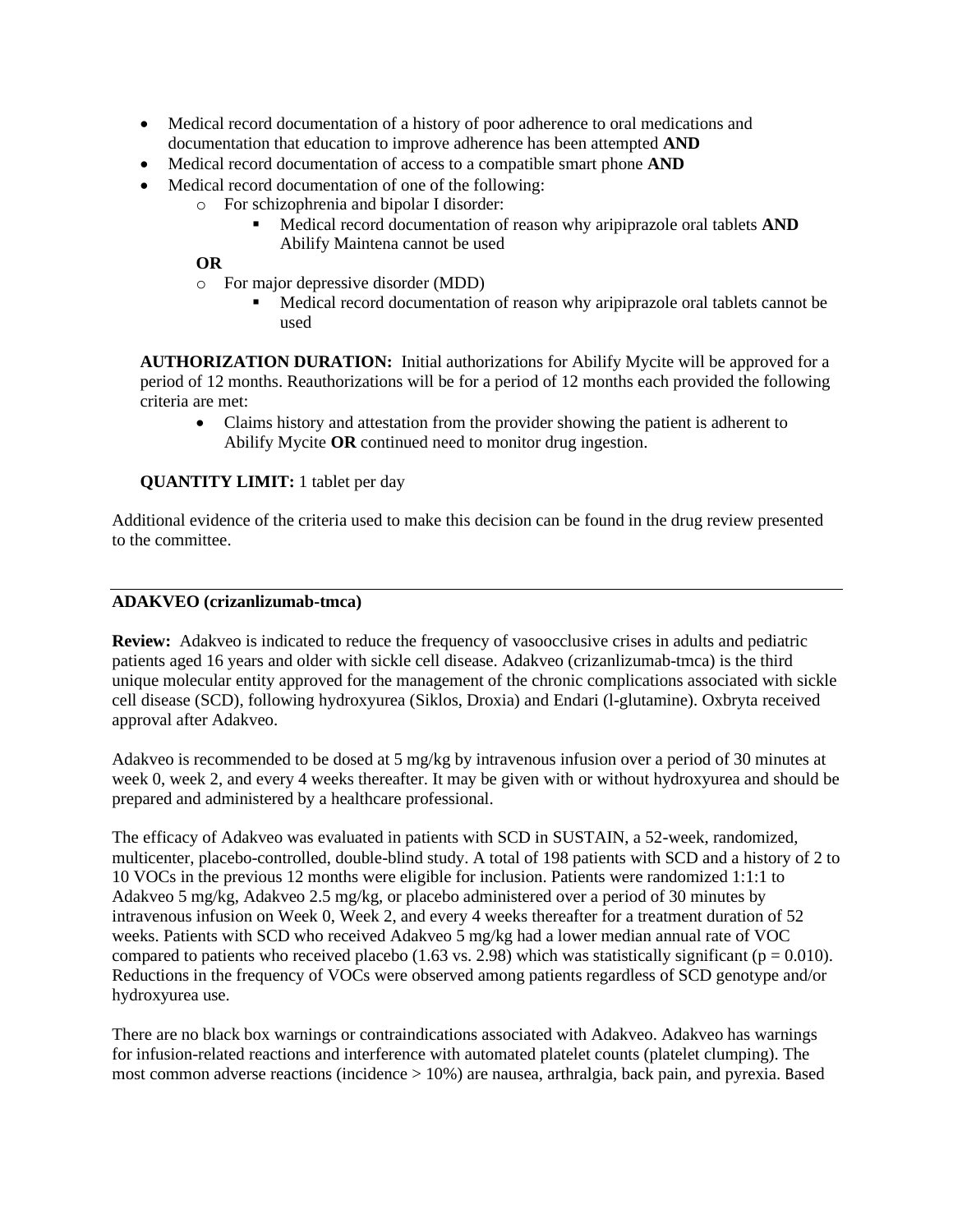on animal studies, Adakveo may cause fetal harm when administered to a pregnant woman. The safety and efficacy in pediatric patients below age of 16 years have not been established.

A Clinical Review including Clinical Information, Efficacy Evidence, Safety Evidence, Other Considerations and a Financial Review Based on Cost Analysis were presented.

**Clinical Discussion:** No comments or questions. The committee unanimously voted to accept the recommendations as presented. None were opposed.

**Financial Discussion**: No comments or questions. The committee unanimously voted to accept the recommendations as presented. None were opposed.

**Outcome:** Adakveo is a medical benefit that will be covered with the following prior authorization criteria:

- Prescription written by or in consultation with a hematologist **AND**
- Medical record documentation of the member being  $\geq 16$  years of age **AND**
- Medical record documentation of diagnosis of sickle cell disease **AND**
- Medical record documentation of number of vasoocclusive crises in the previous 12 months **AND**
- Medical record documentation of intolerance to, or contraindication to, or therapeutic failure on a minimum 3 month trial of generic hydroxyurea **AND**
- Medical record documentation of therapeutic failure on, intolerance to, or contraindication to Endari

**AUTHORIZATION DURATION:** Each treatment period will be defined as 12 months. Re-review will occur every 12 months. The following criteria is recommended for reauthorization:

• Medical record documentation of continued or sustained improvement in the acute complications of sickle cell disease (i.e. number of vasooclussive crises, hospitalizations, and number of ACS occurrences)

Additional evidence of the criteria used to make this decision can be found in the drug review presented to the committee.

#### **CONSENSI (amlodipine and celecoxib)**

**Review:** Consensi is a new combination product consisting of amlodipine and celecoxib, indicated for use in patients with hypertension and osteoarthritis. Consensi is only available in a celecoxib strength of 200mg and is only to be administered once a day. If analgesic therapy is no longer needed, Consensi should be discontinued and a different antihypertensive medication should be initiated.

The approval of Consensi was based on the clinical trials of the individual drug components rather than a new clinical trial. A pharmacokinetic study of Consensi found that combing amlodipine with celecoxib provided similar blood pressure reductions as compared to amlodipine monotherapy. The listed safety considerations are consistent with the safety considerations of the individual products. No new safety considerations were added with the approval of Consensi.

Consensi is not recommended to be used for short term therapy; however, Consensi is to be used at the lowest dose and shortest duration as possible to decrease the risk of cardiovascular related events. This suggests that Consensi is only appropriate for patients requiring regular NSAID therapy, but the treatment should be limited as clinically appropriate. Consensi utilization is dependent on when the individual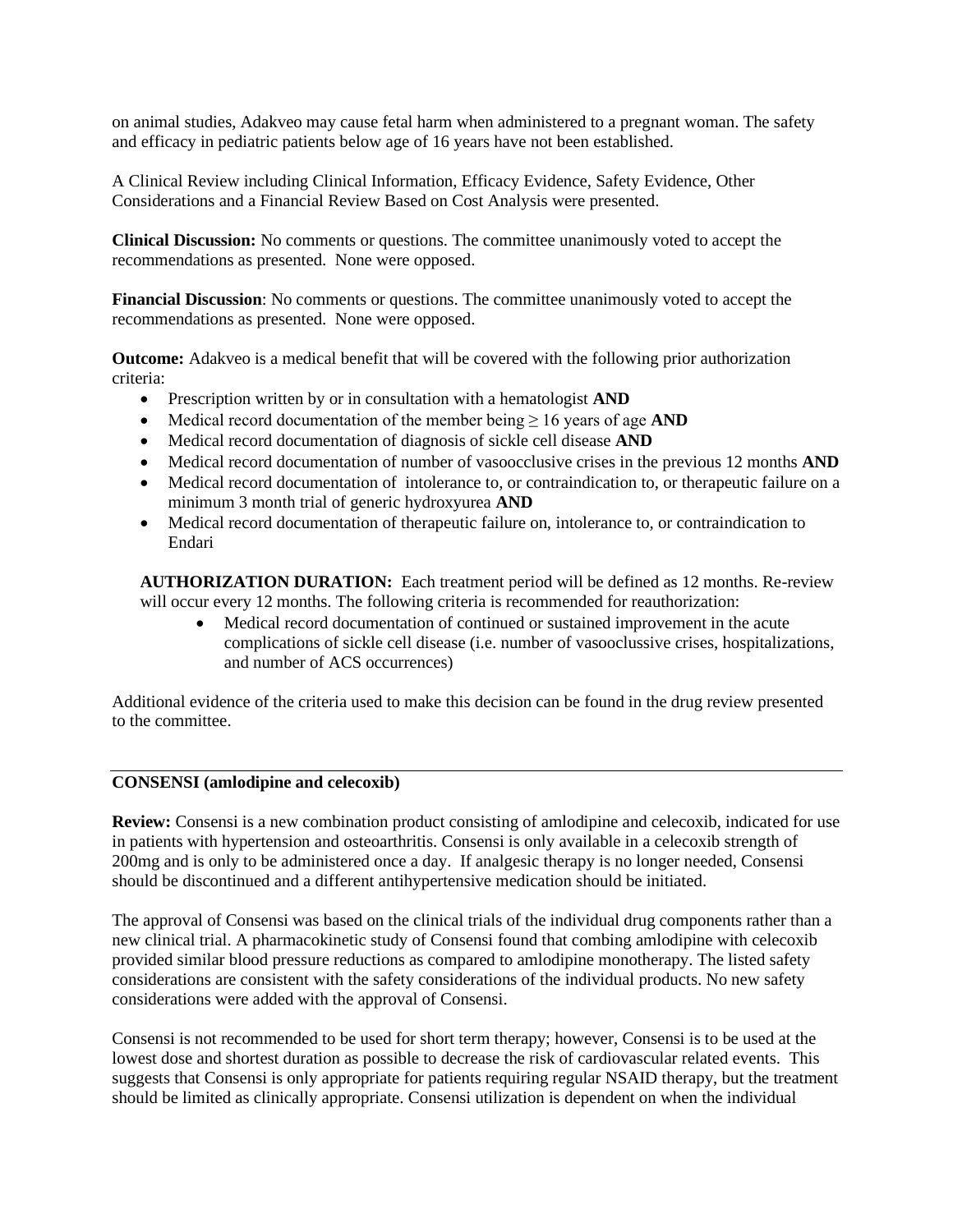agents are used in their respective disease states. Since Consensi does not offer any advantages in efficacy or safety, the main benefit of Consensi is reducing pill burden for patients but carries limitations in the flexibility of dose escalation and de-escalation.

A Clinical Review including Clinical Information, Efficacy Evidence, Safety Evidence, Other Considerations and a Financial Review Based on Cost Analysis were presented.

**Clinical Discussion:** No comments or questions. The committee unanimously voted to accept the recommendations as presented. None were opposed

**Financial Discussion**: No comments or questions. The committee unanimously voted to accept the recommendations as presented. None were opposed

**Outcome:** Consensi is a pharmacy benefit that will not be added to the formulary. The following prior authorization criteria will apply:

• Medical record documentation of a therapeutic failure or intolerance to an adequate trial of 3 combinations of formulary NSAID **AND** Calcium-Channel Blocker therapies, one of which MUST be amlodipine and celecoxib used in combination

**QUANTITY LIMIT:** 1 tablet per day

Additional evidence of the criteria used to make this decision can be found in the drug review presented to the committee.

# **ESPEROCT (antihemophilic factor (recombinant) glycopegylated-exei)**

**Review:** Esperoct is a coagulation Factor VIII concentrate indicated for use in adults and children with hemophilia A for on-demand treatment and control of bleeding episodes, perioperative management of bleeding, and routine prophylaxis to reduce the frequency of bleeding episodes. Esperoct joins Jivi and Adynovate as a recombinant FVIII concentration that uses PEGylation technology for on-demand treatment, perioperative management, and routine prophylaxis for patients with hemophilia A. Esperoct shares similar indications to Jivi and Adynovate; however, Esperoct and Adynovate are approved for use in children and adults with hemophilia A, whereas Jivi is limited to previously treated adolescents ( $\geq 12$ ) years) and adults. Adynovate allows for twice weekly dosing in routine prophylaxis. Jivi can be administered twice weekly to every 5 days based on bleeding episodes on the twice weekly dosing. Esperoct is administered every 4 days for prophylaxis in patients 12 years and older and twice weekly in patients < 12 years.

The safety and efficacy of Esperoct have been evaluated in five multinational, open-label trials in male subjects with severe hemophilia A (<1% endogenous Factor VIII activity). All subjects were previously treated. There were a total of 1506 bleeds reported across the clinical trials. For patients on-demand therapy, 88.4% of bleeds were successfully treated with a single dose. In patients receiving prophylaxis, 76.4% were treated with a single dose. For severe bleeds, 80% required more than one dose. In pediatric patients receiving prophylaxis, 63% of mild to moderate were treated with a single injection. In perioperative management, the hemostatic effect was rated as excellent or good in 95.6% of surgeries. For routine prophylaxis with every 4 day dosing in adult and adolescent population, the median ABR was 1.2 and the mean ABR was 3.2 for all bleeds (treated and untreated). For routine prophylaxis in pediatric patients (0 to < 12 years) with twice weekly dosing, the median ABR was 2 and the mean ABR was 4.4 for all bleeds.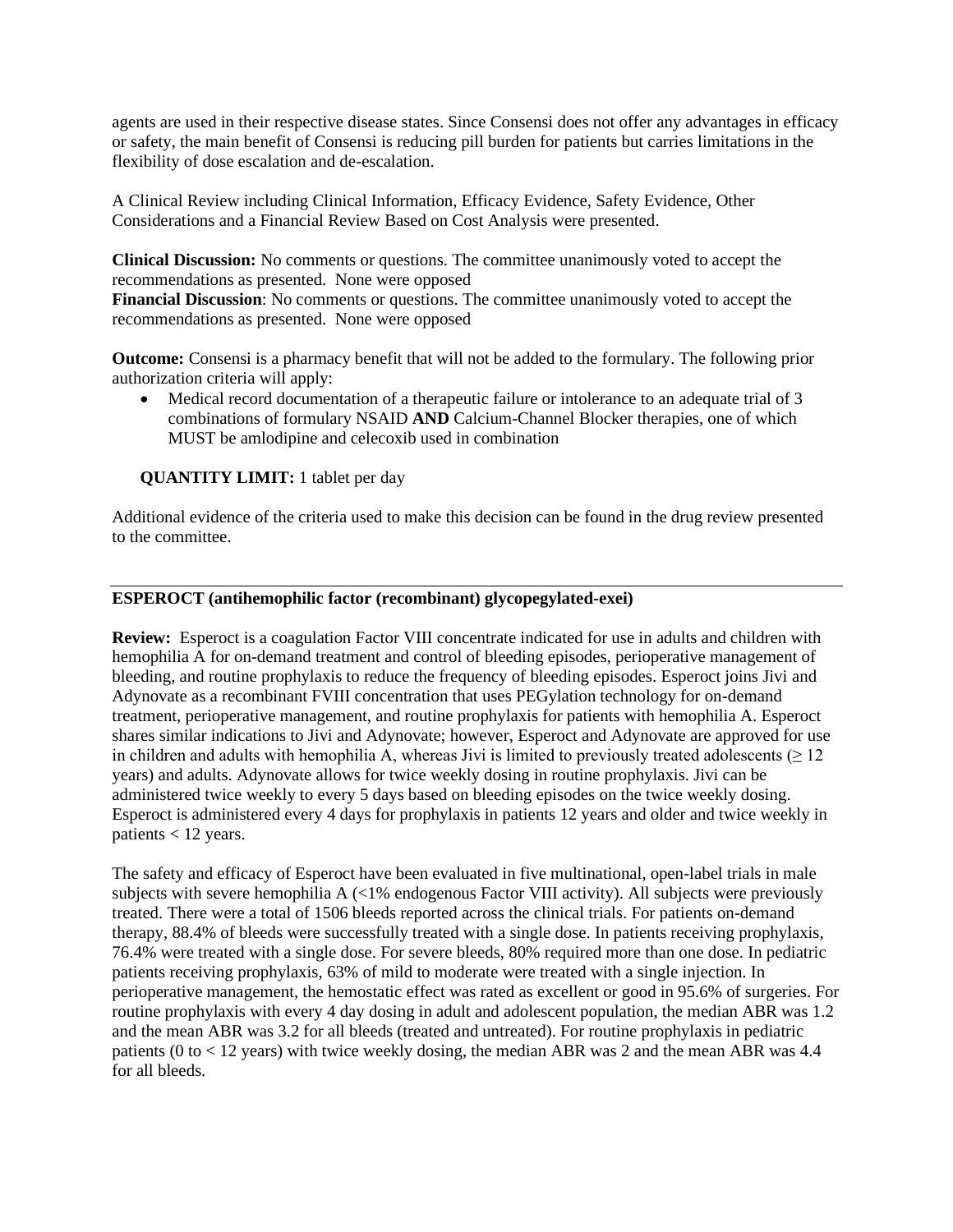Esperoct is contraindicated in patients who have known hypersensitivity to Esperoct or its components, including hamster proteins. Esperoct has warnings for hypersensitivity reactions (including anaphylaxis) and development of neutralizing antibodies (inhibitors). The most common adverse reactions ( $\geq 1\%$ ) were rash, redness, itching and injection site reactions.

A Clinical Review including Clinical Information, Efficacy Evidence, Safety Evidence, Other Considerations and a Financial Review Based on Cost Analysis were presented.

**Clinical Discussion:** No comments or questions. The committee unanimously voted to accept the recommendations as presented. None were opposed.

**Financial Discussion**: No comments or questions. The committee unanimously voted to accept the recommendations as presented. None were opposed.

**Outcome:** Esperoct is a pharmacy or medical benefit. Esperoct will be added to the pharmacy formulary on the specialty tier or the brand non-preferred tier for members with a three tier benefit. Esperoct will be added to the existing pharmacy policy – Antihemophilic Agents for Hemophilia A (514.0):

- Medical record documentation of a diagnosis of hemophilia A (a documented Factor VIII deficiency) **AND**
- Medical record documentation that the antihemophilic agent will be for outpatient use **AND**
- Medical record documentation that the antihemophilic agent will be used appropriate for routine prophylaxis, on-demand treatment/control of bleeding episodes, OR perioperative management of bleeding **AND**
- If request is for Jivi, the following criteria must be met:
	- o Member is ≥ 12 years of age **AND**
	- o Medical record documentation that the member has previously received treatment for hemophilia A with a Factor VIII product

|                        | <b>Routine Prophylaxis</b> | <b>On-Demand/Perioperative</b> |
|------------------------|----------------------------|--------------------------------|
| Advate                 | X                          | X                              |
| Adynovate              | X                          | X                              |
| Afstyla                | X                          | X                              |
| Eloctate               | X                          | X                              |
| Esperoct               | X                          | X                              |
| Helixate FS            | X                          | X                              |
| Hemofil M              |                            | X                              |
| Jivi                   | X                          | $\mathbf X$                    |
| Koate/Koate-DVI        |                            | X                              |
| Kogenate FS            | X                          | X                              |
| Kovaltry               | X                          | X                              |
| Monoclate-P            |                            | X                              |
| Novoeight              | X                          | X                              |
| Nuwiq                  | X                          | X                              |
| Obizur                 |                            | X                              |
| Recombinate            |                            | X                              |
| Xyntha/Xyntha Solofuse |                            | X                              |

Note: Obizur is indicated for adult patients with acquired hemophilia A.

Additional evidence of the criteria used to make this decision can be found in the drug review presented to the committee.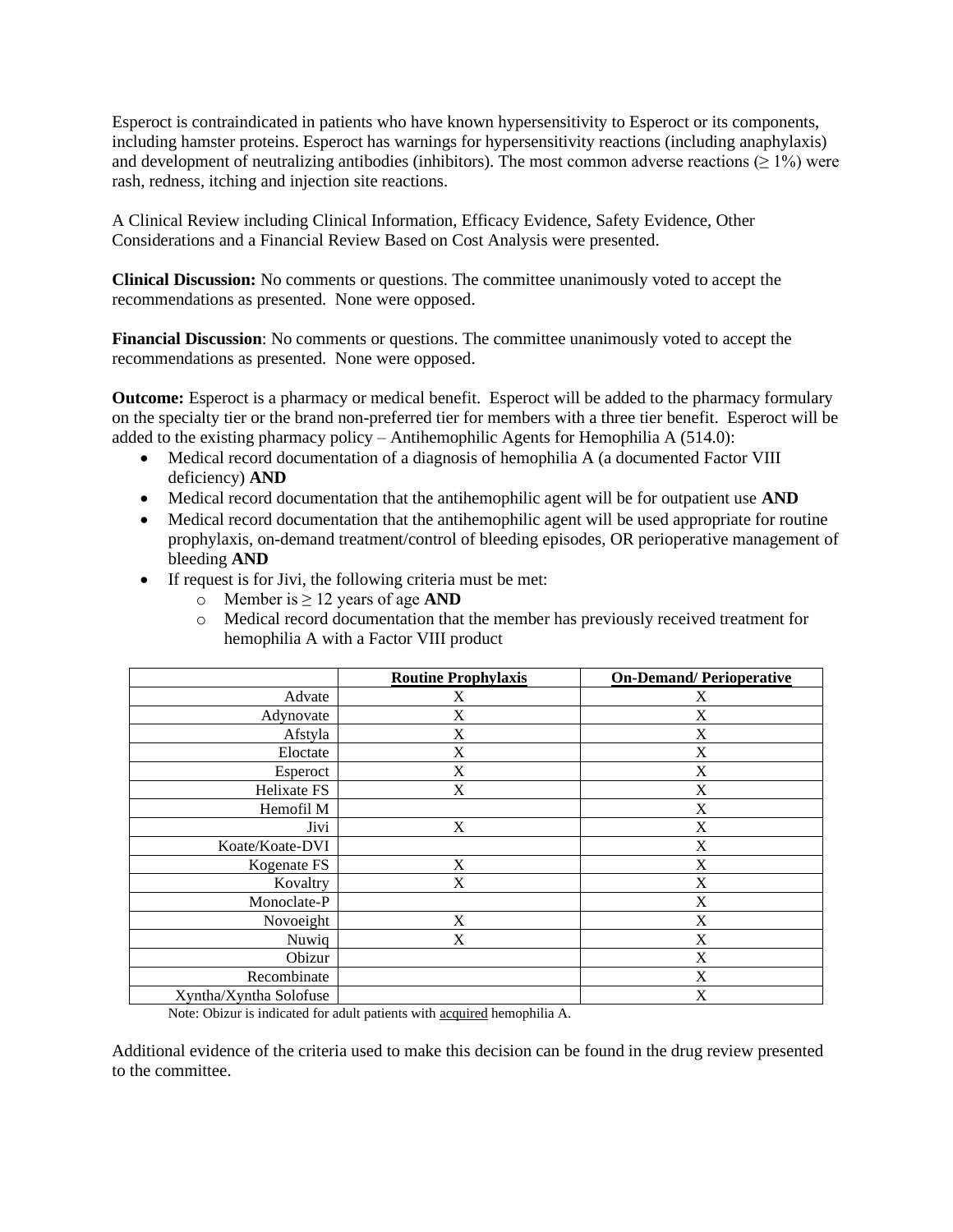# **GIVLAARI (givosiran)**

**Review:** Givlaari is a double-stranded small interfering RNA (siRNA) indicated for the treatment of adult patients with acute hepatic porphyria (AHP). It causes degradation of ALAS1 mRNA in hepatocytes through RNA interference, reducing the elevated levels of ALAS1 which in turn reduces neurotoxic heme intermediates (ALA and PBG) which are associated with acute porphyria attacks and disease manifestations. Givlaari is the only treatment option FDA approved to treat AHP chronically to reduce the number of acute attacks.

The efficacy of Givlaari was investigated in ENVISION, a double-blind, placebo controlled study in 94 patients with a diagnosis of any acute hepatic porphyria who had at least two porphyria attacks requiring hospitalization, urgent healthcare visit, or IV hemin treatment at home within the 6 months prior to screening. Patients were randomized 1:1 to receive Givlaari 2.5 mg/kg once monthly or placebo during a 6-month double-blind period. Eligible patients included 89 with acute intermittent porphyria, 2 patients with variegate porphyria (VP), and 1 patient with hereditary coproporphyria (HCP).

The primary efficacy endpoint was measures as the rate of porphyria attacks requiring hospitalization, urgent healthcare visits, or intravenous hemin administration at home in patients with acute intermittent porphyria (the most common type of AHP). Givlaari met this primary endpoint with a 70% reduction in the rate of porphyria attacks compared to placebo (1.9 compared to 6.5). In a subgroup of patients with no prior hemin use and a low annualized attack rate, patients treated with Givlaari experienced only 1 fewer attack during the 6 month double-blind period. Secondary endpoints showed the Givlaari treatment group had a statistically significant response for the secondary endpoints measuring hemin use, porphyria attack rate in all AHP patients, change from baseline in Physician Component Summary of the 12-item Short Form Health Survey (PCS SF-12, and level of neurotoxic heme intermediates (ALA and PBG). An exploratory endpoint investigating analgesic use (opioid and non-opioid) showed that patients treated with Givlaari had a lower median proportion of days with analgesic use.

During clinical trials, the most commonly occurring adverse reactions reported with Givlaari were nausea (27%) and injections site reactions (25%), including erythema, pain, pruritis, rash, discoloration, or swelling at injection site. Elevated transaminase levels at least 3 times the upper limit of normal, increases in serum creatinine, and decreased estimated glomerular filtration rate have also occurred with Givlaari treatment.

A Clinical Review including Clinical Information, Efficacy Evidence, Safety Evidence, Other Considerations and a Financial Review Based on Cost Analysis were presented.

**Clinical Discussion:** No comments or questions. The committee unanimously voted to accept the recommendations as presented. None were opposed.

**Financial Discussion**: No comments or questions. The committee unanimously voted to accept the recommendations as presented. None were opposed.

**Outcome:** Givlaari is a medical benefit that will be covered with the following prior authorization criteria:

- Medical record documentation that Givlaari is prescribed by a specialist with experience managing porphyrias (including but not limited to a hematologist, hepatologist, or gastroenterologist) **AND**
- Medical record documentation of age greater than or equal to 18 years **AND**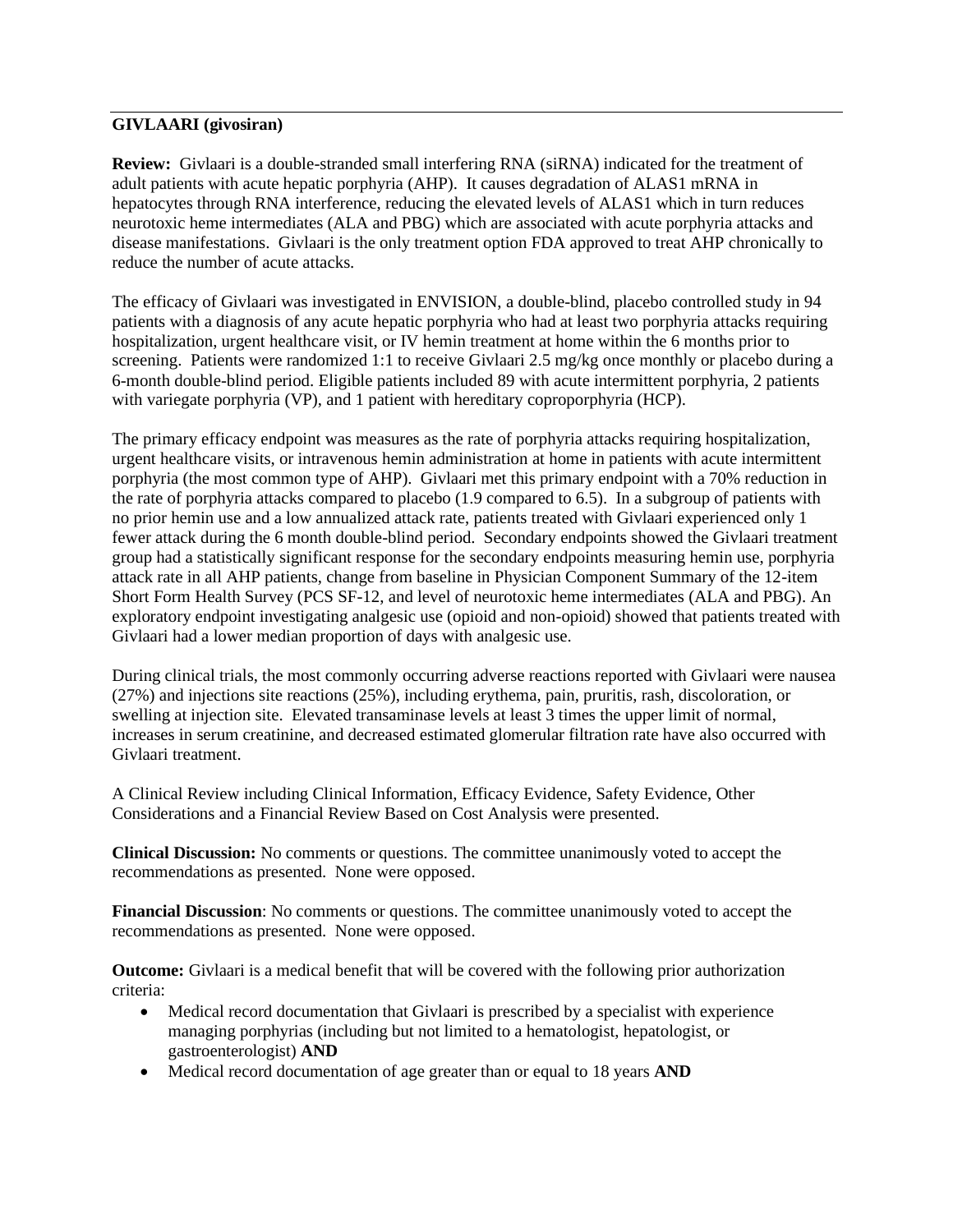- Medical record documentation of acute hepatic porphyria (AHP) [including acute intermittent porphyria (AIP), hereditary coproporphyria (HCP), variegate porphyria (VP), and aminolevulinic acid dehydratase (ALAD) porphyria (ADP)] by at least one of the following:
	- o Elevated urinary or plasma aminolevulinic acid (ALA) **OR**
	- o Elevated urinary or plasma porphobilinogen (PBG) **OR**
	- o Genetic testing confirming a mutation associated with acute hepatic porphyria (AHP)

### **AND**

- Medical record documentation of the baseline number of porphyria attacks requiring hospitalization, urgent healthcare visit, or IV hemin treatment within the previous 6 months **AND**
- Medical record documentation of active disease with at least two documented porphyria attacks within the previous 6 months.

**AUTHORIZATION DURATION:** Approval will be given for an **initial duration of six (6) months** or less if the reviewing provider feels it is medically appropriate. After the initial six (6) month approval, subsequent approvals will be for a **duration of twelve (12) months** or less if the reviewing provider feels it is medically appropriate, and will require:

- Medical record documentation of a clinically significant positive response to Givlaari treatment as evidenced by:
	- o a reduction in the number of porphyria attacks requiring hospitalization, urgent healthcare visit, or IV hemin treatment within the previous 6 months from baseline **OR**
	- o decreased severity in the symptoms of acute hepatic porphyria **OR**
	- $\circ$  a reduction in the baseline levels of urinary or plasma aminolevulinic acid (ALA) **OR** urinary or plasma porphobilinogen (PBG)

Additional evidence of the criteria used to make this decision can be found in the drug review presented to the committee.

# **KOSELUGO (selumetinib)**

**Review:** Koselugo is a kinase inhibitor indicated for the treatment of pediatric patients 2 years of age and older with neurofibromatosis type 1 (NF1) who have symptomatic, inoperable plexiform neurofibromas (PN). Koselugo, a kinase inhibitor, is the first agent approved by the Food & Drug Administration (FDA) for neurofibromatosis type 1 (NF1), a rare, debilitating autosomal dominant genetic condition. For patients with FN1 with PNs, surgery and pain management are often the mainstay of treatment, noting that when surgical removal of these tumors is not feasible, the quality of life in pediatric patients is severely impacted. The recommended dosage of Koselugo is  $25 \text{ mg/m2}$  orally twice daily (approximately every 12 hours) until disease progression or unacceptable toxicity. There are dose adjustments recommended for adverse reactions, hepatic impairment, and use with strong/moderate CYP3A4 inhibitors/fluconazole.

The efficacy of Koselugo was assessed in SPRINT Phase II Stratum 1, an open-label, multicenter, single arm trial. Eligible patients were required to have NF1 with inoperable PN. Patients were also required to have significant morbidity related to the target PN. Patients received Koselugo 25 mg/m2 orally twice daily until disease progression or unacceptable toxicity. The major efficacy outcome measure was overall response rate (ORR), defined as the percentage of patients with complete response (defined as disappearance of the target PN) or confirmed partial response (defined as ≥ 20% reduction in PN volume confirmed at a subsequent tumor assessment within 3-6 months). Sixty-six percent of patients had an overall response rate (all partial responses). There was no complete response. Eighty-two percent of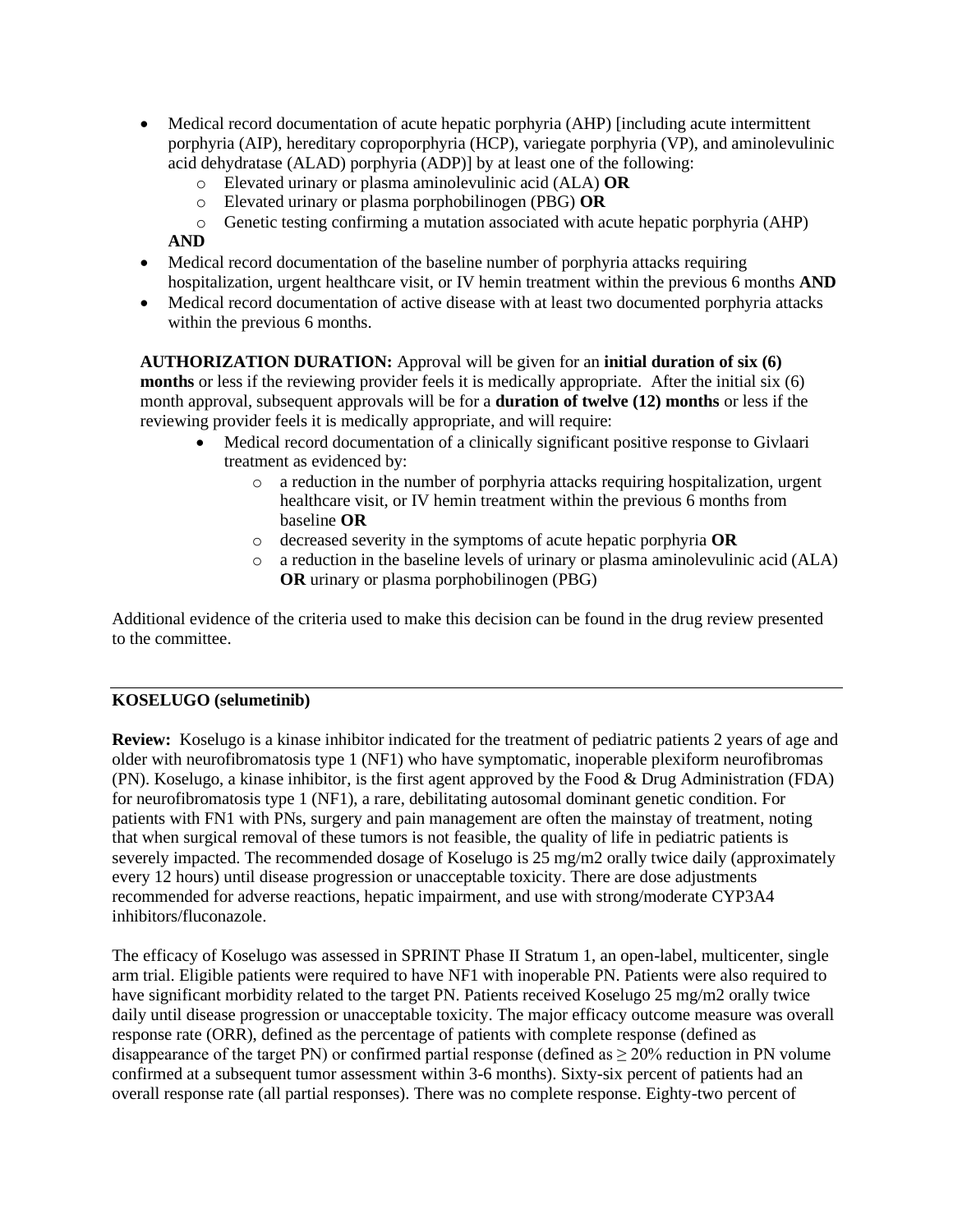patients had a duration of response  $\geq 12$  months. The median onset to response was 7.2 months (range: 3.3 months to 1.6 years).

Koselugo has no boxed warnings or contraindications, but does have warnings and precautions for cardiomyopathy, ocular toxicity, gastrointestinal toxicity/diarrhea, skin toxicity, increased creatinine phosphokinase, and embryo-fetal toxicity. Additionally, vitamin E intake must be monitored since Koselugo may increase the risk of bleeding because the capsules contain vitamin E as the excipient, Dalpha-tocopheryl polyethylene glycol 1000 succinate (TPGS). The most common adverse reactions ( $\geq$ 40%) were vomiting, rash (all), abdominal pain, diarrhea, nausea, dry skin, fatigue, musculoskeletal pain, pyrexia, acneiform rash, stomatitis, headache, paronychia, and pruritus. The safety and effectiveness only was studied in patients  $\geq 2$  years to < 18 years.

A Clinical Review including Clinical Information, Efficacy Evidence, Safety Evidence, Other Considerations and a Financial Review Based on Cost Analysis were presented.

**Clinical Discussion:** No comments or questions. The committee unanimously voted to accept the recommendations as presented. None were opposed.

**Financial Discussion**: No comments or questions. The committee unanimously voted to accept the recommendations as presented. None were opposed.

**Outcome:** Koselugo is a pharmacy benefit that will be added to the formulary on the OralOncBrandNP tier. The following prior authorization criteria will apply:

- Medical record documentation of prescription written by or in consultation with at least one of the following:
	- o A pediatric oncologist
	- o A pediatric neurologist
	- o A pediatric geneticist **AND**
- Medical record documentation of age  $\geq 2$  years **AND**
- Medical record documentation of neurofibromatosis type 1 as defined by:<br>  $\circ$  Two of the following:
	- Two of the following:
		- Six or more brown oval/circular spots on the skin called café-au-lait macules (> 5 mm diameter in prepubertal individuals and > 15 mm in post-pubertal individuals)
		- **•** Freckling in axillary or inguinal regions
		- Two or more neurofibromas of any type, or one plexiform neurofibroma
		- A tumor of the nerve to the eye called optic glioma
		- Two or more Lisch nodules (iris hamartomas)
		- A distinctive osseous lesion (sphenoid dysplasia or tibial pseudarthrosis)
		- $\blacksquare$  A first degree relative with NF1
			- **OR**
	- o A positive *NF1* mutation

# **AND**

• Medical record documentation of symptomatic, inoperable\* plexiform neurofibromas (PN).

**AUTHORIZATION DURATION:** Initial approval will be for 12 months or less if the reviewing provider feels it is medically appropriate. Subsequent approvals will be for an additional 12 months or less if the reviewing provider feels it is medically appropriate and will require medical record documentation of continued disease improvement or lack of disease progression. The medication will no longer be covered if the member experiences unacceptable toxicity or worsening of disease.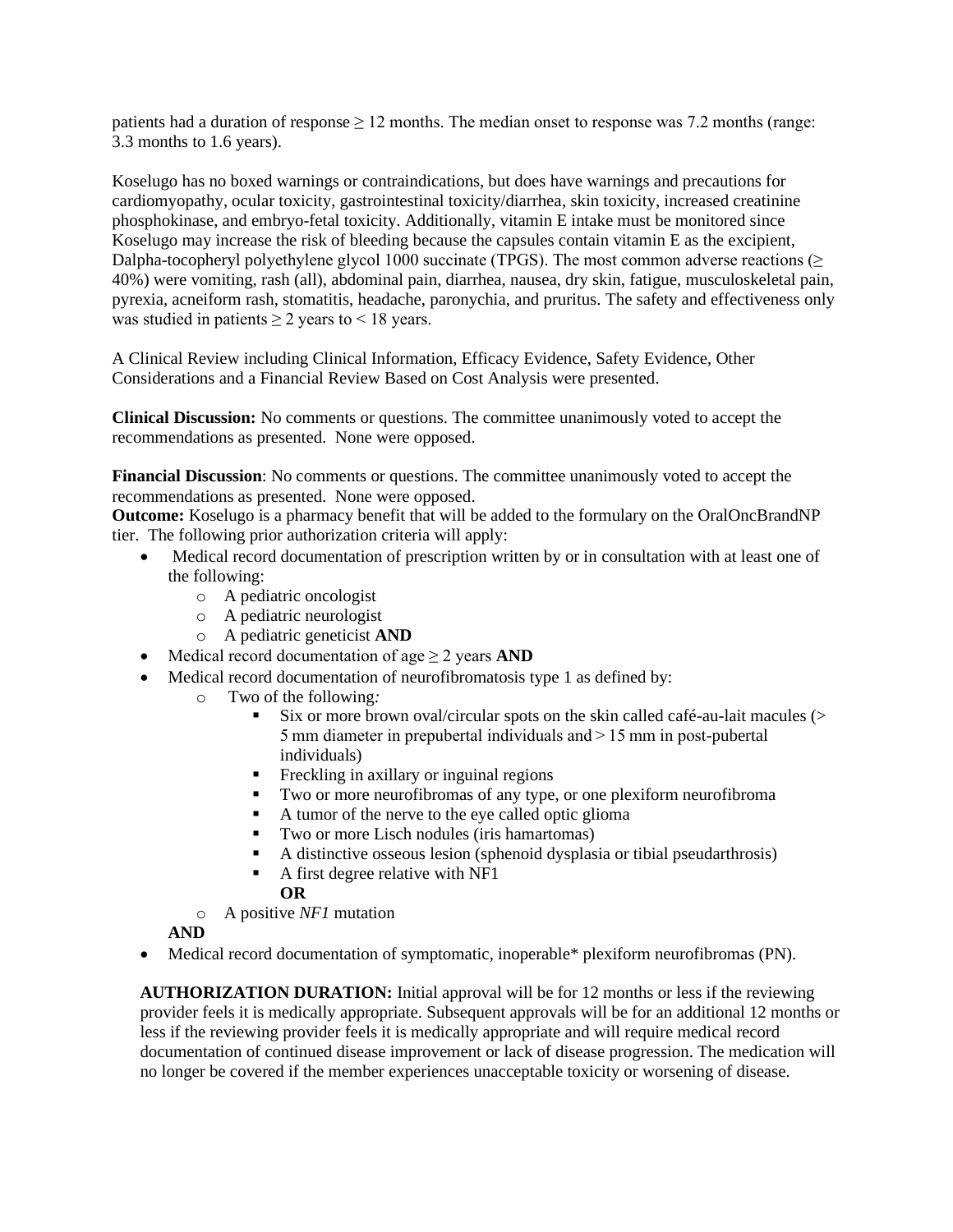**QUANTITY LIMIT:** Pharmacist note to CSR: Authorization should be entered by HICL and only checking the Formulary PA required box (no QLs need to be entered within the authorization).

- 10 mg capsules: 8 capsules per day
- 25 mg capsules: 4 capsules per day

**NOTE:** In clinical trials, inoperable PN was defined as a PN that could not be completely removed without risk for substantial morbidity due to encasement of, or close proximity to, vital structures, invasiveness, or high vascularity of the PN.

Additional evidence of the criteria used to make this decision can be found in the drug review presented to the committee.

#### **OXBRYTA (voxelotor)**

**Review:** Oxbryta is a hemoglobin S polymerization inhibitor indicated for the treatment of sickle cell disease in adults and pediatric patients 12 years of age and older. Preventative therapies for SCD complications currently include blood transfusions, hydroxyurea, Endari, Adakveo, and now Oxbryta.

Like Endari and Adakveo, Oxbryta may be used as monotherapy or in conjunction with hydroxyurea. Oxbryta was approved by the FDA under accelerated approval based on the increase in hemoglobin seen in the preliminary results (24 weeks) of a single phase 3 clinical trial. It is currently unknown whether Oxbryta improves patient reported outcomes associated with anemia, or whether it will have a favorable clinical impact on other SCD long-term complications, such as vasoocclusive crisis (VOC). Until those trials are completed, Oxbryta will likely adopt a place in therapy second line to hydroxyurea, similar to Endari and Adakveo.

The recommended dosage of Oxbryta is 1,500 mg taken orally once daily with or without food. There are dose adjustments recommended for patients with severe hepatic impairment, strong/moderate CYP3A4 inducers, strong CYP3A4 inhibitors, or fluconazole.

The efficacy and safety of Oxbryta in SCD was evaluated in HOPE, a randomized, double-blind, placebocontrolled, multicenter trial. In this study, 274 patients were randomized to daily oral administration of Oxbryta 1,500 mg, Oxbryta 900 mg, or placebo. Efficacy was based on Hb response rate defined as a Hb increase of >1 g/dL from baseline to Week 24 in patients treated with Oxbryta 1,500 mg versus placebo. The response rate for Oxbryta 1,500 mg was  $51.1\%$  compared to 6.5% in the placebo group ( $p < 0.001$ ). The number of VOCs per person per year was not statistically significant compared to placebo. Also, the percentage of patients who underwent RBC transfusions during the study were similar in all three groups.

Like Endari and Adakveo, there are no black box warnings associated with Oxbryta. Oxbryta is contraindicated in patients with a history of serious drug hypersensitivity reaction to voxelotor or excipients. Oxbryta carries the following warnings for hypersensitivity reactions and laboratory test interference. The most common adverse reactions (incidence  $\geq 10\%$ ) are headache, diarrhea, abdominal pain, nausea, fatigue, rash, and pyrexia. The safety and effectiveness of Oxbryta in pediatric patients below the age of 12 years have not been established.

A Clinical Review including Clinical Information, Efficacy Evidence, Safety Evidence, Other Considerations and a Financial Review Based on Cost Analysis were presented.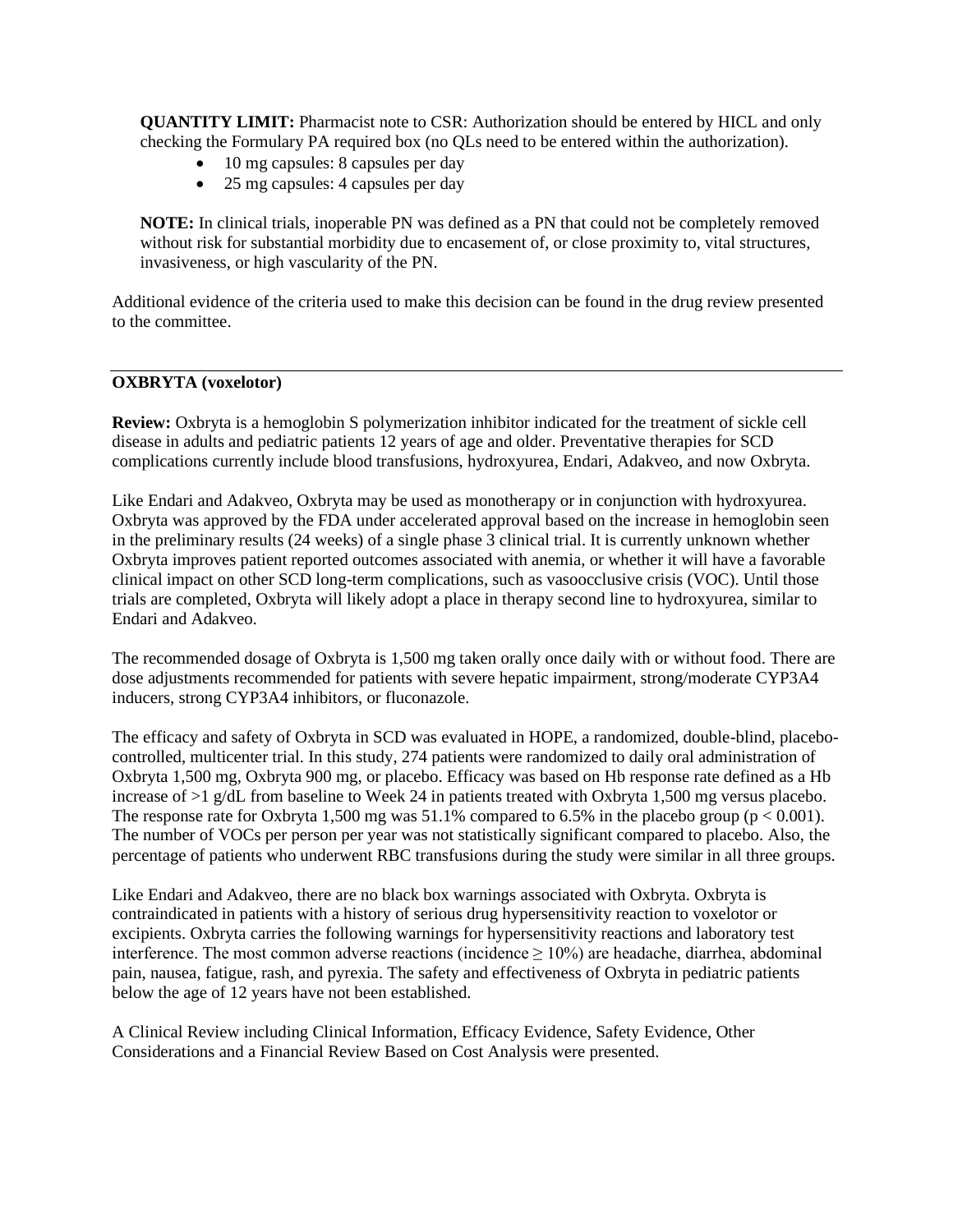**Clinical Discussion:** No comments or questions. The committee unanimously voted to accept the recommendations as presented. None were opposed.

**Financial Discussion**: No comments or questions. The committee unanimously voted to accept the recommendations as presented. None were opposed.

**Outcome:** Oxbryta is a pharmacy benefit that will not be added to the formulary. The following prior authorization criteria will apply:

- Prescription written by or in consultation with a hematologist **AND**
- Medical record documentation of the member being ≥ 12 years of age **AND**
- Medical record documentation of diagnosis of sickle cell disease **AND**
- Medical record documentation of baseline hemoglobin **AND**
- If the requested dose is 2,500 mg daily: Medical record documentation that the patient is using Oxbryta in combination with a strong or moderate CYP3A4 inducer, including but not limited to apalutamide, bosentan, carbamazepine, efavirenz, etravirine, enzalutamide, mitotane, phenobarbital, phenytoin, primidone, rifampin, St. John's Wort **AND**
- Medical record documentation of intolerance to, or contraindication to, or therapeutic failure on a minimum 3 month trial of generic hydroxyurea **AND**
- Medical record documentation of therapeutic failure on, intolerance to, or contraindication to Endari

**AUTHORIZATION DURATION:** Each treatment period will be defined as 12 months. Rereview will occur every 12 months. The following criteria is recommended for reauthorization:

- Medical record documentation of an increase in hemoglobin from baseline or an improvement in complications of sickle cell disease (e.g. decrease in vasoocclusive crisis related emergencies) **AND**
- If the requested dose is 2,500 mg daily: Medical record documentation that the patient is using Oxbryta in combination with a strong or moderate CYP3A4 inducer, including but not limited to apalutamide, bosentan, carbamazepine, efavirenz, etravirine, enzalutamide, mitotane, phenobarbital, phenytoin, primidone, rifampin, St. John's Wort

**QUANTITY LIMIT:** Pharmacist note to CSR: Authorization should be entered by HICL and only checking the Formulary PA required box (no QLs need to be entered within the authorization).

• 90 tablets per 30 days

Additional evidence of the criteria used to make this decision can be found in the drug review presented to the committee.

### **OXERVATE (cenegermin-bkbj)**

**Review:** Oxervate is indicated for the treatment of neurotrophic keratitis in patients 2 years of age or older. Neurotrophic keratitis (NK) has an estimated prevalence of fewer than five per 10,000 individuals, or about 65,000 people in the US. NK is a degenerative disease of the cornea caused by an impairment of trigeminal innervation. NK is a rare disease of the cornea, management was limited to only supportive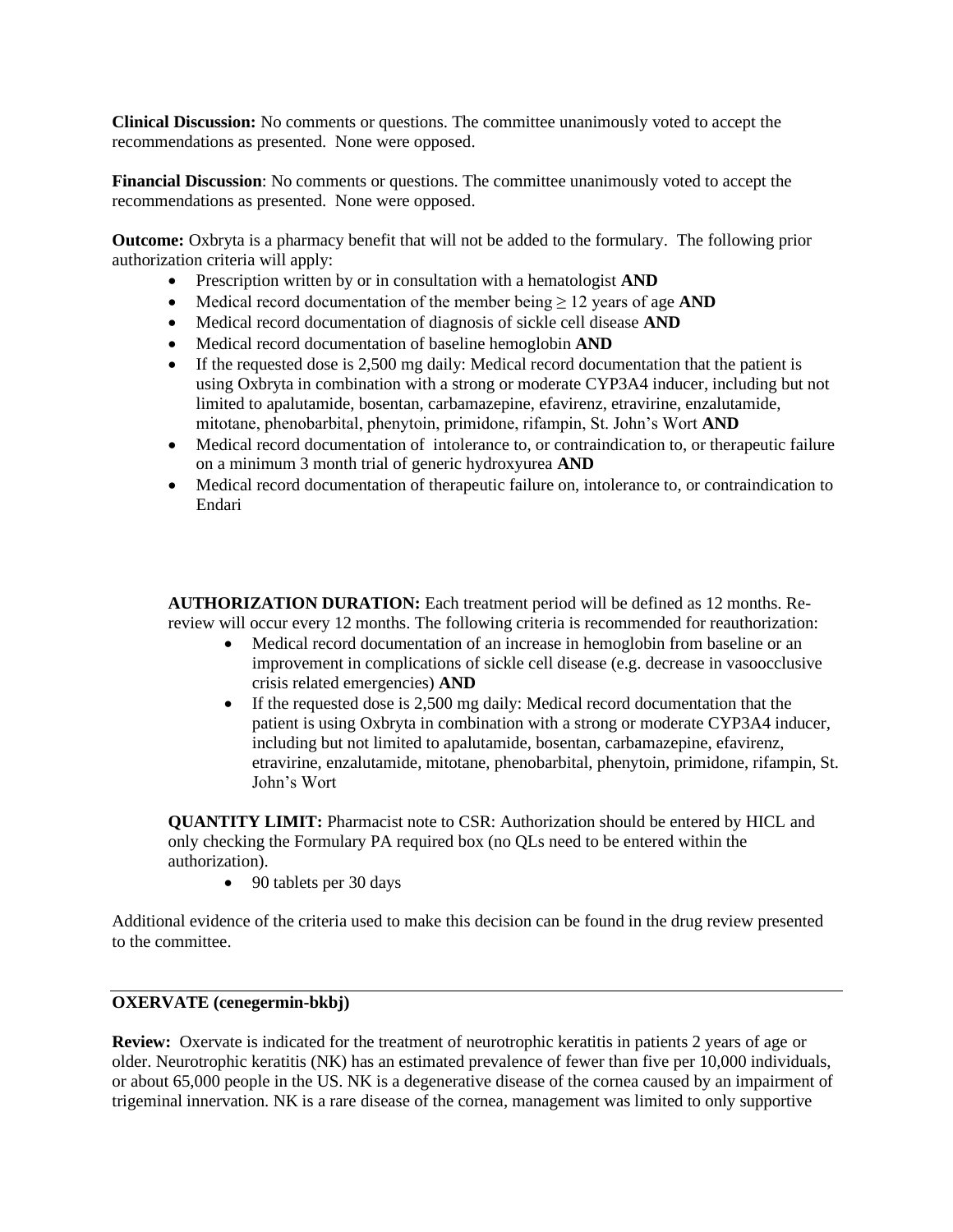care (e.g. artificial tears, antibiotics, and therapeutic contact lenses) and palliative surgical interventions. Oxervate (cenegermin-bkbj) is the first drug approved for neurotrophic keratitis (NK). Oxervate represents the first therapy to address the underlying cause of NK and repair corneal damage to prevent further vision loss, thus providing an alternative to more invasive palliative treatment options.

Oxervate is dosed at 1 drop in the affected eye(s) 6 times per day at 2 hour intervals, continued for a total of 8 weeks. Oxervate is supplied as a Delivery System Kit, with one week supply of 0.002% (20 mcg/mL) strength preservative-free, multi-dose vials closed with a stopper and cap. Each weekly kit contains 7 multi-dose vials in addition to auxiliary supplies: vial adapters, pipettes, disinfectant wipes, and a dose recording card. If both eyes are being treated, patients are required to use a separate vial for each eye.

Oxervate was studied in a total of 151 patients with NK from two 8-week, phase II, multi-centered, randomized, double-blinded, placebo-controlled clinical trials. Both trials compared Oxervate to placebo. The primary endpoint of REPARO (N=156) was the percentage of patients who achieved corneal healing (defined as <0.5 mm lesion staining) at week 4. Both strengths of cenegermin met statistical significance at weeks 4 and 8 in achieving corneal healing compared to placebo. There was a higher percentage of patients with complete corneal healing in the Oxervate arm compared to placebo at week  $8$  ( $p<0.01$  in both studies). Of note, approximately 20% (REPARO) and 14% (NGF0214) of these patients experienced recurrence of corneal lesions. No difference was detected between Oxervate and placebo for the outcome of improving corneal sensitivity.

There are no black block warnings or contraindications for Oxervate. There is a warning that patients should remove contact lenses before applying Oxervate and wait 15 minutes after instillation of the dose before reinsertion. Also, there is a warning that Oxervate may cause mild to moderate eye discomfort such as eye pain during treatment.

The most common adverse effect (AE) in the Oxervate clinical trials was eye pain (16%). Other AEs occurring more frequently in Oxervate than placebo and at rates of 1-10%: corneal deposits, foreign body sensation, ocular hyperemia (enlarged blood vessels in the white of the eyes), ocular inflammation, and tearing.

For Oxervate, Dr. Upton requires patients to fail OTC tears/ointment and prescription treatment (Restasis, Xiidra, Cequa, serum tears) or punctal plug/ cautery.

A Clinical Review including Clinical Information, Efficacy Evidence, Safety Evidence, Other Considerations and a Financial Review Based on Cost Analysis were presented.

**Clinical Discussion:** No comments or questions. The committee unanimously voted to accept the recommendations as presented. None were opposed.

**Financial Discussion**: No comments or questions. The committee unanimously voted to accept the recommendations as presented. None were opposed.

**Outcome:** Oxervate is a pharmacy benefit that will be added to the formulary on the specialty tier or the brand non-preferred tier for members with a three-tier benefit. The following prior authorization criteria will apply:

- Prescription written by an ophthalmologist **AND**
- Medical record documentation of age greater than or equal to 2 years **AND**
- Medical record documentation of diagnosis of neurotrophic keratitis (NK) as confirmed by a decrease or loss in corneal sensitivity AND one of the following:
	- o Superficial keratopathy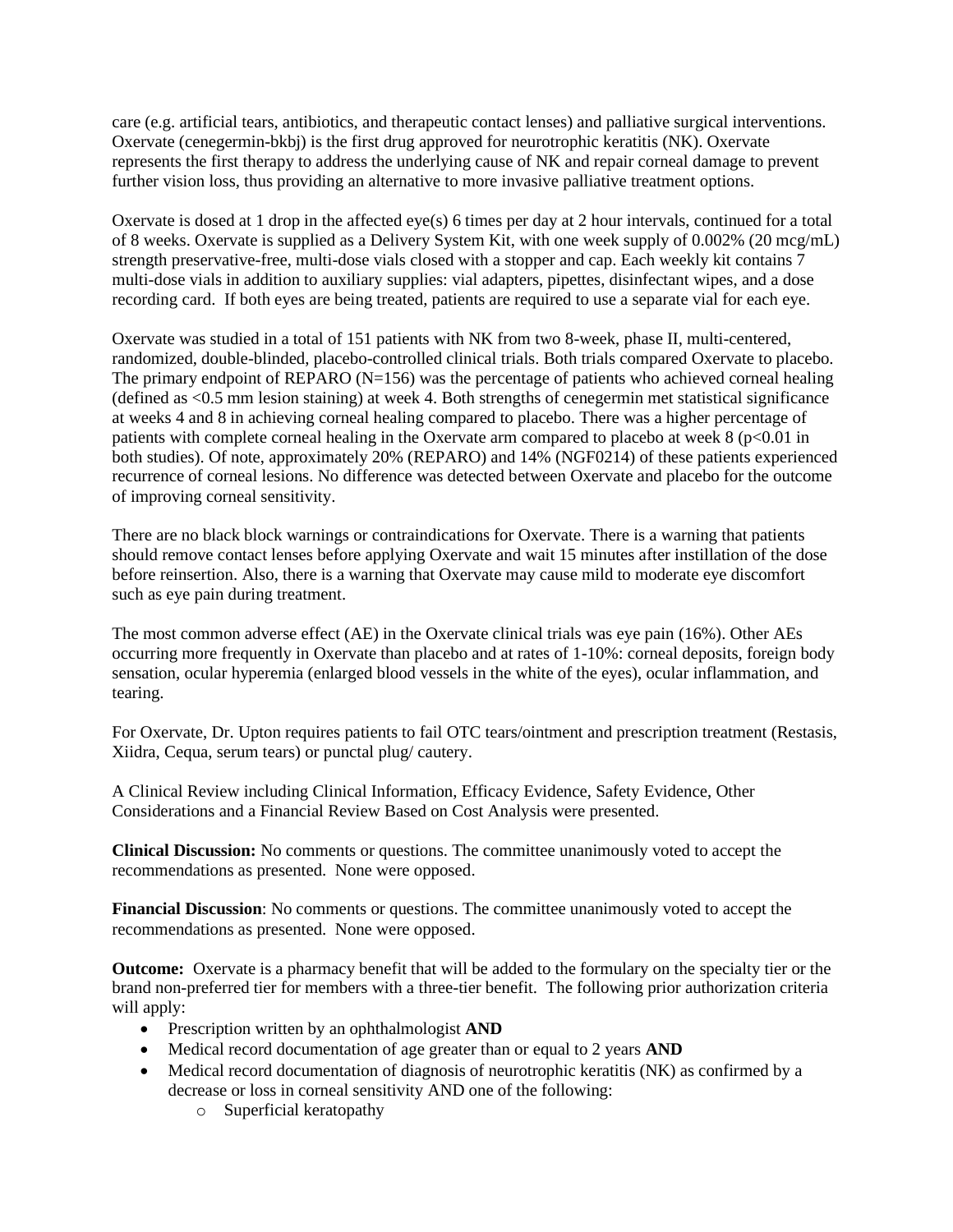- o Persistent epithelial defects
- o Corneal ulcers

**AND**

- Medical record documentation of therapeutic failure on, intolerance to, or contraindication to at least one conventional non-surgical treatment for neurotrophic keratitis (NK) (e.g. preservativefree artificial tears, gels/ointments; discontinuation of preserved topical drops and medications that can decrease corneal sensitivity; therapeutic contact lenses) **AND**
- Medical record documentation of therapeutic failure on, intolerance to, or contraindication to Restasis or Xiidra

# **AUTHORIZATION DURATION:** 8 weeks

**REAUTHORIZATION CRITERIA:** For requests beyond the FDA-approved treatment duration (8 weeks), documentation of medical or scientific literature to support the use of this agent beyond the FDA-approved treatment duration is required.

# **QUANTITY LIMIT:** 56 vials per 28 days

Pharmacist note to CSR: Authorization should be entered by HICL and only checking the Formulary PA required box (no QLs need to be entered within the authorization).

Additional evidence of the criteria used to make this decision can be found in the drug review presented to the committee.

# **RECARBRIO (imipenem/cilastatin/relebactam)**

**Review:** Recarbrio is a combination of imipenem (a carbapenem beta lactam antibiotic), cilastatin (prevents renal metabolism of imipenem), and relebactam indicated in adult patients with complicated urinary tract infection (cUTI) or complicated intra-abdominal infection (cIAI) causes by susceptible gram-negative pathogens. Relebactam is a β-lactamase inhibitor with no intrinsic antibacterial activity but which prevents the degradation of imipenem by certain β-lactamases. An efficacy evaluation relies in part on previous findings of efficacy of imipenem in the treatment of cUTI and cIAI. Carbapenems, including imipenem, are often used as last resort for serious infections with multi-drug resistant gram negative organisms but have increasing incidences of resistance due in part to carbapenemase, a βlactamase with the capability of cleaving β-lactam amide bonds. By inhibiting β-lactamase, it is thought that relebactam in combination with imipenem may increase its effectiveness against carbapenemresistant pathogens.

The efficacy of Recarbrio in the treatment of cUTI was investigated in a randomized, double-blind, noninferiority trial in 302 adult patients with cUTI or acute pyelonephritis. Patients were randomized 1:1:1 to one of two doses of relebactam (250 mg or 125 mg) or placebo in combination with imipenem/cilastatin. The primary efficacy endpoint which evaluated rate of favorable microbiological response at discontinuation of IV therapy (DCIV) found both doses of relebactam in combination with imipenem/cilastatin to be non-inferior to the group receiving imipenem/cilastatin alone. Secondary endpoints investigating microbiological response at early and late follow up and clinical response at all three time points found comparable results between all three treatment groups.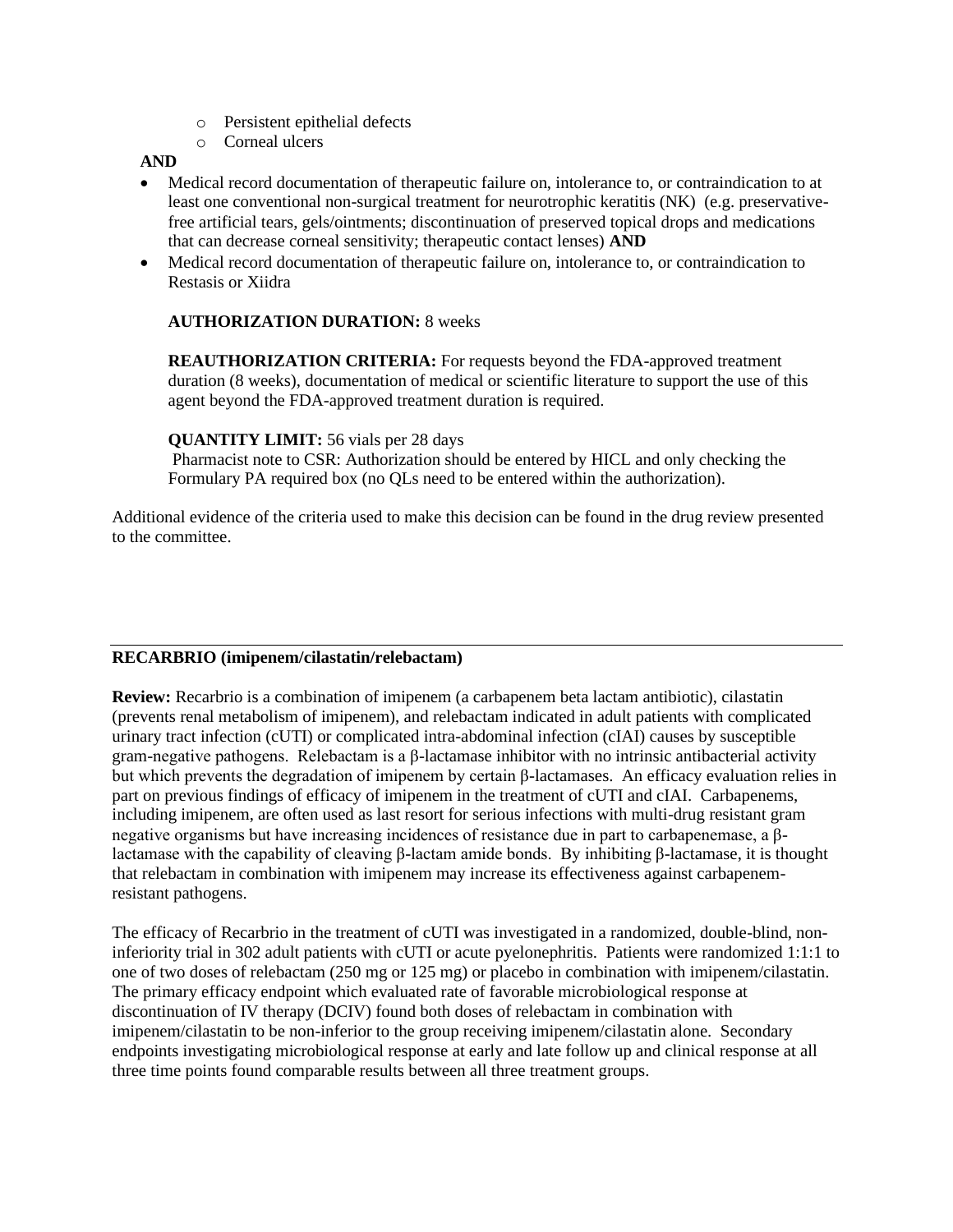A second randomized, double-blind controlled trial investigated the efficacy of Recarbrio in 351 adult patients with clinically suspected or bacteriologically documented cIAI requiring hospitalization and treatment with IV antibiotics. Patients were randomized 1:1:1 to one of two doses of relebactam (250 mg or 125 mg) or placebo in combination with imipenem/cilastatin. The primary efficacy endpoint which evaluated rate of favorable clinical response at discontinuation of IV therapy (DCIV) found both doses of relebactam in combination with imipenem/cilastatin to be non-inferior to the group receiving imipenem/cilastatin alone.

No new safety concerns were identified related to relebactam alone or to the combination of imipenem with relebactam compared to imipenem alone. Warnings and precautions were consistent the known warning and precautions of imipenem and other antibiotic therapies. In clinical trials of Recarbrio the adverse events that occurred more frequently than in patients treated with imipenem/cilastatin alone included nausea, vomiting, and diarrhea, infusion site reactions, headache, and increased transaminases.

A Clinical Review including Clinical Information, Efficacy Evidence, Safety Evidence, Other Considerations and a Financial Review Based on Cost Analysis were presented.

**Clinical Discussion:** No comments or questions. The committee unanimously voted to accept the recommendations as presented. None were opposed.

**Financial Discussion**: No comments or questions. The committee unanimously voted to accept the recommendations as presented. None were opposed.

**Outcome:** Recarbrio is a medical benefit that will be covered with the following prior authorization criteria:

- Prescription is written by or in consultation with Infectious Disease **AND**
- Medical record documentation that the member is greater than or equal to 18 years of age **AND**
- Medical record documentation of one of the following:
	- o Diagnosis of Complicated Urinary Tract Infection (including Pyelonephritis) (cUTI) caused by the following susceptible gram-negative microorganisms: *Enterobacter cloacae*, *Escherichia coli*, *Klebsiella aerogenes, Klebsiella pneumoniae,* and *Pseudomonas aeruginosa* **OR**
	- o Diagnosis of Complicated Intra-abdominal Infection (cIAI) caused by the following susceptible gram-negative microorganisms: *Bacteroides caccae*, *Bacteroides fragilis*, *Bacteroides ovatus*, *Bacteroides stercoris*, *Bacteroides thetaiotaomicron*, *Bacteroides uniformis*, *Bacteroides vulgatus*, *Citrobacter freundii*, *Enterobacter cloacae*, *Escherichia coli*, *Fusobacterium nucleatum*, *Klebsiella aerogenes, Klebsiella oxytoca*, *Klebsiella pneumoniae*, *Parabacteroides distasonis*, and *Pseudomonas aeruginosa*.

#### **AND**

- Medical record documentation of a culture and sensitivity showing the patient's infection is not susceptible to preferred alternative antibiotic treatments **OR** a documented history of previous intolerance to or contraindication to three (3) preferred alternative antibiotics shown to be susceptible on the culture and sensitivity **AND**
- Medical record documentation of a therapeutic failure on imipenem/cilastatin **OR** medical rationale of why imipenem/cilastatin cannot be used

**QUANTITY LIMIT:** 4 vials/day, FACETS Rx count: 7000 units

**AUTHORIZATION DURATION:** up to 14 days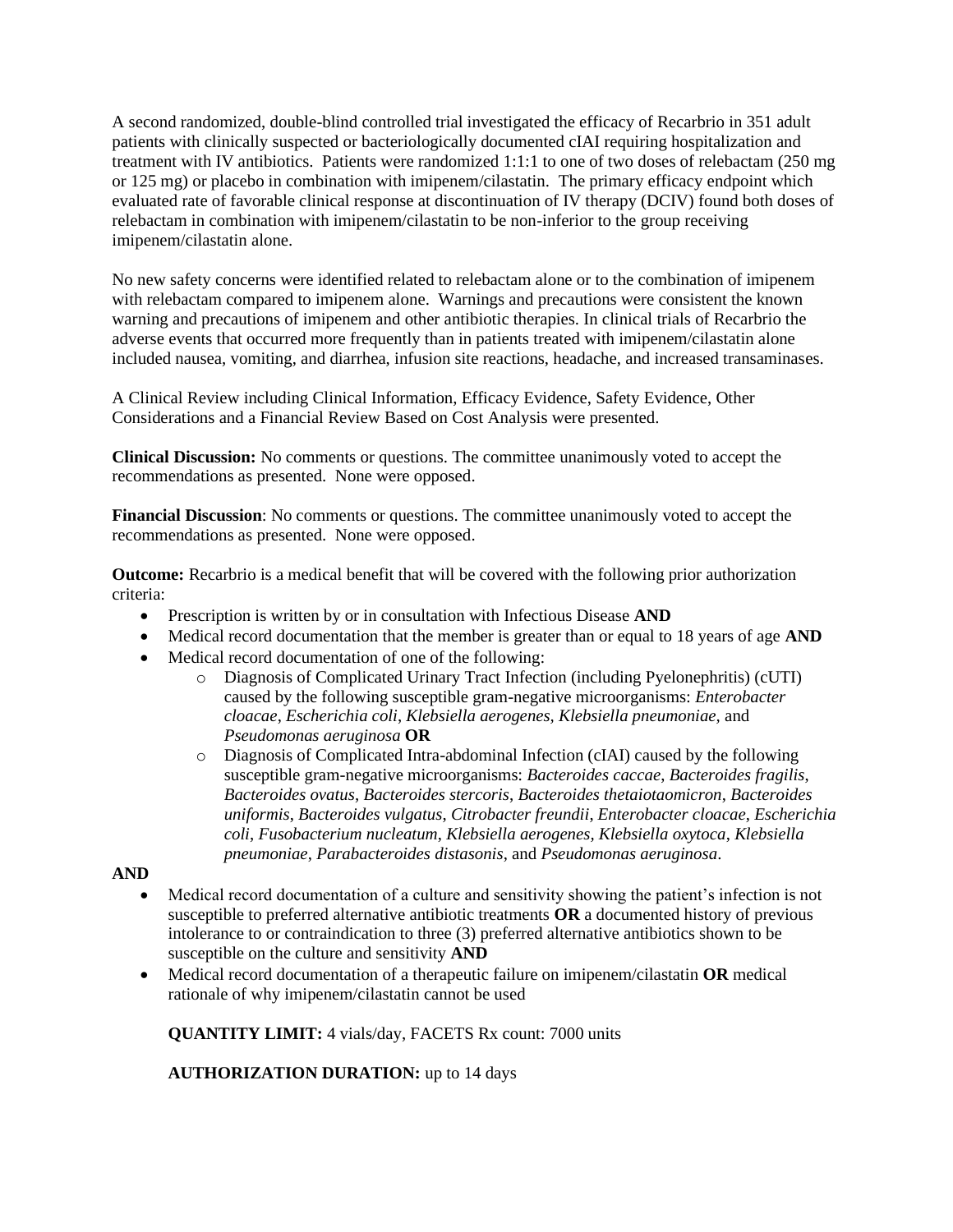Additional evidence of the criteria used to make this decision can be found in the drug review presented to the committee.

# **SARCLISA (isatuximab-irfc)**

**Review:** Sarclisa is indicated in combination with pomalidomide and dexamethasone for the treatment of adult patients with multiple myeloma who have received at least two prior therapies including lenalidomide and a proteasome inhibitor. It is an IgG1 derived monoclonal antibody which binds a specific epitope on human cell surface antigen CD38 on myeloma cells and causes tumor cell death through multiple mechanisms of action, including antibody dependent cellular-mediated cytotoxicity, antibody dependent cellular phagocytosis and direct induction of apoptosis.

The efficacy of Sarclisa was shown in the ICARIA-MM study, a phase 3, open-label, randomized active control study in 307 patients with relapsed or refractory multiple myeloma who have received at least two previous lines of treatment and had not responded to therapy with lenalidomide and a proteasome inhibitor given alone or in combination. Patients were excluded if they were shown to be refractory to previous anti-CD38 treatments. Patients were randomized 1:1 to receive Sarclisa plus pomalidomide and dexamethasone (Isa-Pd) (n=154) or pomalidomide and dexamethasone (n=153).

The primary efficacy outcome found that Isa-Pd treatment group had a significantly longer median progression free survival compared to the group treated with pomalidomide and dexamethasone, with results consistent across all pre-specified subgroups analyzed (11.53 months vs. 6.47 months, respectively). Secondary endpoints showed a significantly greater overall response rate for the Isa-Pd group with more patients in the Isa-Pd treatment group demonstrating a partial response or a very good partial response compared to those who received only pomalidomide + dexamethasone (overall response rate of 60.4% vs. 35.3%, respectively).

Sarclisa includes warning and precautions for infusion related reactions, neutropenia, second primary malignancies, and risk of fetal harm. The most commonly reported reactions during the ICARIA-MM trial were neutropenia, infusion related reactions, pneumonia, upper respiratory tract infection and diarrhea.

A Clinical Review including Clinical Information, Efficacy Evidence, Safety Evidence, Other Considerations and a Financial Review Based on Cost Analysis were presented.

**Clinical Discussion:** No comments or questions. The committee unanimously voted to accept the recommendations as presented. None were opposed.

**Financial Discussion**: No comments or questions. The committee unanimously voted to accept the recommendations as presented. None were opposed.

**Outcome:** Sarclisa is a medical benefit that will be covered with the following prior authorization criteria:

- Medical record documentation that Sarclisa is prescribed by a hematologist or oncologist **AND**
- Medical record documentation of age greater than or equal to 18 years **AND**
- Medical record documentation of diagnosis of multiple myeloma **AND**
- Medical record documentation of prior treatment with at least two lines of therapy which included lenalidomide and a proteasome inhibitor (including but not limited to Velcade\*, Kyprolis\*, or Ninlaro\*) **AND**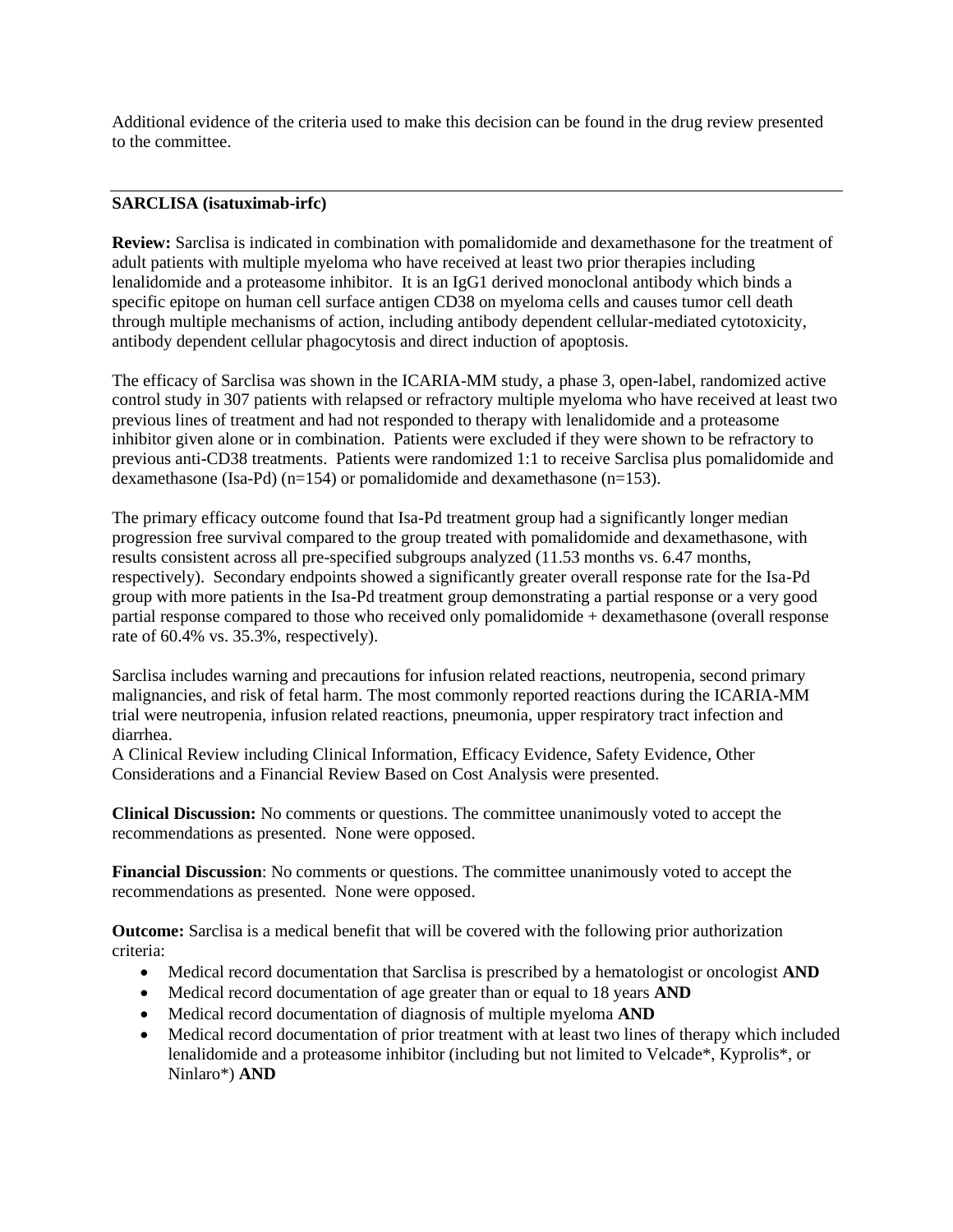• Medical record documentation that Sarclisa will be used in combination with pomalidomide and dexamethasone

**AUTHORIZATION DURATION:** Initial approval will be for 12 months or less if the reviewing provider feels it is medically appropriate. Subsequent approvals will be for an additional 12 months or less if the reviewing provider feels it is medically appropriate and will require medical record documentation of continued disease improvement or lack of disease progression. The medication will no longer be covered if the member experiences unacceptable toxicity or worsening of disease.

Additional evidence of the criteria used to make this decision can be found in the drug review presented to the committee.

#### **SECUADO (asenapine)**

**Review:** Secuado is a once-daily transdermal patch containing asenapine which is approved for the treatment of adult patients with schizophrenia. Asenapine is also the active ingredient in Saphris, an ODT formulation which is approved for adults with schizophrenia and for bipolar disorder in patients 10 years of age and older. Secuado was shown in studies to have similar bioavailability to Saphris and offers a more convenient once-daily dosing as well as eliminates the mouth and tongue reactions that can occur with the ODT formulation.

The approval for Secuado is supported by studies comparing the bioavailability to Saphris as well as a 6 week, randomized, double-blind, placebo-controlled fixed dose efficacy study in 614 inpatient adult patients. Patients included in the trial met the DSM-5 criteria for schizophrenia and currently had an acute exacerbation of schizophrenic symptoms with a current episode duration of eight weeks or less and hospital stay length of 21 days or less. Following a 3- to 14- day screening/run in period, patients were randomized 1:1:1 to receive one Secuado TDS + one placebo TDS, two Secuado TDS, or two placebo TDS. The primary endpoint measuring change from baseline to week 6 in Positive and Negative Syndrome Scale (PANSS) and the secondary endpoint measuring change from baseline to week 6 in Clinical Global Impressions-Severity (CGI-S) both showed statistically significant improvement for both Secuado treatment groups for the symptoms of schizophrenia and overall clinical state.

The most prominent safety concern identified during clinical trials of Secuado were application site reactions, most commonly erythema and mostly mild to moderate in severity. Other than the increase in application site reactions, the overall safety findings were consistent the known safety profile of Saphris and other antipsychotics.

A Clinical Review including Clinical Information, Efficacy Evidence, Safety Evidence, Other Considerations and a Financial Review Based on Cost Analysis were presented.

**Clinical Discussion:** No comments or questions. The committee unanimously voted to accept the recommendations as presented. None were opposed.

**Financial Discussion**: No comments or questions. The committee unanimously voted to accept the recommendations as presented. None were opposed.

**Outcome:** Secuado is a pharmacy benefit that will be added to the brand non-preferred tier of the formulary. The following prior authorization criteria will apply: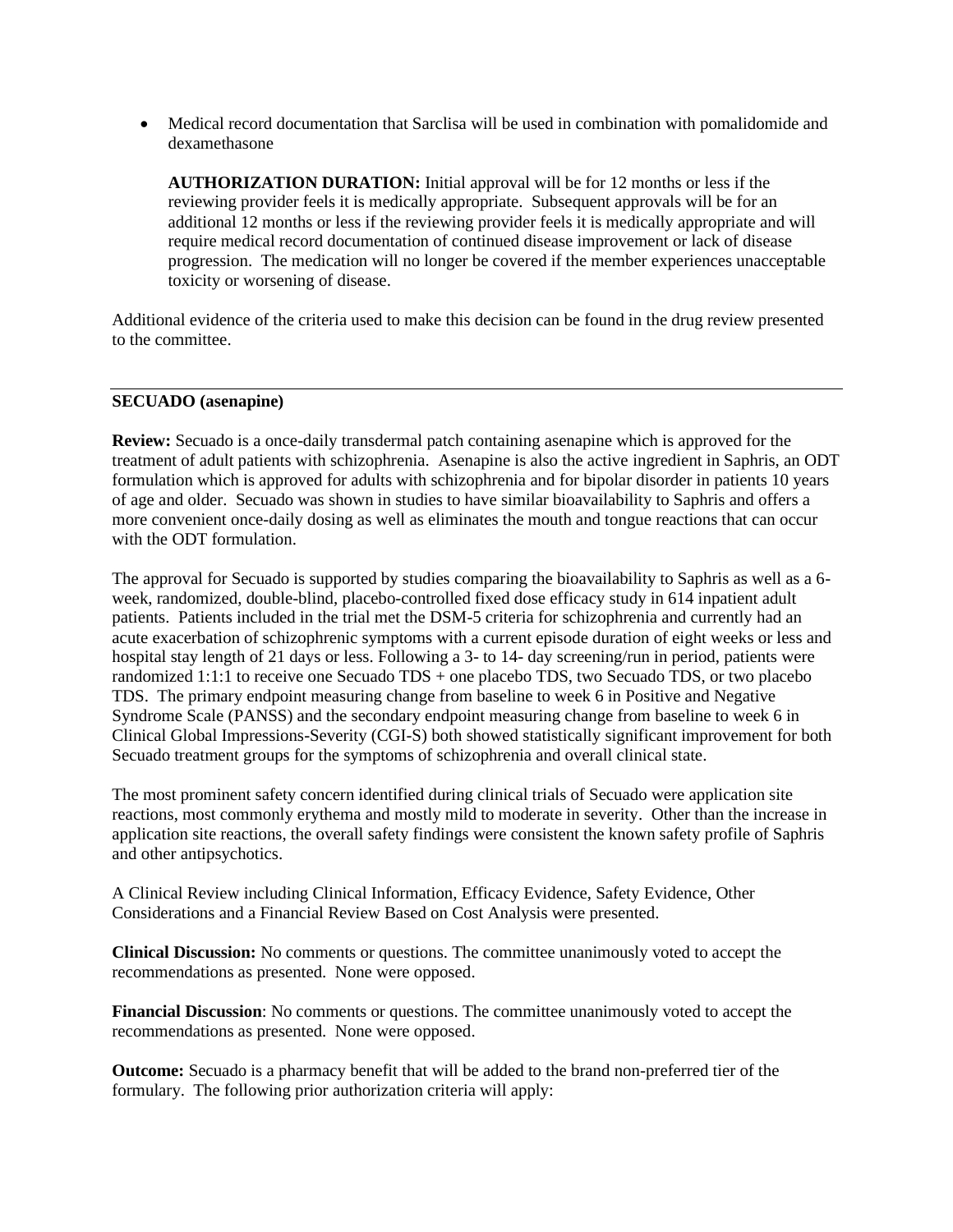- Medical record documentation of age greater than or equal to 18 years **AND**
- Medical record documentation of diagnosis of schizophrenia **AND**
- Medical record documentation of a therapeutic failure on, intolerance to or contraindication to asenapine (Saphris) sublingual tablets **AND** two additional formulary alternatives

# **QUANTITY LIMIT:** 1 patch per day

Additional evidence of the criteria used to make this decision can be found in the drug review presented to the committee.

# **TALICIA (omeprazole magnesium, amoxicillin, and rifabutin)**

**Review:** Talicia is a delayed release capsule containing Omeprazole 10mg (10.3mg omeprazole magnesium), amoxicillin 250mg, and rifabutin 12.5mg that is indicated for the treatment of *Helicobacter pylori* infection in adults. Talicia is taken at a dose of 4 tablets every 8 hours with food for a period of 14 days. Treatment for *H. pylori* consists of combinations of 2-3 antibiotics along with a PPI (concomitantly or sequentially) given for 3 to 14 days. Approximately 20 percent of patients fail the initial attempt at *H. pylori* eradication and therefore require salvage therapy. Rifabutin triple-therapy is recommended by Up To Date and the American College of Gastroenterology as a salvage regimen for patients who have failed initial antibiotic therapy. Rifabutin therapy presents a risk of myelotoxicity (usually reversible) and concerns for inducing resistance among *Mycobacterium tuberculosis* strains.

The effectiveness of Talicia was demonstrated in two clinical trials of *H.pylori* positive, treatment naive patients who were treated for 14 days. In study 1 (ERADICATE-Hp), patients taking Talicia achieved an eradication rate of 76.6% versus 2.4% for the placebo treated group. In study 2 (ERADICATE-Hp2), patients taking Talicia achieved an eradication rate of 83.8% versus 57.7% in the comparator group, who were treated with a total daily dose of amoxicillin 3000mg and omeprazole 120mg. Patients with negative <sup>13</sup>C urea breath tests or fecal antigen at 28 days post-therapy were considered treatment successes.

Talicia is contraindicated in patients with a history of hypersensitivity to any of the individual components and when given in combination with rilprivine, delavirdine, or voriconzole containing products. Adverse reactions seen in > 1% of patients receiving Talicia in the clinical trials noted above include: diarrhea, headache, nausea, abdominal pain, chromaturia, rash, dyspepsia, vomiting, oropharyngeal pain, and vulvovaginal candidiasis. The safety in effectiveness of Talicia has not been established in patients under 18 years of age and the drug should not be given to patients with severe renal impairment or any degree of hepatic impairment (including Child Pugh A, B, or C).

A Clinical Review including Clinical Information, Efficacy Evidence, Safety Evidence, Other Considerations and a Financial Review Based on Cost Analysis were presented.

**Clinical Discussion:** No comments or questions. The committee unanimously voted to accept the recommendations as presented. None were opposed.

**Financial Discussion**: No comments or questions. The committee unanimously voted to accept the recommendations as presented. None were opposed.

**Outcome:** Talicia is a pharmacy benefit that will not be added to the formulary. The following prior authorization criteria will apply:

• Medical record documentation of a confirmed *Helicobacter pylori* infection **AND**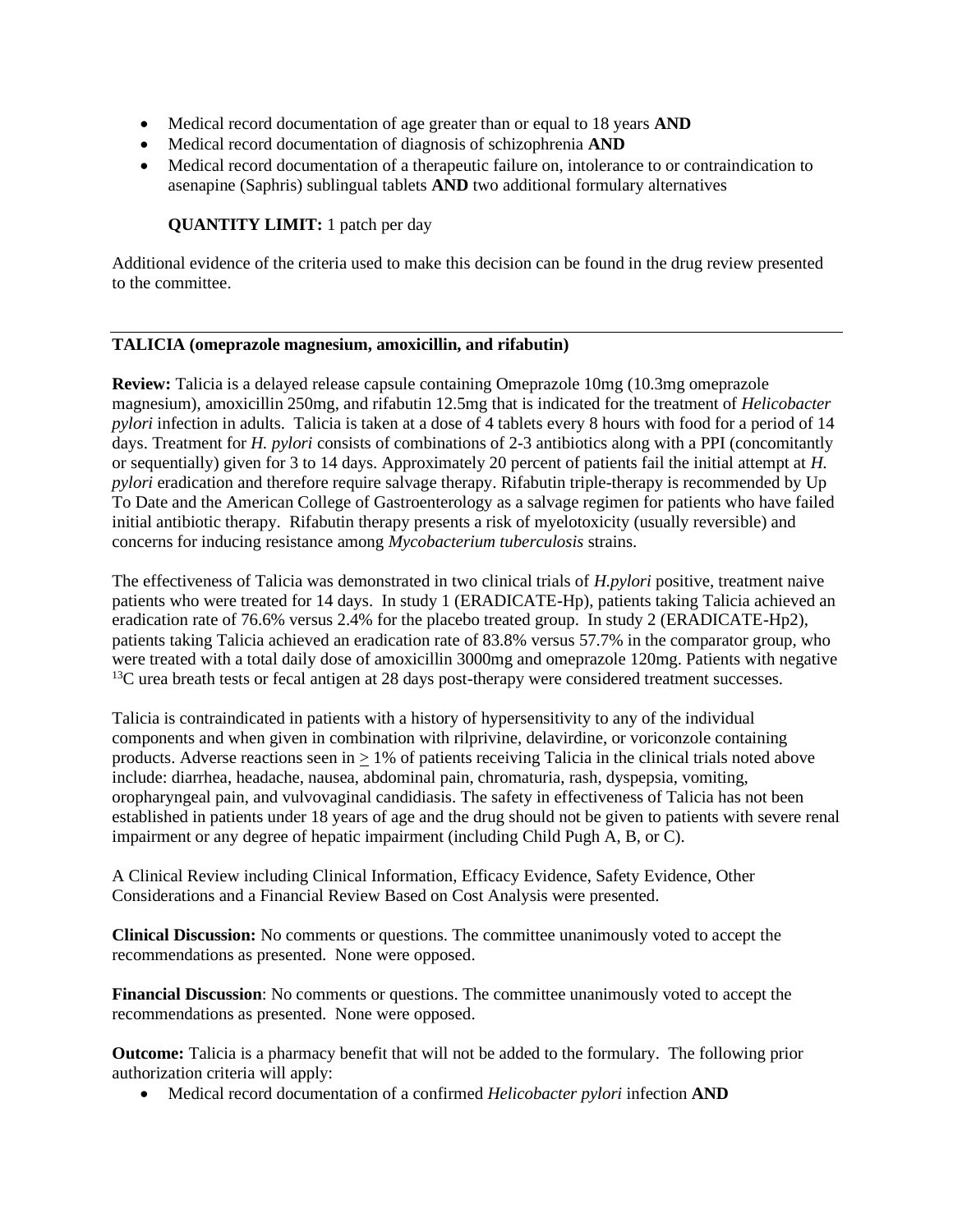- Medical record documentation of therapeutic failure on, intolerance to, or contraindication to at least one prior therapy for *H. pylori* infection **AND**
- Medical record documentation of therapeutic failure on, intolerance to, or contraindication to a formulary proton pump inhibitor (omeprazole, pantoprazole, lansoprazole, rabeprazole) +  $amoxicillin + rifabutin$

# **QUANTITY LIMIT:** 168 tablets per 14 days

Additional evidence of the criteria used to make this decision can be found in the drug review presented to the committee.

#### **UBRELVY (ubrogepant)**

**Review:** Ubrelvy is a calcitonin gene-related peptide receptor antagonist indicated for the acute treatment of migraine with or without aura in adults. Ubrelvy is the first oral calcitonin gene-related peptide (CGRP) antagonist indicated for the acute treatment of migraine. For mild to moderate migraine attacks, analgesics (NSAIDs, acetaminophen) are first-choice. For moderate to severe migraine attacks, oral triptans and triptan combinations (e.g. sumatriptan-naproxen) are recommended first-line.

The recommended dose of Ubrelvy 50 mg or 100 mg. If needed a second dose may be taken at least 2 hours after the initial dose. The maximum dose in a 24-hour period is 200 mg. The safety of treating more than 8 migraines in a 30-day period has not been established.

The efficacy of Ubrelvy for acute treatment of migraine was demonstrated in two randomized, doubleblind, placebo-controlled trials. Both trials compared Ubrelvy to placebo. Up to 23% of patients taking preventive medications for migraine at baseline. None of these patients were on concomitant preventive medication that act on the CGRP pathway. The primary efficacy analyses were conducted in patients who treated a migraine with moderate to severe pain. The efficacy of Ubrelvy was established by an effect on pain freedom at 2 hours post-dose and most bothersome symptom (MBS) freedom at 2 hours post-dose, compared to placebo. In both studies, the percentage of patients achieving headache pain freedom and MBS freedom 2 hours post-dose was significantly greater among patients receiving Ubrelvy compared to those receiving placebo. The incidence of photophobia and phonophobia was reduced following administration of Ubrelvy at both doses (50 mg and 100 mg) as compared to placebo.

Ubrelvy is contraindicated with concomitant use of strong CYP3A4 inhibitors (e.g. ketoconazole, itraconazole, clarithromycin), due to the increase in exposure of ubrogepant. There are no warnings and precautions listed in the labeling. The most common adverse reactions (2% and greater than placebo) were nausea and somnolence. The safety and effectiveness in pediatric patients have not been established.

A Clinical Review including Clinical Information, Efficacy Evidence, Safety Evidence, Other Considerations and a Financial Review Based on Cost Analysis were presented.

**Clinical Discussion:** No comments or questions. The committee unanimously voted to accept the recommendations as presented. None were opposed.

**Financial Discussion**: No comments or questions. The committee unanimously voted to accept the recommendations as presented. None were opposed.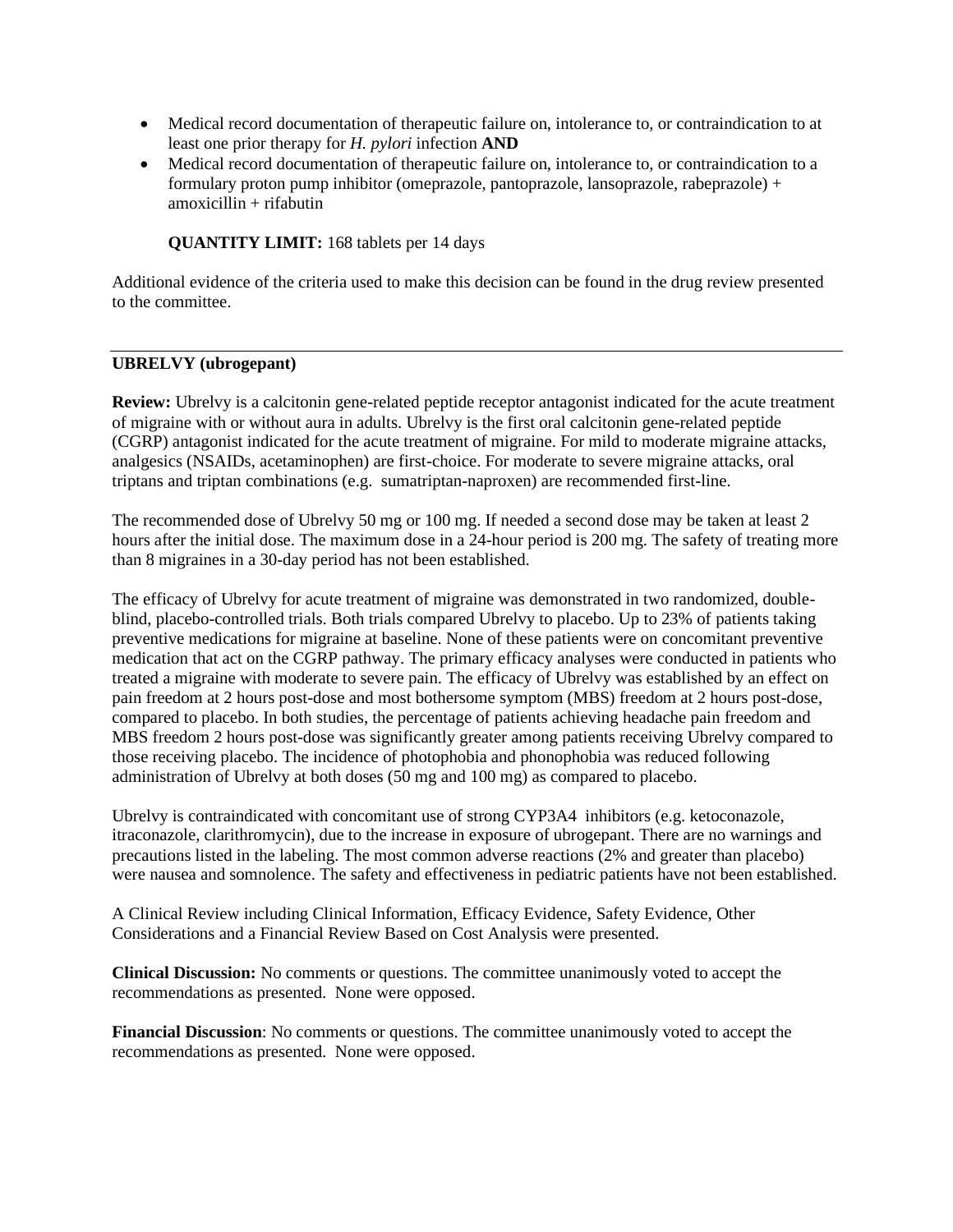**Outcome:** Ubrelvy is a pharmacy benefit that will not be added to the formulary. The following prior authorization criteria will apply:

- Medical record documentation of age greater than or equal to 18 years **AND**
- Medical record documentation that Ubrelvy will be used for the acute treatment of migraine with or without aura **AND**
- Medical record documentation of therapeutic failure on, intolerance to, or contraindication to nonsteroidal anti-inflammatory drug (NSAID) therapy **AND**
- Medical record documentation of therapeutic failure on, intolerance to, or contraindication to three (3) formulary triptans

# **QUANTITY LIMIT:** 16 tablets per 30 days

Pharmacist note to CSR: Authorization should be entered by HICL and only checking the Formulary PA required box (no QLs need to be entered within the authorization).

Additional evidence of the criteria used to make this decision can be found in the drug review presented to the committee.

# **VYONDYS 53 (golodirsen)**

**Review:** skipping. Vyondys 53 was approved under the accelerated approval process based on an increase in dystrophin production in skeletal muscle and for continued approval for this indication, Vyondys 53 requires verification of clinical benefit in confirmatory trials. DMD occurs when there are deletions within the DMD gene causing the production of non-functional dystrophin. Vyondys 53 works by binding exon 53 of dystrophin pre-mRNA resulting in exclusion of this exon during mRNA processing (exon 53 skipping) and ultimately allows for the production of a truncated and partially functional dystrophin protein. Vyondys 53 is dosed 30mg/kg IV given every week as a maintenance medication. Due to possible renal effects of oligonucleotide treatment, renal monitoring in the form of 24-hour urine collection (due to muscle breakdown in this patient population) is recommended before and during treatment.

In clinical trial, Vyondys 53 was found to increase dystrophin expression in skeletal muscle of treated patients. The Western Blot percent normal dystrophin change from baseline ranged from 0.01 to 3.99 depending on the patient. Dystrophin production did not appear to be dependent on Vyondys 53 dose. Patient-oriented clinical outcomes have not yet been reported for Vyondys 53 and clinical benefit has not been confirmed. Vyondys 53 is currently undergoing an open-label confirmatory trial evaluating 6 minute walk test (6MWT) at week 144 as a primary endpoint and pulmonary function testing as a secondary endpoint. Results are expected in 2 to 3 years.

Few treatment emergent adverse events were seen in clinical trials. Renal toxicity with Vyondys 53 was observed in pre-clinical trials in animals. Although it was not observed in clinical studies, renal toxicity (including potentially fatal glomerulonephritis) has been observed after administration of other antisense oligonucleotides (Exondys 51). Adverse reactions of Vyondys 53 include headache, pyrexia, fall, abdominal pain, nasopharyngitis, cough, vomiting, and nausea.

Vyondys 53 joins Exondys 51, which was controversially approved by the FDA in 2016, as a second in class antisense oligonucleotide. Exondys 51, like Vyondys 53, has not been proven to have a clinical benefit to date, and confirmatory trials have not yet been published. Vyondys 53 may be administered in clinic, or in home by an authorized home infusion company (Orsini or Option Care). Due to lack of other available treatments, utilization of Vyondys 53 for eligible patients is expected to be high.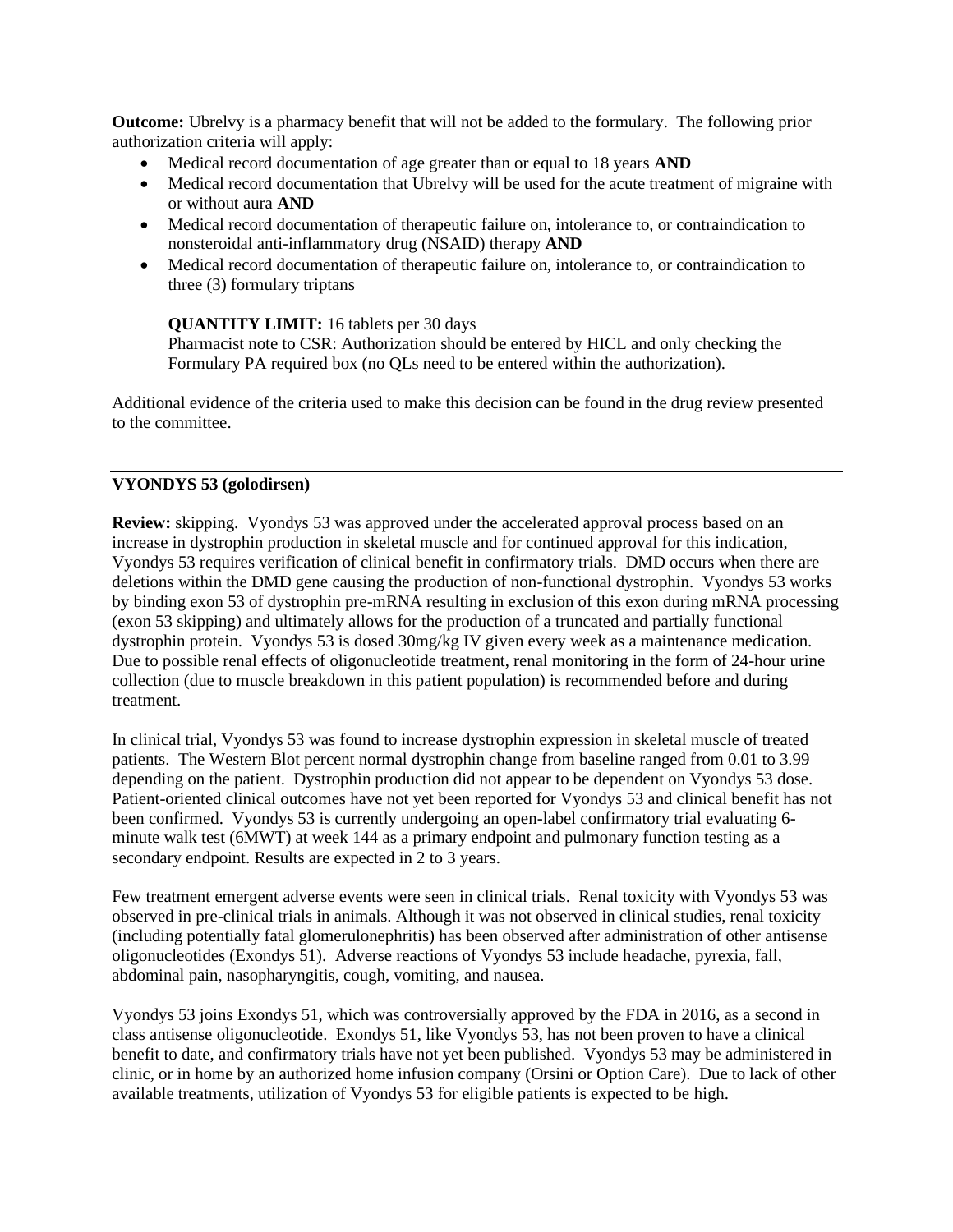A Clinical Review including Clinical Information, Efficacy Evidence, Safety Evidence, Other Considerations and a Financial Review Based on Cost Analysis were presented.

**Clinical Discussion:** No comments or questions. The committee unanimously voted to accept the recommendations as presented. None were opposed.

**Financial Discussion**: No comments or questions. The committee unanimously voted to accept the recommendations as presented. None were opposed.

**Outcome:** Vyondys 53 is a medical benefit that will be covered with the following prior authorization criteria:

- Medical record documentation of interdisciplinary team involvement including, at a minimum, neurology, cardiology, pulmonology, and a genetic specialist (e.g. geneticist, genetic counselor, etc.) **AND**
- Medical record documentation of Duchenne's Muscular Dystrophy (DMD) confirmed by genetic testing **AND**
- Medical record documentation that the member has a confirmed mutation of the DMD gene that is amenable to exon 53 skipping confirmed by a genetic counselor **AND**
- Medical record documentation of a baseline evaluation, including a standardized assessment of motor function by a neurologist with experience treating Duchenne muscular dystrophy **AND**
- Medical record documentation that Vyondys 53 is being given concurrently with oral corticosteroids **AND**
- Medical record documentation that the patient is ambulatory (e.g. able to walk with assistance, not wheelchair bound, does not have full-time dependence on motorized wheelchairs or scooters for mobility) as proven by documentation of a 6-Minute Walk Test Distance (6MWT) within the past 3 months of initiation of Vyondys 53 **AND**
- Medical record documentation that patient has stable pulmonary and cardiac function **AND**
- Medical record documentation that patient will receive a dose consistent with the FDA approved labeling (maximum dose of 30mg/kg infused once weekly)

**AUTHORIZATION DURATION:** Initial approval will be for 6 months or less if the reviewing provider feels it is medically appropriate. Subsequent approvals will be for an additional 6 months or less if the reviewing provider feels it is medically appropriate and will require medical record documentation of the following:

- Medical record documentation that the member continues to benefit from treatment with golodirsen **AND**
- Medical record documentation of an annual evaluation, including an assessment of motor function ability, by a neurologist with experience treating Duchenne muscular dystrophy **AND**
- Medical record documentation that Vyondys 53 continues to be given concurrently with oral corticosteroids **AND**
- Medical record documentation that patient continues to have stable pulmonary and cardiac function **AND**
- Medical record documentation that the patient will continue to receive a dose consistent with the FDA approved labeling (maximum dose of 30mg/kg infused once weekly) **AND**
- Medical record documentation that the patient remains ambulatory (e.g. able to walk with assistance, not wheelchair bound, does not have full-time dependence on motorized wheelchairs or scooters for mobility) as proven by documentation of a follow-up 6-Minute Walk Test Distance (6MWT) within the past 6 months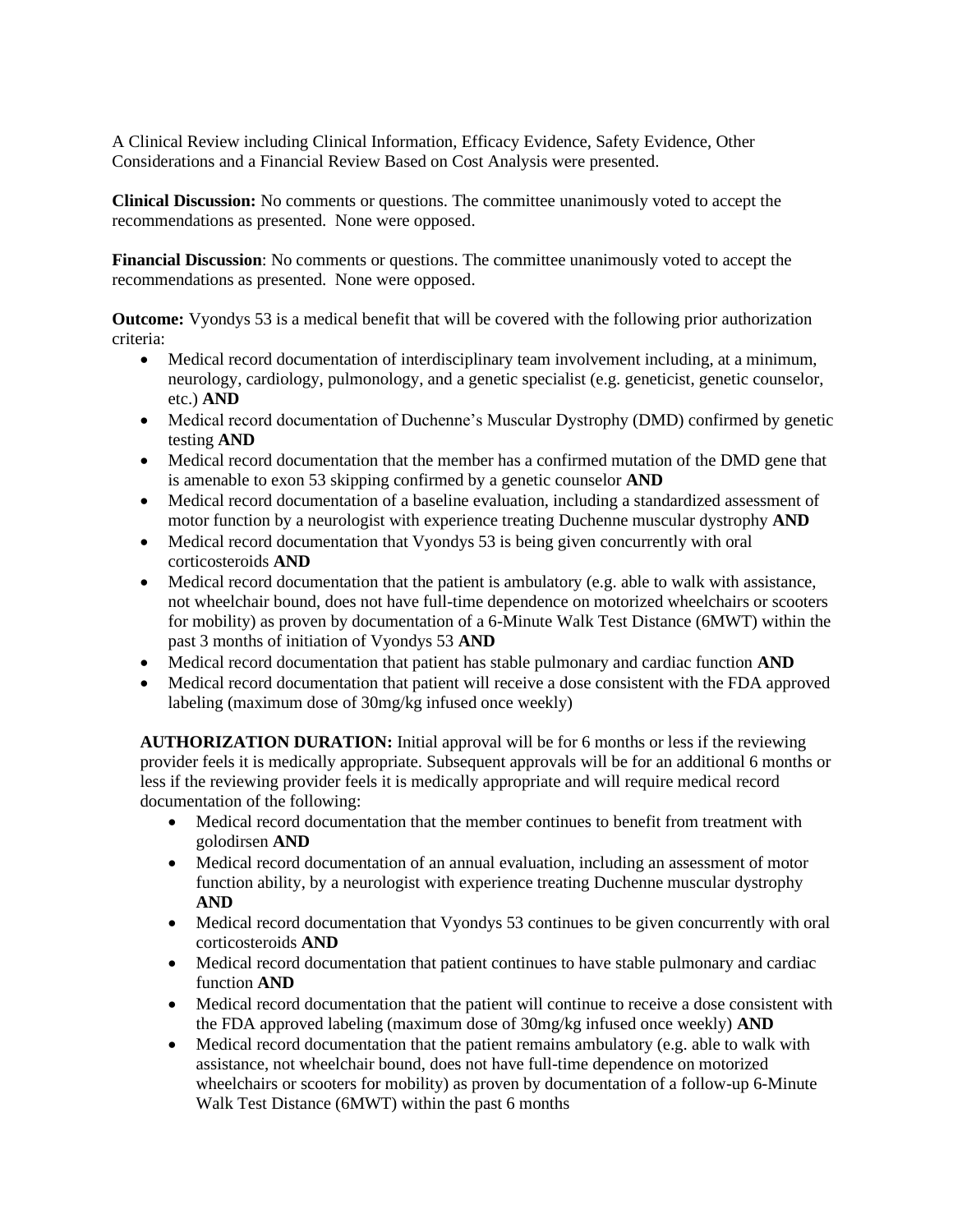|       | $3-52$ $4-52$ $5-52$ $6-52$ $9-52$                              |  |  |  |       |  |
|-------|-----------------------------------------------------------------|--|--|--|-------|--|
|       | 10-52 11-52 13-52 14-52 15-52 16-52 17-52 19-52                 |  |  |  |       |  |
|       | $21-52$ $23-52$ $24-52$ $25-52$ $26-52$ $27-52$ $28-52$ $29-52$ |  |  |  |       |  |
|       | 30-52 31-52 32-52 33-52 34-52 35-52 36-52 37-52 38-52           |  |  |  | 39-52 |  |
|       | 40-52 41-52 42-52 43-52 45-52 47-52 48-52 49-52                 |  |  |  |       |  |
| 50-52 | 52   54-58   54-61   54-63   54-64   54-66   54-76   54-77      |  |  |  |       |  |

**Note:** Exon Deletions\* on the Duchenne Muscular Dystrophy Gene Theoretically Amenable to Exon 53 Skipping

\*The first number represents the first exon deleted. The last number is the last exon deleted. The dash (-) represents all exons in between the first and last exon deleted.

Additional evidence of the criteria used to make this decision can be found in the drug review presented to the committee.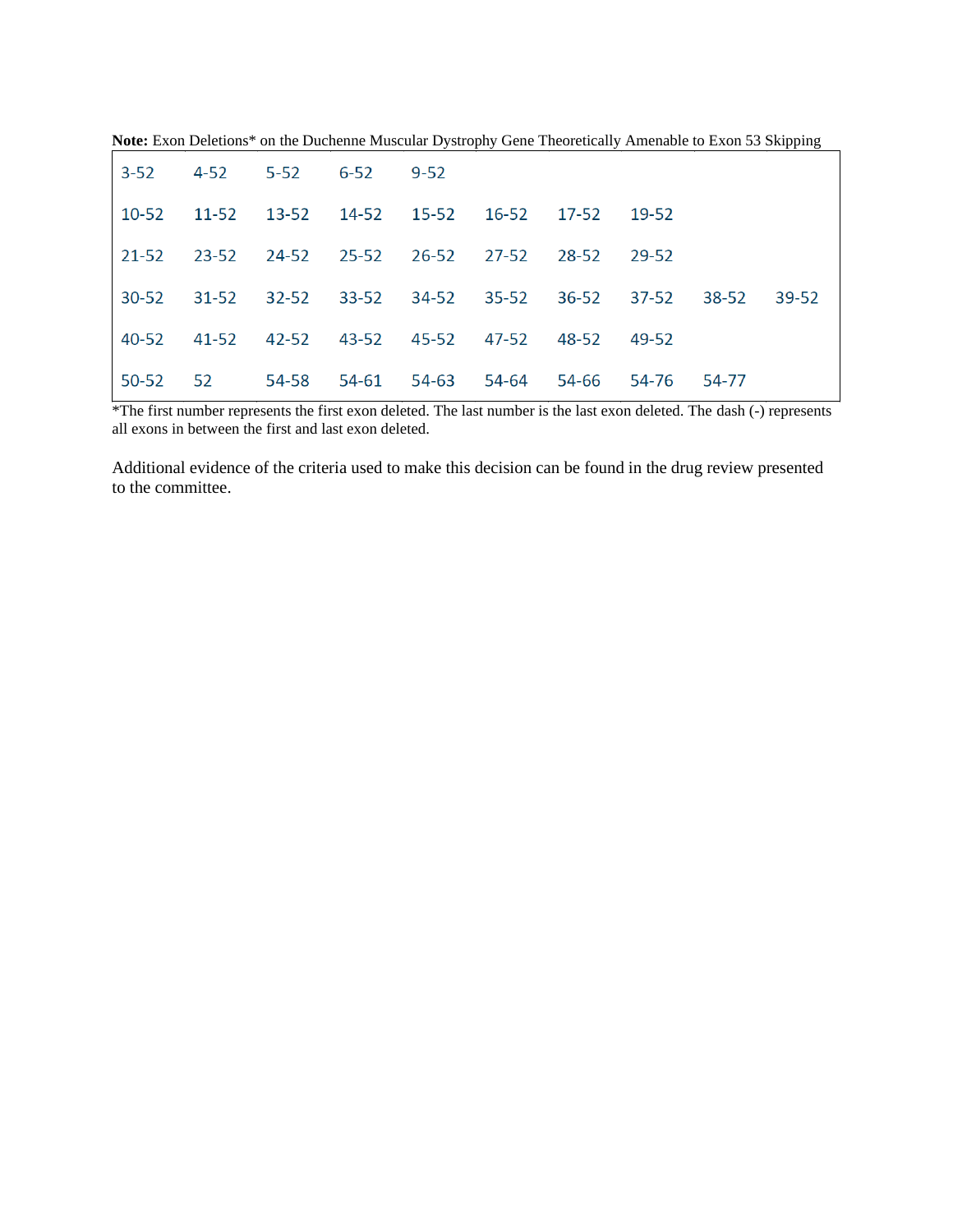#### **CLASS REVIEW**

#### **HERCEPTIN BIOSIMILAR CLASS REVIEW**

| For Herceptin and all FDA approved Herceptin                                                                                                                                                                                                                                                                                                                                                                                                                                                                                                                                                                                                                         |
|----------------------------------------------------------------------------------------------------------------------------------------------------------------------------------------------------------------------------------------------------------------------------------------------------------------------------------------------------------------------------------------------------------------------------------------------------------------------------------------------------------------------------------------------------------------------------------------------------------------------------------------------------------------------|
|                                                                                                                                                                                                                                                                                                                                                                                                                                                                                                                                                                                                                                                                      |
|                                                                                                                                                                                                                                                                                                                                                                                                                                                                                                                                                                                                                                                                      |
|                                                                                                                                                                                                                                                                                                                                                                                                                                                                                                                                                                                                                                                                      |
|                                                                                                                                                                                                                                                                                                                                                                                                                                                                                                                                                                                                                                                                      |
| Herceptin and all biosimilars are indicated for adjuvant<br>treatment of HER2 overexpressing node positive or node<br>negative (ER/PR negative or with one high risk feature)                                                                                                                                                                                                                                                                                                                                                                                                                                                                                        |
|                                                                                                                                                                                                                                                                                                                                                                                                                                                                                                                                                                                                                                                                      |
| as part of a treatment regimen consisting of                                                                                                                                                                                                                                                                                                                                                                                                                                                                                                                                                                                                                         |
| doxorubicin, cyclophosphamide, and either                                                                                                                                                                                                                                                                                                                                                                                                                                                                                                                                                                                                                            |
| as part of a treatment regimen with docetaxel and<br>as a single agent following multi-modality<br>In combination with paclitaxel for first-line<br>treatment of HER2-overexpressing metastatic<br>As a single agent for treatment of HER2-<br>overexpressing breast cancer in patients who have<br>received one or more chemotherapy regimens for<br>Herceptin and all biosimilars are indicated, in combination<br>with cisplatin and capecitabine or 5-fluorouracil, for the<br>treatment of patients with HER2-overexpressing metastatic<br>gastric or gastroesophageal junction adenocarcinoma who<br>have not received prior treatment for metastatic disease. |
|                                                                                                                                                                                                                                                                                                                                                                                                                                                                                                                                                                                                                                                                      |

**Pharmacology/Place in Therapy:** Herzuma, Ontruzant, and Trazimera are three newly approved biosimilars for Herceptin. They are the third, fourth, and fifth Herceptin biosimilars available in the US following Kanjinti and Ogivri and all five biosimilars share all indications of Herceptin in the treatment of adjuvant and metastatic breast cancer and metastatic gastric cancer. In order to demonstrate biosimilarity, proposed products must meet both parts of Public Health and Service Act (PHS Act) which defines a biosimilar as "highly similar to the reference product not withstanding minor differences in clinically inactive components" with "no clinically meaningful differences between the proposed biosimilar and the reference product in terms of safety, purity and potency of the product".

Like Herceptin, all trastuzumab biosimilars are humanized monoclonal antibody that preferentially target the extracellular domain of HER2, a proto-oncogene structurally related to epidermal growth factor,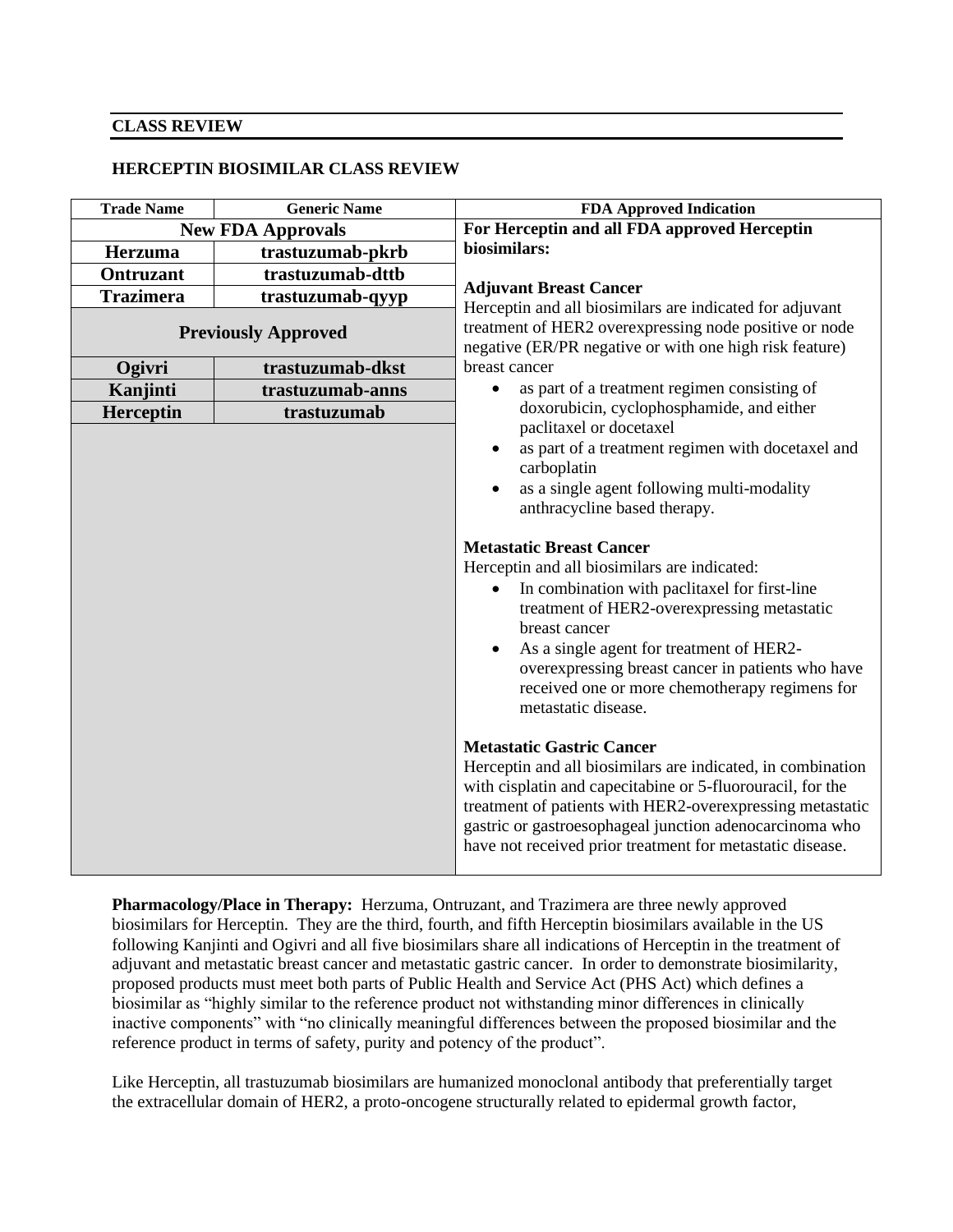resulting in the inhibition of proliferation of human tumor cells overexpressing HER2. Trastuzumab products combined with chemotherapy in patients with HER2 positive metastatic breast and gastric cancer has significantly improved response rates, progression free survival, and overall survival as well as improved survival in early HER2 positive breast cancer.

**Review:** Herzuma, Ontruzant, and Trazimera are three recently approved Herceptin biosimilars. They are the third, fourth, and fifth Herceptin biosimilars available in the US following Kanjinti and Ogivri and all five biosimilars share all indications of Herceptin in the treatment of adjuvant and metastatic breast cancer and metastatic gastric cancer. Trastuzumab products, including biosimilars, combined with chemotherapy in patients with HER2 positive metastatic breast and gastric cancer has significantly improved response rates, progression free survival, and overall survival as well as improved survival in early HER2 positive breast cancer.

In clinical trials, Herzuma, Ontruzant, and Trazimera demonstrated bioequivalence in the treatment of neoadjuvant/adjuvant (Herzuma and Ontruzant) and metastatic (Trazimera) breast cancer with comparable rates of objective responses as well as key secondary endpoints, including progression free survival and overall survival.

There were no significant differences in the incidence of reported adverse events between Herzuma, Ontruzant, and Trazimera and Herceptin and the safety profile of all three biosimilars were consistent with the known safety profile of Herceptin. All three biosimilars all had similar incidences and titers of anti-drug antibodies, indicated that there would be no increased risk of immunogenicity compared to Herceptin.

NCCN recommends all trastuzumab biosimilars as appropriate substitutes for Herceptin. It currently does not recommend one specific biosimilar product over another

A Clinical Review including Clinical Information, Efficacy Evidence, Safety Evidence, Other Considerations and a Financial Review Based on Cost Analysis were presented.

**Clinical Discussion:** No comments or questions. The committee unanimously voted to accept the recommendations as presented. None were opposed.

**Financial Discussion**: No comments or questions. The committee unanimously voted to accept the recommendations as presented. None were opposed.

#### **Outcome:**

Herzuma will be covered as a medical benefit that does not require prior authorization.

Ontruzant will be covered as a medical benefit that does not require prior authorization.

Trazimera will be covered as a medical benefit that does not require prior authorization.

Additional evidence of the criteria used to make this decision can be found in the drug review presented to the committee.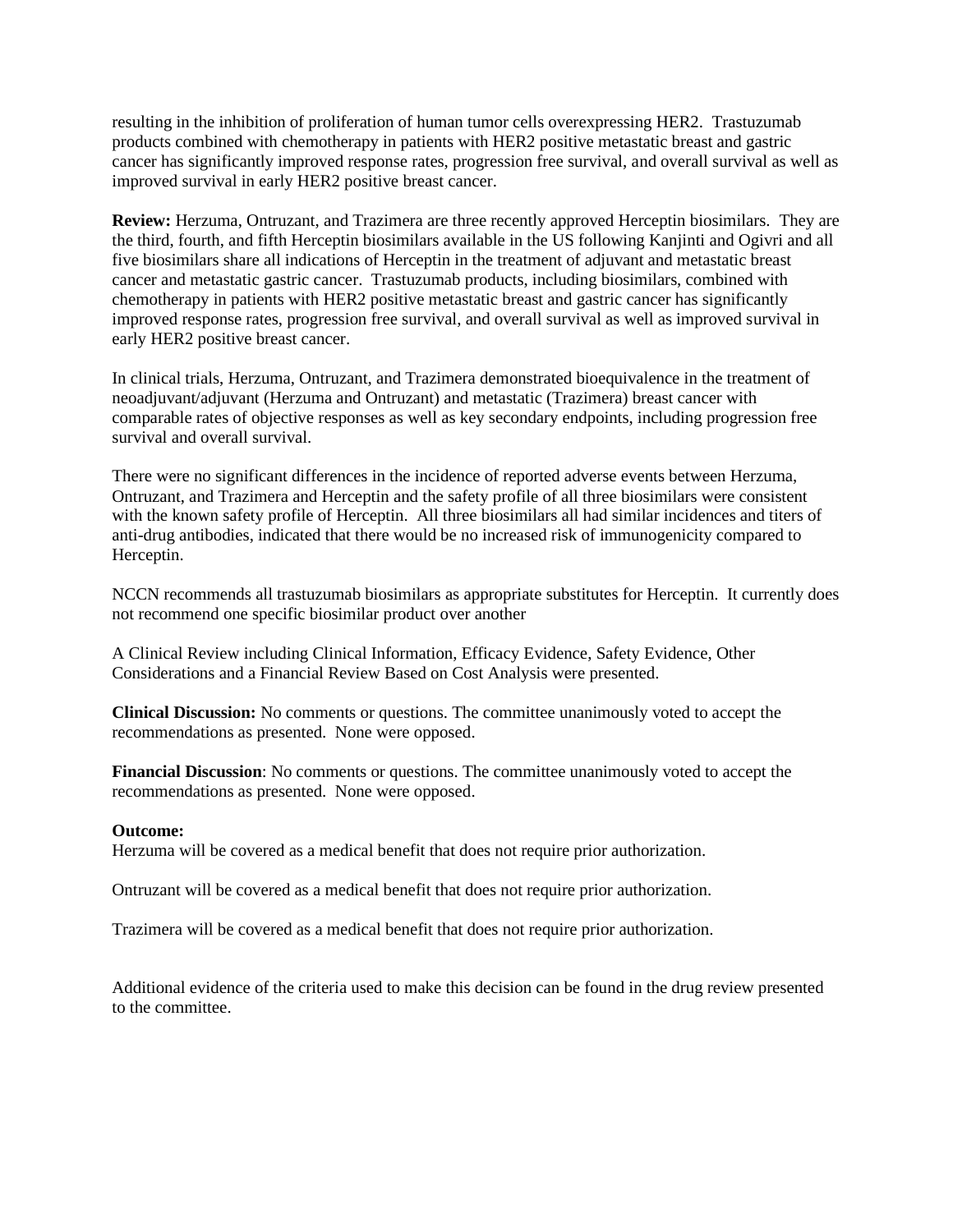# **FAST FACTS**

# **BRAFTOVI (encorafenib)**

**Updated Indication:** Braftovi is now indicated for use in combination with cetuximab for the treatment of adult patients with metastatic colorectal cancer, with BRAF V600E mutation (as detected by an FDA approved test), after prior therapy.

**Updated Dosing for New Indication:<sup>1</sup>** 300mg (four 75mg capsules) once daily in combination with cetuximab

**Current formulary status:** OralOncBrandNP tier requiring a prior authorization

**Recommendation:** No changes are recomended to formulary placement at this time. However, it is recommended that the prior authorization criteria be updated to include the following:

- Medical record documentation that Braftovi is prescribed by a hematologist, oncologist, or dermatologist **AND**
- Medical record documentation of a diagnosis of metastatic colorectal cancer **AND**
- Medical record documentation of a BRAF V600E mutation as detected by a Food and Drug Administration (FDA)-approved test **AND**
- Medical record documentation that member has had progression on at least one prior therapy **AND**
- Medical record documentation that Braftovi is being prescribed in combination with cetuximab

**QUANTITY LIMIT (for metastatic CRC):** 75 mg: 4 tablets per day, 30 day supply per fill \*Existing QLs will apply to unresectable/metastatic melanoma indication only\*

**Discussion:** No comments or questions.

**Outcome:** The committee unanimously voted to accept the recommendations as presented. None were opposed.

Additional evidence of the criteria used to make this decision can be found in the drug review presented to the committee.

#### **FIASP (insulin aspart injection)**

**Updated Indication:** Fiasp is a rapid-acting human insulin analog indicated to improve glycemic control in adult and pediatric patients with diabetes mellitus.

Previously, Fiasp was only indicated in adult patients with diabetes mellitus.

**Current formulary status:** Non-formulary

**Recommendation:** There are no changes recommended to formulary status at this time. However, it is recommended to update the Commercial/Exchange/CHIP policy to remove the age restriction since Fiasp is indicated for both pediatric and adult patients. The prior authorization criteria will be as follows for Commercial/Exchange/CHIP: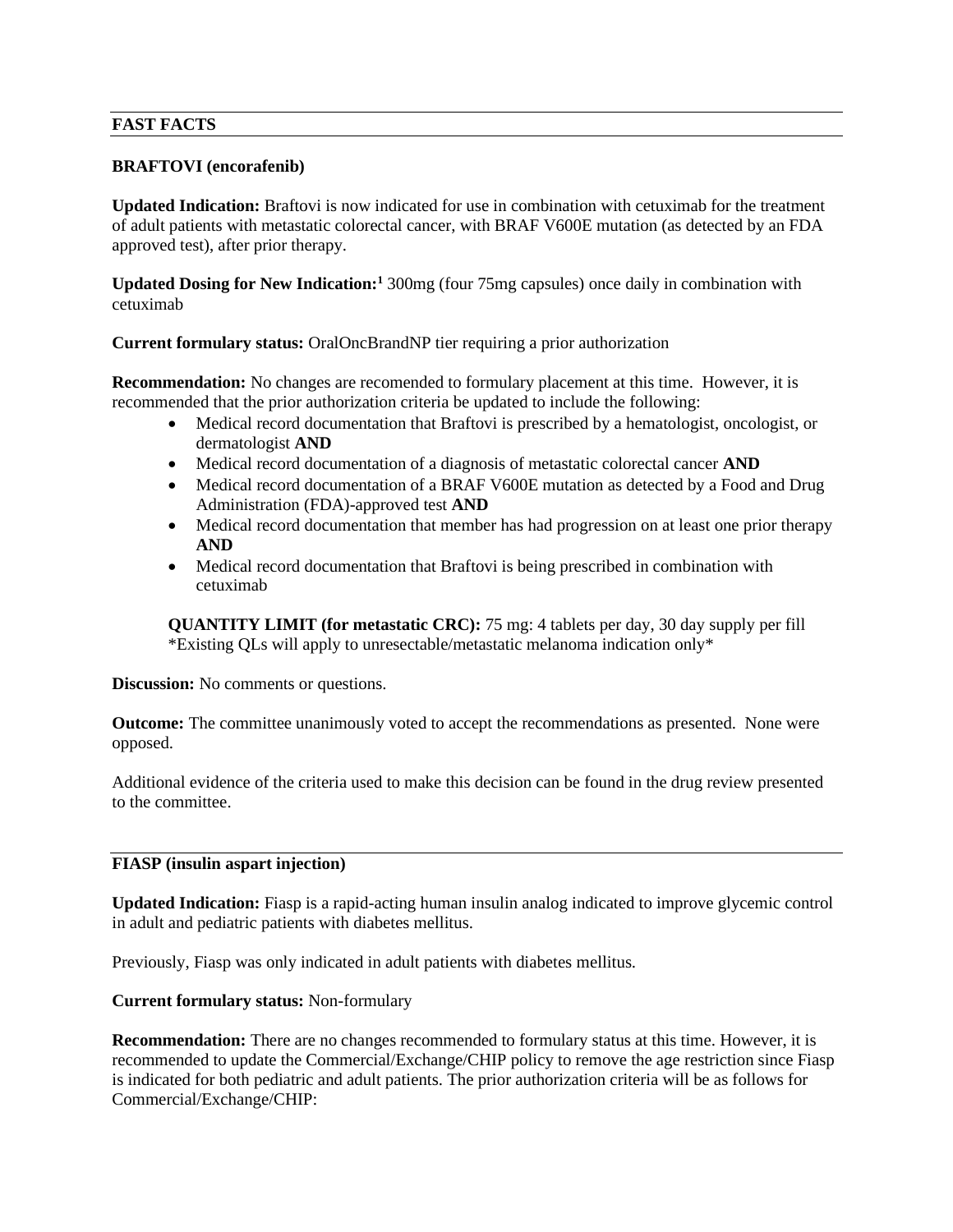• Medical record documentation of a therapeutic failure on, contraindication to, or intolerance to Novolog

**Discussion:** No comments or questions.

**Outcome:** The committee unanimously voted to accept the recommendations as presented. None were opposed.

Additional evidence of the criteria used to make this decision can be found in the drug review presented to the committee.

# **IMFINZI (durvalumab)**

**Updated Indication:** Imfinzi is now indicated in combination with etoposide and either carboplatin or cisplatin, as first-line treatment of adult patients with extensive-stage small cell lung cancer (ES-SCLC).

There is no change to the previous indications for Imfinzi of urothelial carcinoma and unresectable stage III NSCLC.

**Updated Dosing for New Indication<sup>1</sup> :** The dose for Imfinzi in ES-SCLC is 1500 mg in combination with chemotherapy every 3 weeks (21 days) for 4 cycles followed by 1500 mg every 4 weeks as a single agent until disease progression or unacceptable toxicity. Patients with a body weight of 30 kg or less must receive weight based dosing of Imfinzi 20 mg/kg in combination with chemotherapy every 3 weeks (21 days) for 4 cycles, followed by 20 mg/kg every 4 weeks as a single agent until weight increases to greater than 30 kg. Imfinzi is administered prior to chemotherapy on the same day.

**Current formulary status:** Medical Benefit requiring a prior authorization

**Recommendation:** No changes are recommended to the formulary placement of Imfinizi. It is recommended to add the following prior authorization criteria and authorization duration to Medical Benefit Policy 156.0 to incorporate the new indication:

# **Extensive-Stage Small Cell Lung Cancer**

- Prescription written by a hematologist/oncologist **AND**
- Medical record documentation that patient is greater than or equal to 18 years of age **AND**
- Medical record documentation of extensive-stage small cell lung cancer (ES-SCLC)\***AND**
- Medical record documentation that Imfinzi will be used as first-line treatment **AND**
- Medical record documentation that Imfinzi will be used in combination with etoposide and either carboplatin or cisplatin

\*Note: NCCN defines small cell lung cancer as consisting of two stages:

Limited Stage: Stage I-III (T any, N any, M0) that can be safely treated with definitive radiation doses. Excludes T3-4 due to multiple lung nodules that are too extensive or have tumor/nodal volume that is too large to be encompassed in a tolerable radiation plan.

**Extensive Stage:** Stage IV (T any, N any, M1a/b), or T3-4 due to multiple lung nodules that are too extensive or have tumor/nodal volume that is too large to be encompassed in a tolerable radiation plan

**AUTHORIZATION DURATION:** Initial approval will be for 6 months or less if the reviewing provider feels it is medically appropriate. Subsequent approvals will be for an additional 12 months or less if the reviewing provider feels it is medically appropriate and will require medical record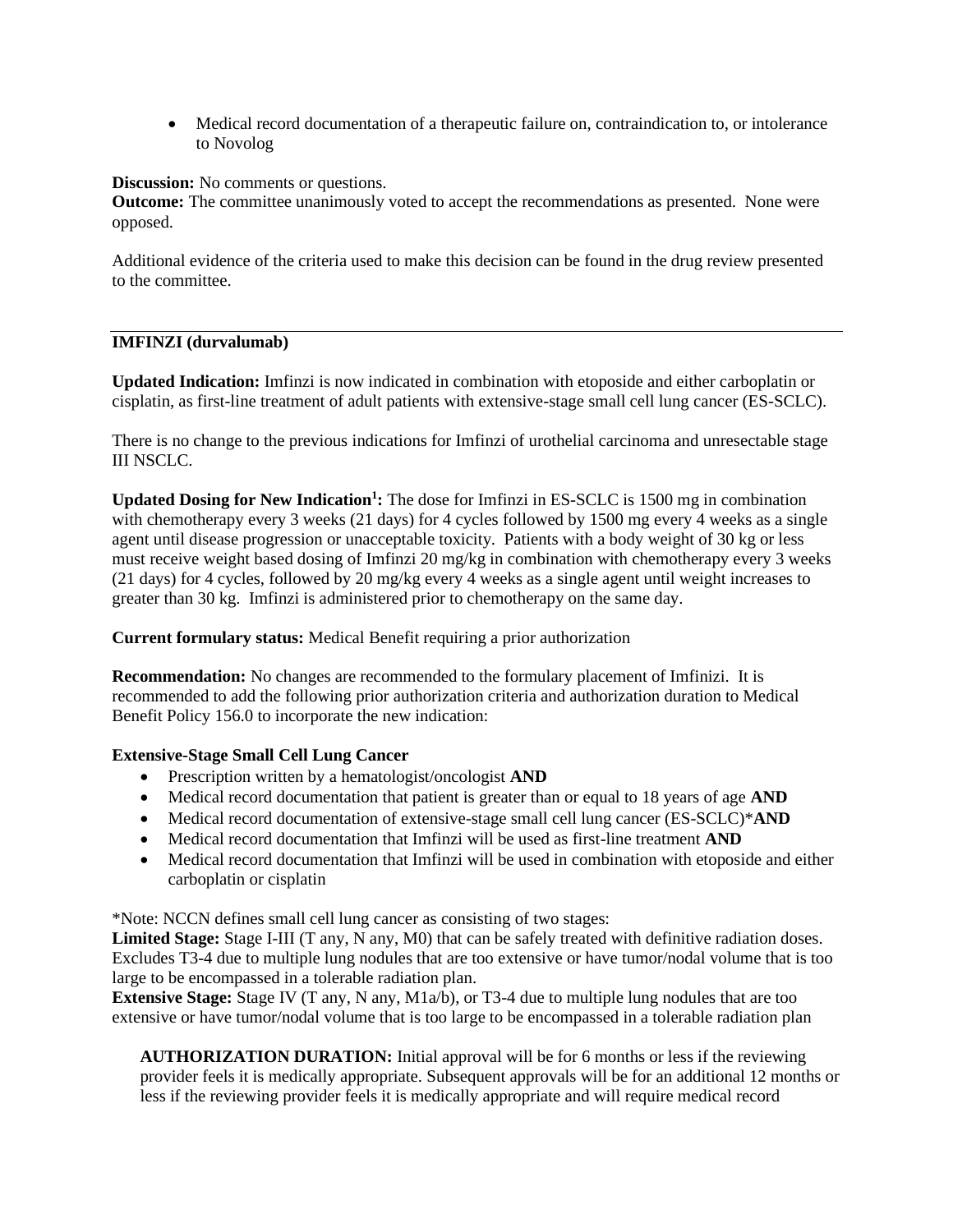documentation of continued disease improvement or lack of disease progression. The medication will no longer be covered if patient experiences toxicity or worsening of disease.

**Discussion:** No comments or questions.

**Outcome:** The committee unanimously voted to accept the recommendations as presented. None were opposed

Additional evidence of the criteria used to make this decision can be found in the drug review presented to the committee.

#### **MYCAMINE (micafungin for injection)**

**Updated Indication:** Mycamine is indicated in adult and pediatric patients for:

- Treatment of Candidemia, Acute Disseminated Candidiasis, *Candida* Peritonitis and Abscesses in adult and pediatric patients 4 months of age and older.
- Treatment of Candidemia, Acute Disseminated Candidiasis, *Candida* Peritonitis and Abscesses **without** meningoencephalitis and/or ocular dissemination in pediatric patients younger than 4 months of age.
- Treatment of Esophageal Candidiasis in adult and pediatric patients 4 months of age and older.
- Prophylaxis of *Candida* Infections in adult and pediatric patients 4 months of age and older undergoing Hematopoietic Stem Cell Transplantation (HSCT).

Limitations of Use:

- The safety and effectiveness of Mycamine have not been established for the treatment of candidemia **with** meningoencephalitis and/or ocular dissemination in pediatric patients younger than 4 months of age as a higher dose may be needed.
- Mycamine has not been adequately studied in patients with endocarditis, osteomyelitis or meningoencephalitis due to *Candida.*
- The efficacy of Mycamine against infections caused by fungi other than *Candida* has not been established.

Note: Mycamine was previously indicated in adult and pediatric patients 4 months and older for the treatment of Candidemia, Acute Disseminated Candidiasis, Candida Peritonitis and Abscesses, Esophageal Candidiasis, and prophylaxis of Candida Infections in patients undergoing HSCT. **Updated Dosing for New Indication<sup>1</sup> :** There are no changes to the dose recommendations for adult and pediatric patients 4 months and older. However, there are dose recommendations for pediatric patients younger than 4 months of age.

For pediatric patients younger than 4 months of age for the treatment of Candidemia, Acute Disseminated Candidiasis, *Candida* Peritonitis and Abscesses **without** meningoencephalitis and/or ocular dissemination the recommended dosage is 4 mg/kg once daily.

**Current formulary status:** Mycamine is a medical benefit and does not require a prior authorization.

**Recommendation:** Based on the updated indication, there is no change recommended to formulary status or utilization management at this time.

**Discussion:** No comments or questions.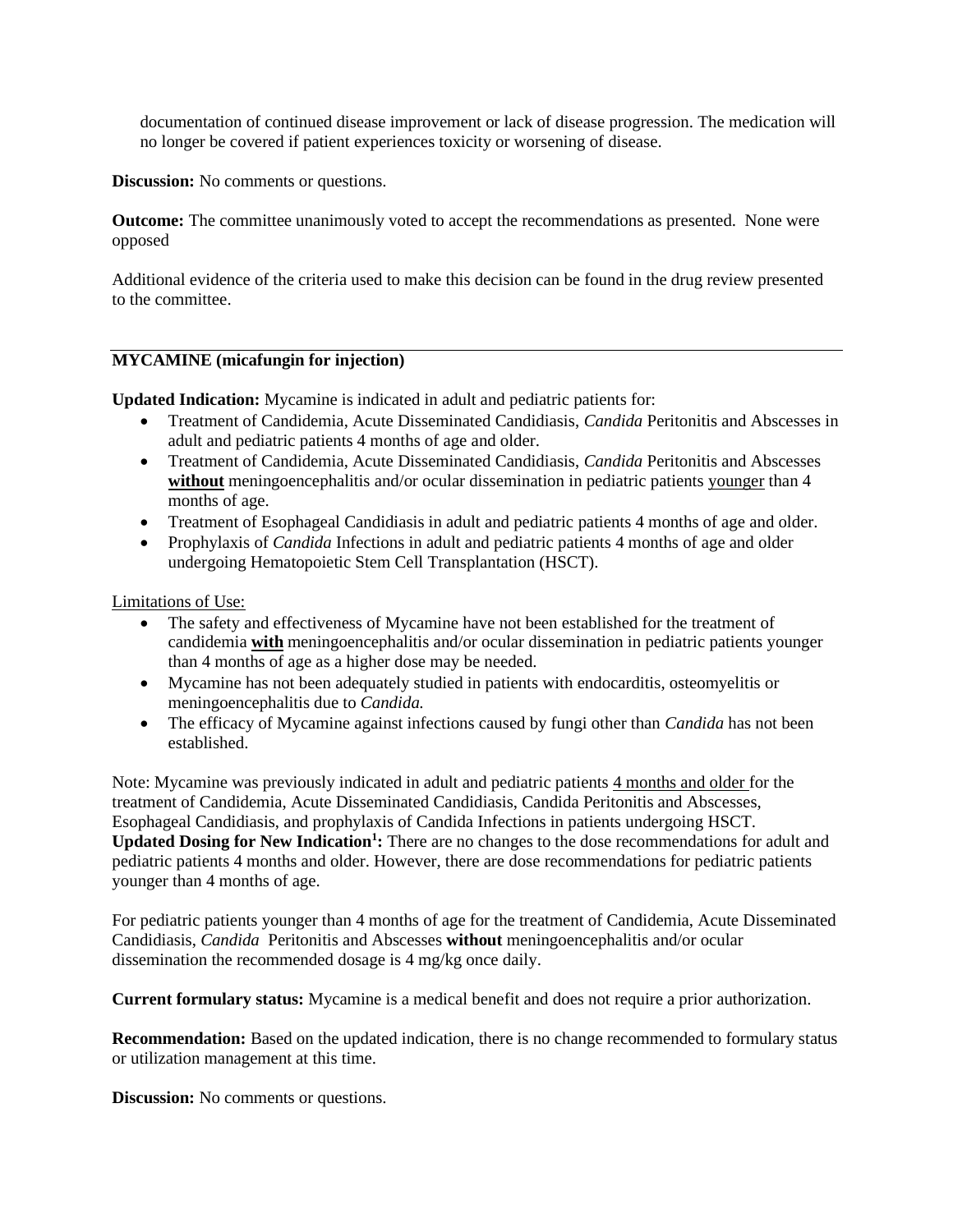**Outcome:** The committee unanimously voted to accept the recommendations as presented. None were opposed.

Additional evidence of the criteria used to make this decision can be found in the drug review presented to the committee.

# **NERLYNX (neratinib)**

**Updated Indication:** Nerlynx is now indicated in combination with capecitabine, for the treatment of adult patients with advanced or metastatic HER2-positive breast cancer who have received two or more prior anti-HER2 based regimens in the metastatic setting.

Previously: Nerlynx was only indicated for the extended adjuvant treatment of adult patients with early stage HER2-positive breast cancer after trastuzumab-based therapy.

# **Updated Dosing for New Indication<sup>1</sup> :**

• Advanced or metastatic breast cancer: Nerlynx 240 mg (6 tablets) orally once daily with food on Days 1-21 (of a 21-day cycle) plus capecitabine 750mg/m<sup>2</sup> orally twice daily on Days 1-14 (of a 21-day cycle) until disease progression or unacceptable toxicities

Previously:

• Extended Adjuvant Treatment of Early Stage Breast Cancer: Nerlynx 240 mg (6 tablets) orally once daily, with food, continuously until disease recurrence for up to one year.

**Current formulary status:** Pharmacy benefit on the OralOncBrandNP tier requiring PA (QL applies)

**Recommendation:** No changes are recommended to the formulary placement of Nerlynx at his time. It is recommended that the GHP Nerlynx policy criteria and authorization duration are updated to include the new indication as outlined below:

- Medical record documentation that Nerlynx is prescribed by an oncologist **AND**
- Medical record documentation of age greater than or equal to 18 years **AND**
- One of the following:
	- o Medical record documentation of a diagnosis of early stage (stages I-IIIA) breast cancer **AND**
	- o Medical record documentation of HER-2 overexpression/amplification **AND**
	- o Medical record documentation of prior treatment with trastuzumab-based therapy
- **OR**
	- o Medical record documentation of advanced or metastatic HER2-positive breast cancer **AND**
	- $\circ$  Medical record documentation of two or more prior anti-HER2 based regimens given in the metastatic setting **AND**
	- o Medical record documentation that Nerlynx will be used in combination with capecitabine

**QUANTITY LIMIT:** 6 tablets per day, **maximum** 30 day supply per fill

#### **AUTHORIZATION DURATION:**

• Early Stage Breast Cancer: One time, 12 month authorization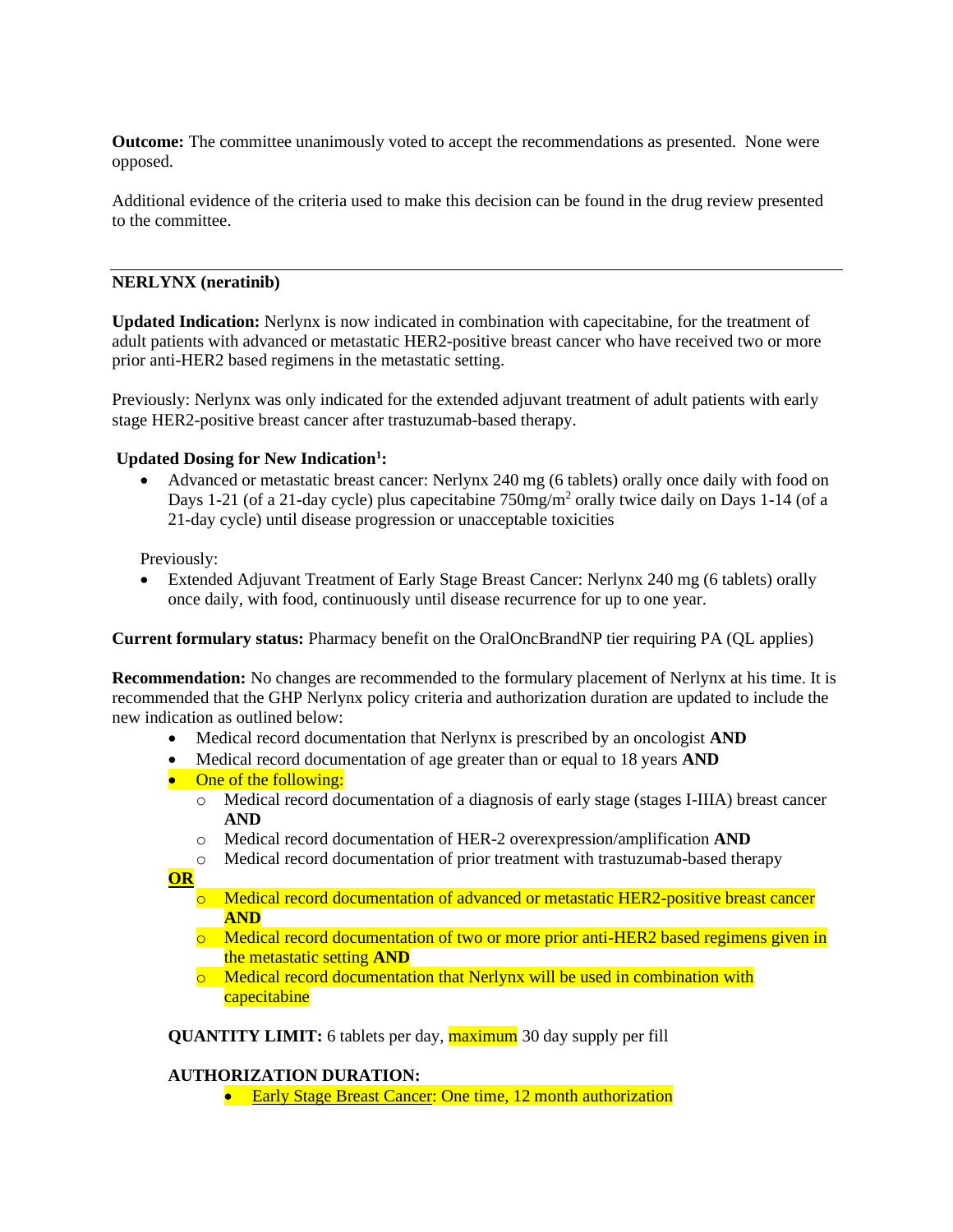• Advanced or Metatstatic Breast Cancer: Initial approval will be for 12 months or less if the reviewing provider feels it is medically appropriate. Subsequent approvals will be for an additional 12 months or less if the reviewing provider feels it is medically appropriate and will require medical record documentation of continued disease improvement or lack of disease progression. The medication will no longer be covered if the member experiences unacceptable toxicity or worsening of disease.

**Discussion:** No comments or questions

**Outcome:** The committee unanimously voted to accept the recommendations as presented. None were opposed.

Additional evidence of the criteria used to make this decision can be found in the drug review presented to the committee.

# **OPDIVO (nivolumab)**

**Updated Indication:** Opdivo is a programmed death receptor-1 (PD-1) blocking antibody indicated for the treatment of patients with hepatocellular carcinoma who have been previously treated with sorafenib, as a single agent or in combination with ipilimumab.

This indication is approved under accelerated approval based on overall response rate and duration of response. Continued approval for this indication may be contingent upon verification and description of clinical benefit in confirmatory trials.

Previously the indication for Opdivo in Hepatocellular Carcinoma was for use as a single agent only.

**Updated Dosing for New Indication1,2:** The recommended dosage of Opdivo in combination with Yervoy (ipilimumab) for 4 doses is 1 mg/kg every three weeks (30-minute intravenous infusion) with Yervoy 3 mg/kg intravenously over 30 minutes on the same day. After completing 4 doses of combination therapy, Opdivo is administered as a single agent until disease progression or unacceptable toxicity at a dose of 240 mg every 2 weeks or 480 mg every 4 weeks.

**Current formulary status:** Medical benefit requiring prior authorization

**Recommendation:** There are no changes recommended to the formulary placement or the authorization duration of Opdivo for hepatocellular carcinoma. It is recommended to add the following prior authorization criteria to Medical Benefit Policy 126.0:

# **For Hepatocellular Carcinoma**

- Prescription written by a hematologist/oncologist **AND**
- Medical record documentation of hepatocellular carcinoma **AND**
- Medical record documentation of a therapeutic failure on or intolerance to sorafenib (Nexavar) **AND**
- Medical record documentation that Opdivo will be used as a single-agent or in combination with ipilimumab (Yervoy)

**Discussion:** No comments or questions.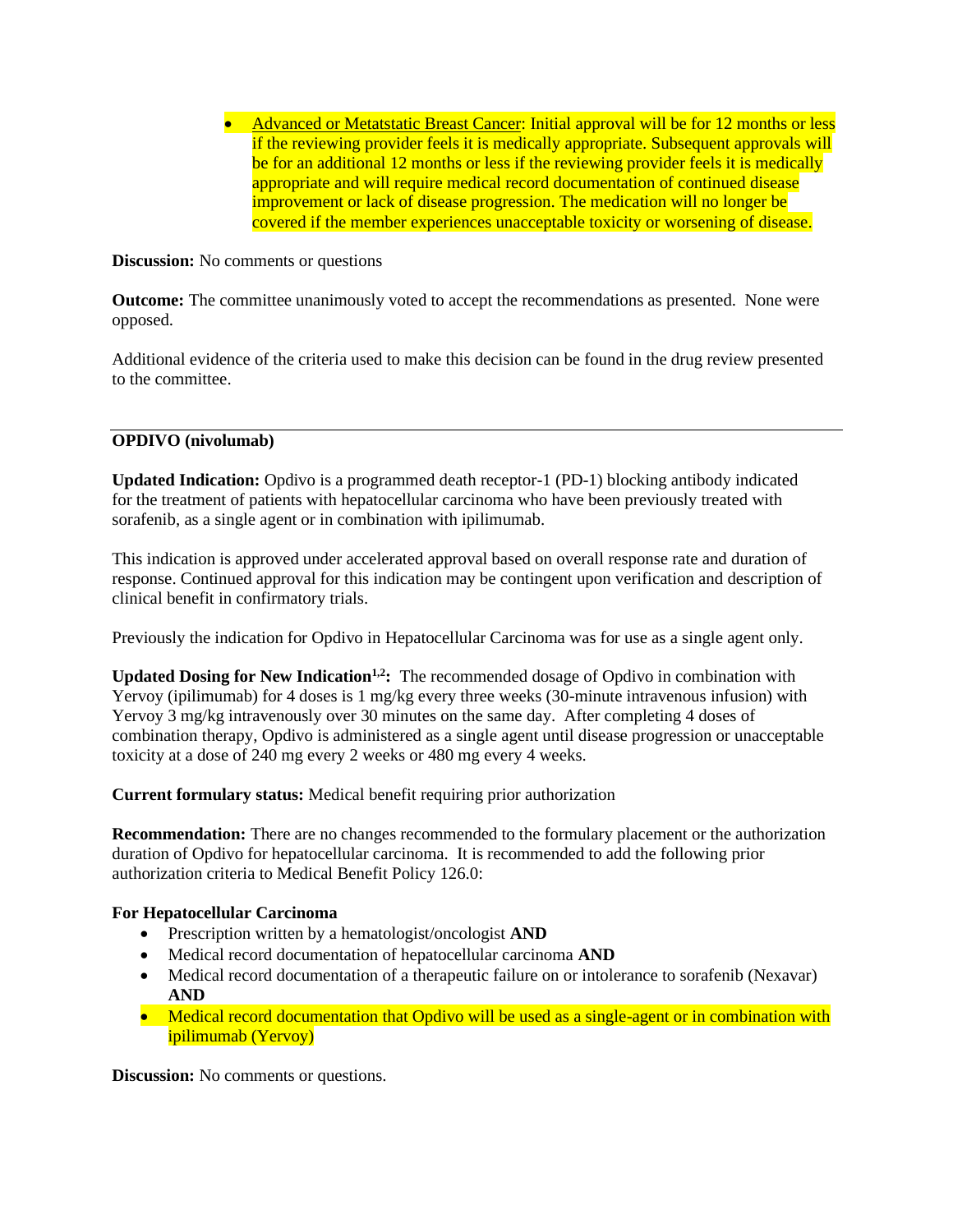**Outcome:** The committee unanimously voted to accept the recommendations as presented. None were opposed.

Additional evidence of the criteria used to make this decision can be found in the drug review presented to the committee.

#### **OZEMPIC (semaglutide)**

**Updated Indication:** Ozempic is now indicated to reduce the risk of major adverse cardiovascular events in adults with type 2 diabetes mellitus (T2DM) and established cardiovascular disease. This new indication expands upon the previous indication of as an adjunct to diet and exercise to improve glycemic control in adults with T2DM.

**Current formulary status:** Pharmacy benefit on the Brand Preferred Tier NOT requiring PA (QL applies)

**Recommendation:** No changes are recommended to the formulary placement or policies of Ozempic at this time. No recommendations to add prior authorization criteria or alter quantity limits at this time.

**Discussion:** No comments or questions.

**Outcome:** The committee unanimously voted to accept the recommendations as presented. None were opposed.

Additional evidence of the criteria used to make this decision can be found in the drug review presented to the committee.

# **SYMTUZA (cobicistat/darunavir/emtricitabine/tenofovir)**

**Updated Indication:** Symtuza is now indicated for the treatment of HIV-1 infection in pediatric patients weighting at least 40kg who are treatment naïve or virologically suppressed (< 50 copies/mL) on a stable antiretroviral regimen for at least 6 months. Patients should have no known substitutions associated with resistance to darunavir or tenofovir.

**Updated Dosing for New Indication<sup>1</sup> :** 40mg once daily with food

**Current formulary status:** Brand preferred tier with a quantity limit of 1 tablet per day

**Recommendation:** No changes are recommended to formulary status or prior authorization requirements for Symtuza at this time.

**Discussion:** No comments or questions.

**Outcome:** The committee unanimously voted to accept the recommendations as presented. None were opposed.

Additional evidence of the criteria used to make this decision can be found in the drug review presented to the committee.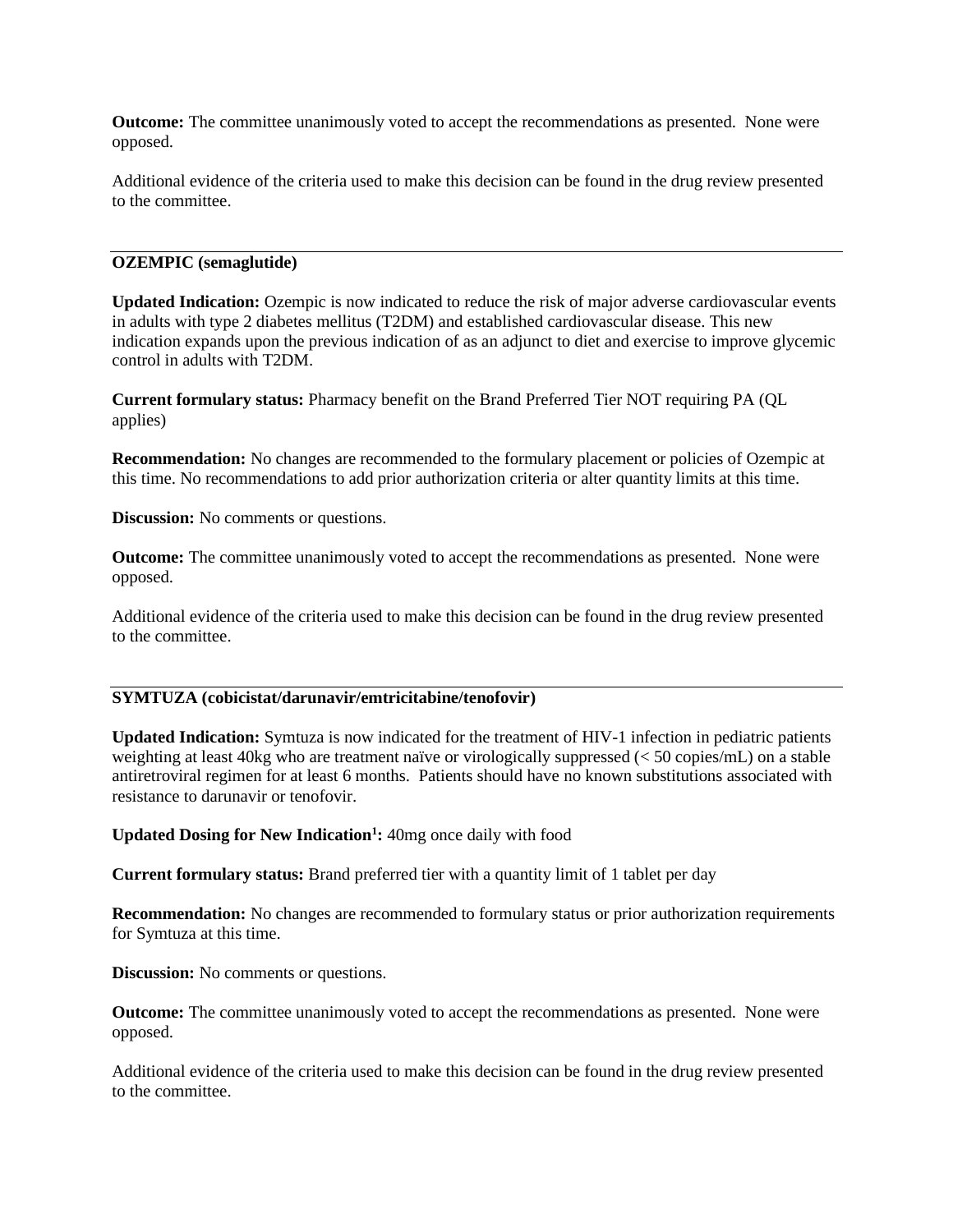# **XELJANZ XR (tofacitinib citrate)**

**Updated Indication:** Xeljanz XR is now indicated for the treatment of adult patients with moderately to severely active ulcerative colitis (UC), who have an inadequate response or who are intolerant to TNF blockers.

Previously Xeljanz XR was only indicated for rheumatoid arthritis and psoriatic arthritis while Xeljanz was indicated for all three indications, rheumatoid arthritis, psoriatic arthritis, and ulcerative colitis.

**Updated Dosing for New Indication:** The dosage of Xeljanz XR for the treatment of ulcerative colitis recommends an induction period of Xeljanz XR 22 mg for at least 8 weeks after which patients should be evaluated for transition to maintenance therapy. Patients may continue the induction period for a maximum of 16 weeks if needed, after which the patient should be transition to the maintenance dosage of 11 mg once daily or Xeljanz XR should be discontinued if adequate therapeutic response is not achieved. For patients who have a loss of response during maintenance treatment, 22 mg once daily may be considered and limited to the shortest duration, with careful consideration of the risks versus the benefits.

Xeljanz has similar induction and maintenance periods recommended for ulcerative colitis (10 mg twice daily for 8-16 weeks for induction, then 5 mg twice daily for maintenance). Patients treated with Xeljanz 5 mg twice daily may be switched to Xeljanz XR 11 mg once daily following the last dose of Xeljanz 5 mg. Patients treated with Xeljanz 10 mg twice daily may be switched to Xeljanz XR 22 mg once daily following the last dose of Xeljanz 10 mg.

The dosage of Xeljanz 10 mg twice daily or Xeljanz XR 22 mg once daily is not recommended for the treatment of rheumatoid arthritis and psoriatic arthritis.

**Current formulary status:** Specialty tier or Brand Non-Preferred tier for patients with a three tier benefit, requiring prior authorization

**Recommendation:** There are no changes to the formulary placement or the authorization duration of Xeljanz XR. It is recommended to update the prior authorization criteria and quantity limits for ulcerative colitis in the for Xeljanz and Xeljanz XR as follows:

# **For treatment of rheumatoid arthritis**

An exception for coverage of Xeljanz or Xeljanz XR may be made for members who meet the following criteria:

- Medical record documentation of a diagnosis of moderate to severe rheumatoid arthritis (made in accordance with the American College of Rheumatology Criteria for the Classification and Diagnosis of Rheumatoid Arthritis) **AND**
- Medical record documentation that Xeljanz or Xeljanz XR is prescribed by a rheumatologist **AND**
- Medical record documentation of age greater than or equal to 18 years **AND**
- Medical record documentation of an inadequate response to a minimum 3 month trial of methotrexate or other disease modifying anti-rheumatic drug (DMARD) if methotrexate is not tolerated or contraindicated **OR** medical record documentation of a therapeutic failure on or intolerance to prior biologic therapy **AND**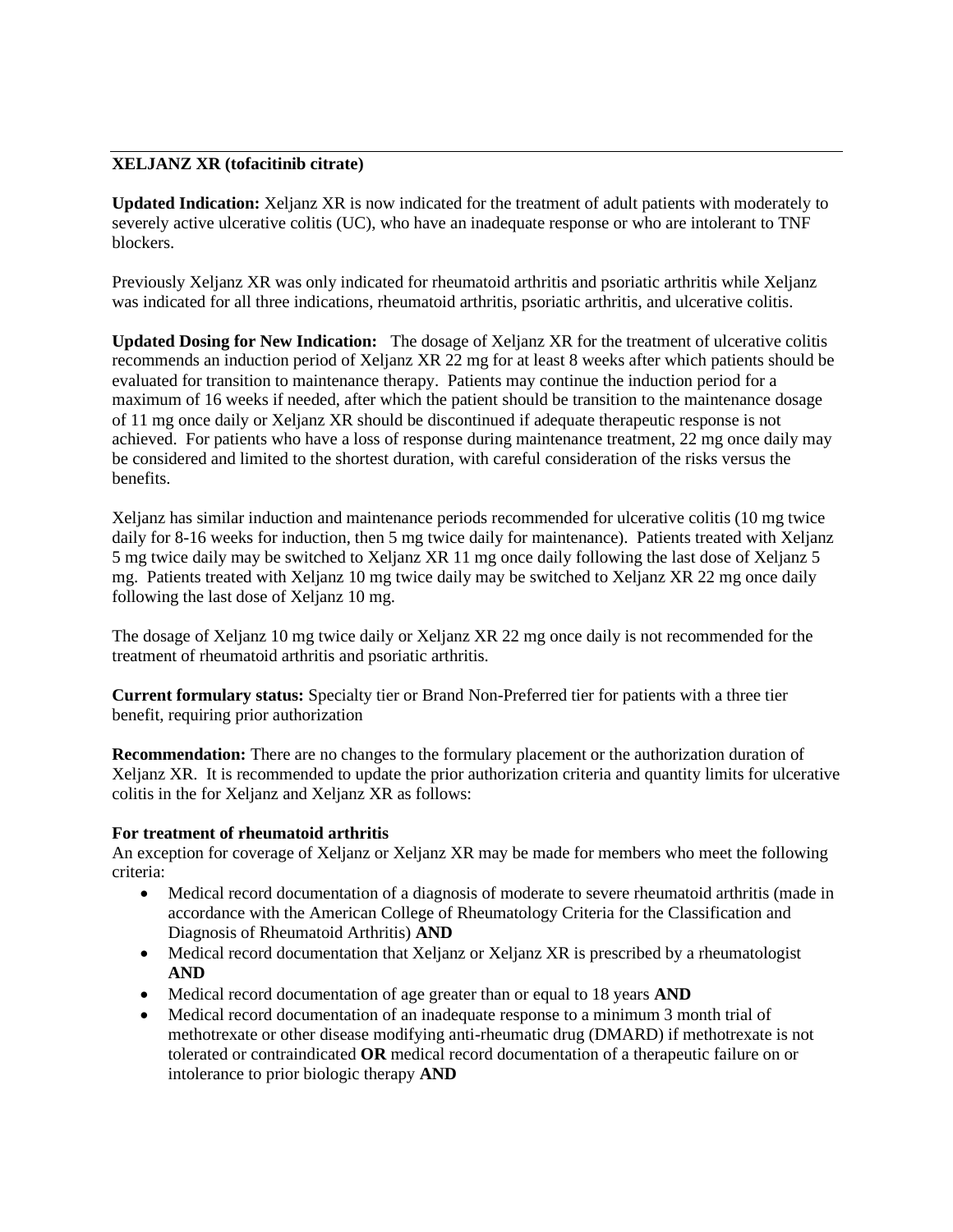• Medical record documentation that Xeljanz or Xeljanz XR is not being used concurrently with a tumor necrosis factor (TNF) blocker or other biologic agent

# **QUANTITY LIMIT**:

Pharmacist note to CSR: *Authorization should be entered by GPID and only checking the Formulary PA required box (no QLs need to be entered within the authorization).*  • Xeljanz 5 mg: 2 tablets per day, 30 day supply per fill. • Xeljanz XR 11 mg: 1 tablet per day, 30 day supply per fill

# **For treatment of psoriatic arthritis**

An exception for coverage of Xeljanz or Xeljanz XR may be made for members who meet the following criteria:

- Medical record documentation of a diagnosis of moderately to severely active psoriatic arthritis which must include the following: o Documentation of either active psoriatic lesions or a documented history of psoriasis **AND**
- Medical record documentation of an inadequate response to or intolerance to a 3-month trial of methotrexate or another disease-modifying antirheumatic drug (DMARD) **AND**
- Medical record documentation that Xeljanz or Xeljanz XR is prescribed by a rheumatologist or dermatologist **AND**
- Medical record documentation that Xeljanz or Xeljanz XR is being prescribed in combination with non-biologic disease modifying antirheumatic drug (DMARD) therapy (including but not limited to methotrexate, sulfasalazine, and/or leflunomide) **AND**
- Medical record documentation of age greater than or equal to 18 years **AND**
- Medical record documentation of intolerance to, contraindication to, or therapeutic failure on a minimum 3 month trial of Humira\* **AND** Cosentyx\* **AND**
- Medical record documentation that Xeljanz or Xeljanz XR is not being used concurrently with a tumor necrosis factor (TNF) blocker or other biologic agent

# **QUANTITY LIMIT**:

Pharmacist note to CSR: *Authorization should be entered by GPID and only checking the Formulary PA required box (no QLs need to be entered within the authorization).* 

- Xeljanz 5 mg: 2 tablets per day, 30 day supply per fill.
- Xeljanz XR 11 mg: 1 tablet per day, 30 day supply per fill

# **For treatment of ulcerative colitis**

An exception for coverage of Xeljanz may be made for members who meet the following criteria:

- Medical record documentation of a diagnosis of moderate to severe ulcerative colitis **AND**
- Medical record documentation that request is for Xeljanz (NOTE: Xeljanz XR is not Food and Drug Administration approved for this indication) **AND**
- Medical record documentation that Xeljanz or Xeljanz XR is prescribed by a gastroenterologist **AND**
- Medical record documentation of age greater than or equal to 18 years **AND**
- Medical record documentation of intolerance to, contraindication to, or therapeutic failure on a minimum 3 month trial of Humira\* **AND**
- Medical record documentation that Xeljanz is not being used concurrently with a tumor necrosis factor (TNF) blocker, potent immunosuppressant (e.g. azathioprine and cyclosporine), or other biologic agent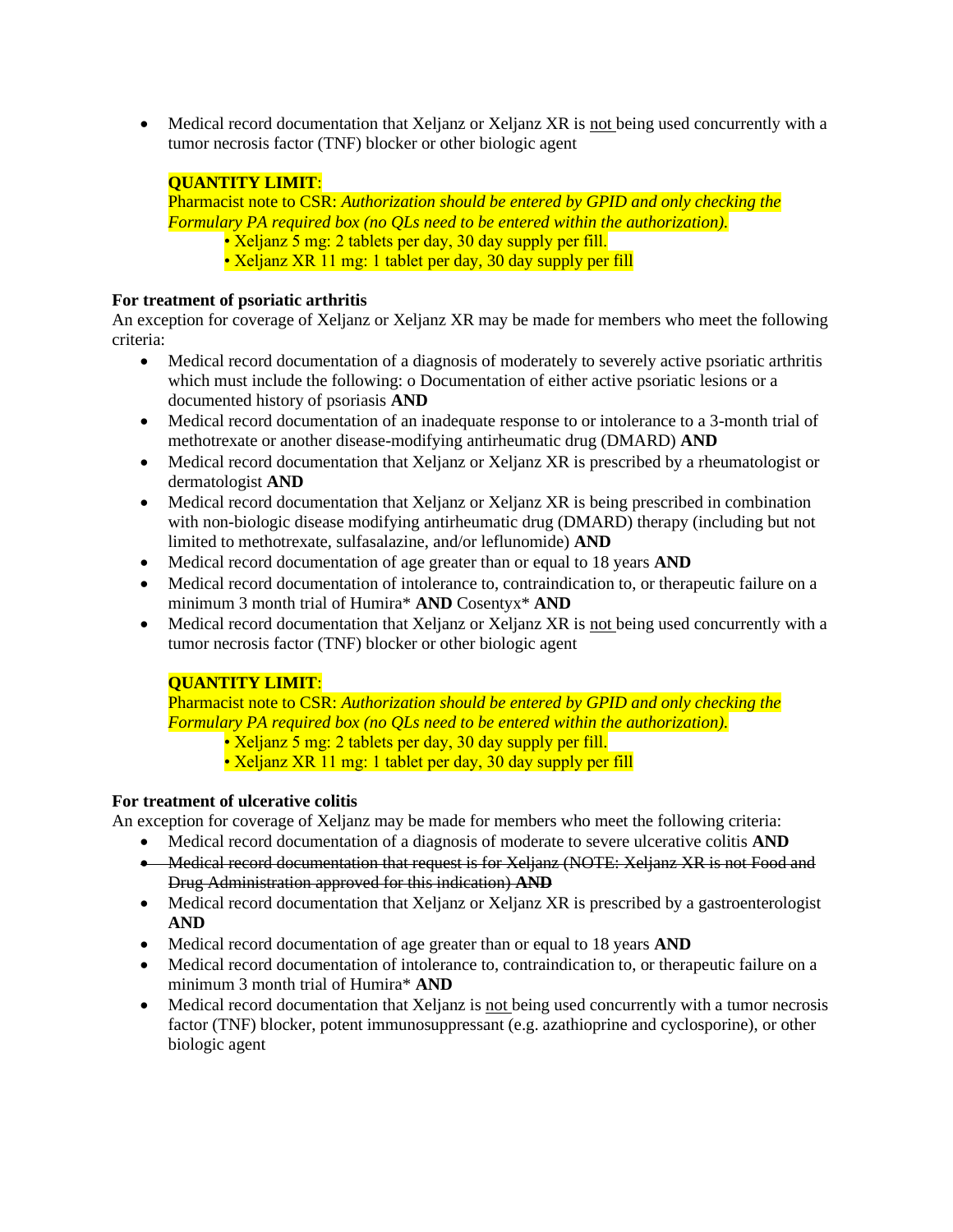**QUANTITY LIMIT**: Pharmacist note to CSR: *Authorization should be entered by HICL and only checking the Formulary PA required box (no QLs need to be entered within the authorization).* 

- Xeljanz 5 mg or 10 mg\*: 2 tablets per day, 30 day supply per fill
- Xeljanz XR 11 mg or 22 mg<sup>\*</sup>: 1 tablet per day, 30 day supply per fill

**Discussion:** No comments or questions.

**Outcome:** The committee unanimously voted to accept the recommendations as presented. None were opposed.

Additional evidence of the criteria used to make this decision can be found in the drug review presented to the committee.

# **YERVOY (ipilimumab)**

**Updated Indication:** Yervoy is now indicated for patients with hepatocellular carcinoma who have been previously treated with sorafenib, in combination with nivolumab.

This indication is approved under accelerated approval based on overall response rate and duration of response. Continued approval for this indication may be contingent upon verification and description of clinical benefit in confirmatory trials.

There are no changes to the previous indications of Yervoy for the treatment of unresectable or metastatic melanoma, cutaneous melanoma, advanced renal cell carcinoma, and metastatic colorectal cancer.

**Updated Dosing for New Indication1,2:** The dosing regimen of Opdivo and Yervoy for the treatment of hepatocellular carcinoma is Opdivo 1 mg/kg followed by Yervoy 3 mg/kg on the same day every 3 weeks for 4 doses, then Opdivo 240 mg every 2 weeks or 480 mg every 4 weeks as a single agent.

**Current formulary status:** Medical benefit requiring prior authorization

**Recommendation:** There are no changes recommended to the formulary placement of Yervoy. It is recommended to add the following prior authorization criteria and authorization duration to Medical Benefit Policy 91.0:

- Prescription written by a hematologist/oncologist **AND**
- Medical record documentation of hepatocellular carcinoma **AND**
- Medical record documentation of a therapeutic failure on or intolerance to sorafenib (Nexavar)
- Medical record documentation that Yervoy will be used in combination with nivolumab (Opdivo)

**AUTHORIZATION DURATION:** Approval will be for one (1) **6-month** authorization for the FDA-approved maximum of up to four (4) doses of Yervoy. Requests for authorization exceeding these limits will require the following:

- Medical record documentation of continued disease improvement or lack of disease progression **AND**
- Medical record documentation of peer-reviewed literature citing well-designed clinical trials to indicate that the member's healthcare outcome will be improved by dosing beyond the FDA-approved treatment duration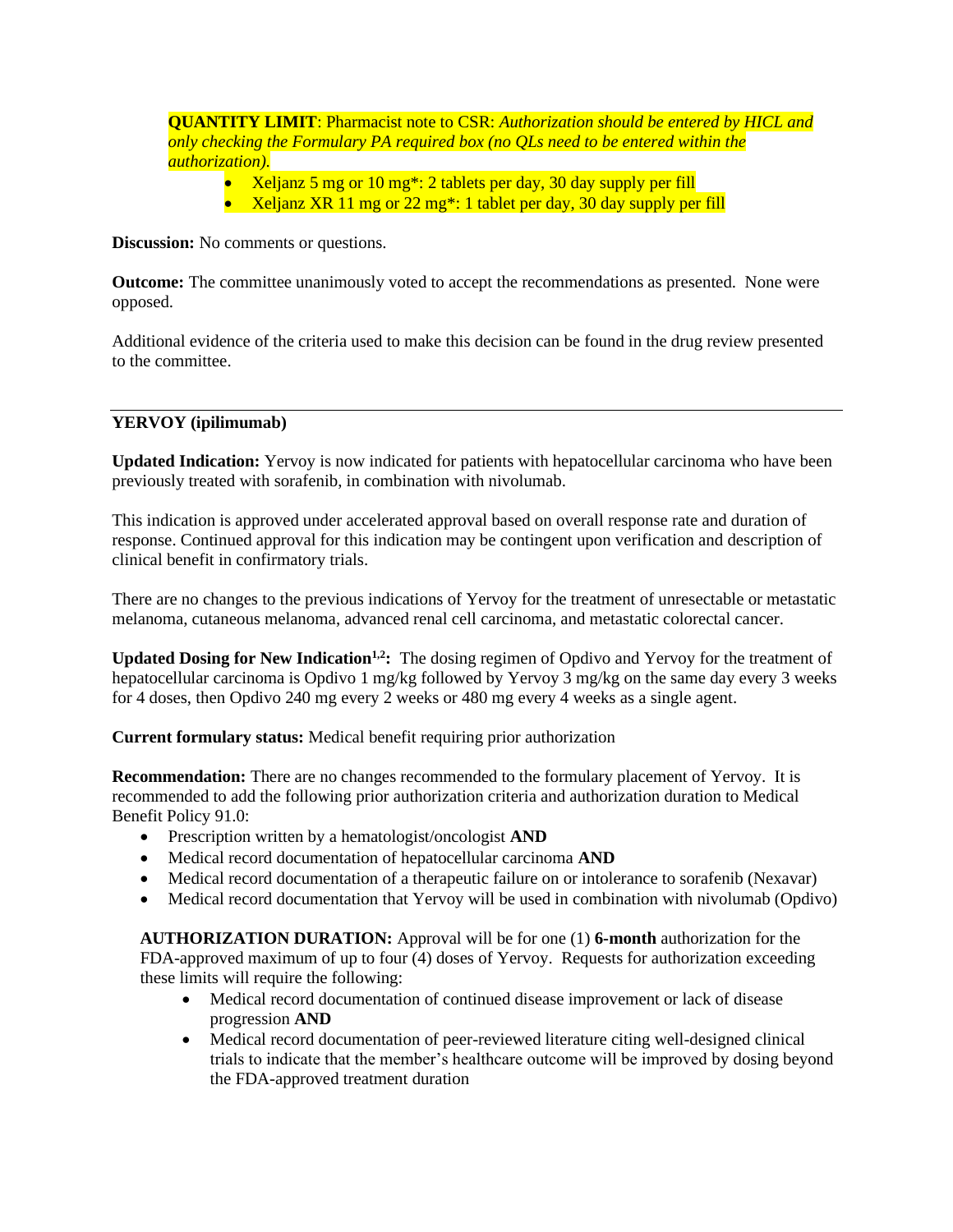**Discussion:** No comments or questions.

**Outcome:** The committee unanimously voted to accept the recommendations as presented. None were opposed.

Additional evidence of the criteria used to make this decision can be found in the drug review presented to the committee.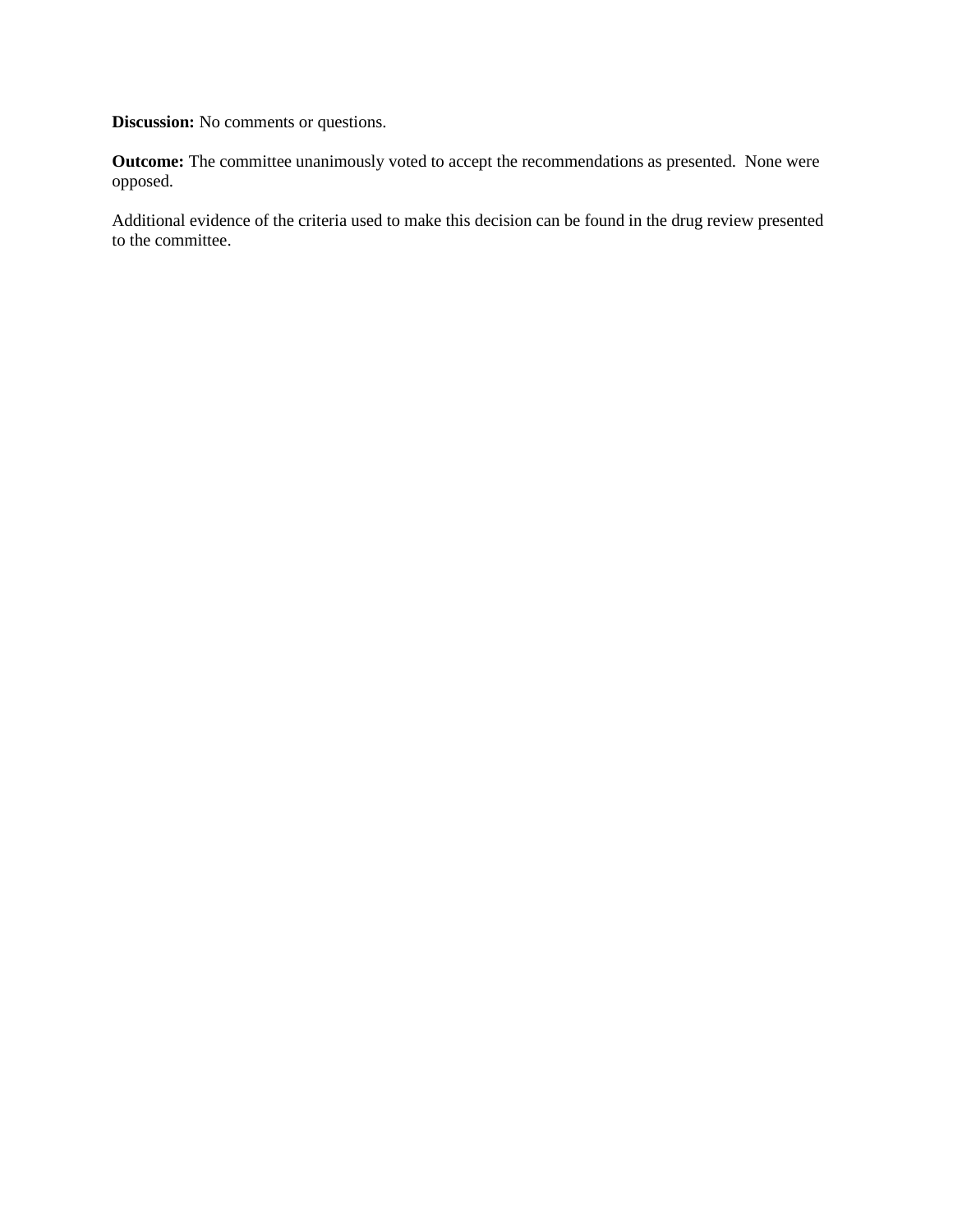#### **UPDATES**

#### **MAY 2020 P&T DUR/ADHERENCE UPDATE**

#### **Drug Use Evaluations (DUEs)**

- Coronary Artery Disease DUE
	- o This is the 2020 1st quarter MedImpact DUE for all LOBs
	- o From this report, we identified members age 40-75 years who are not on a statin drug therapy in a 3-month timeframe and who have at least one of the following cardiovascular disease (CVD) risk factors: diabetes, hypertension, or smoking.
	- o Brandy P. is completed the mail merge and sent out letters to the member's providers on 2/21/2020.
	- o We will have Adam K. re-run this data in June 2020 to show us the effectiveness of the letter.
	- o See below for letters sent:
		- -
			- For GT023: **54** For GT033: **32**
			-
			-
			-
			- For GT062: **100** For GT064: **14**
			-
			-
			-
			- $\blacksquare$  For GT107: **14**  $\blacksquare$  For GT108: **14**
			-
			-
			-
			-
- $\blacksquare$  For GHS01: **91**  $\blacksquare$  For GHS05: **87**
- For GHS25: **36** For GHS90: **100** 
	-
	- For GT036: **12** For GT038: **14**
	- For GT041: **15** For GT045: **100**
	- For GT046: **100** For GT056: **43** 
		-
	- For GT065: **100** For GT070: **27**
	- **For GT088: 18** For GT089: **74**
	- For GT095: **100** For GT106**: 23**
		-
- $\blacksquare$  For GT140: **31**  $\blacksquare$  For GT180: **13** 
	- For GT210: **22** For GT230: **65**
	- For GT260: **30** For GT310: **28**
	- For GT400: **100** For GT900: **100**
- Statin Use in Persons with Diabetes DUE
	- o This is the 2019 4th quarter MedImpact DUE for Commercial/Exchange and GHP Family
	- o From this report, we identified members whose medication history was suggestive of the presence of diabetes and who were not receiving a statin drug during the previous threemonth period.
	- o Brandy P. completed the mail merge and sent out the letters to the member's providers on 12/5/2019.
	- o See below for letters sent:
		- $\blacksquare$  For GHS01: **93**  $\blacksquare$  For GHS05: **91** 
			- For GHS25: **14** For GHS90: **98**
			- $\blacksquare$  For GT023: **8**  $\blacksquare$  For GT036: 1
			- For GT038: **3** For GT039: **1**
		-
		-
		-
		-
		-
		-
- 
- 
- 
- 
- 
- 
- For GT064: **2** For GT065: **90**
- For GT072: **7** For GT074: **1**
- For GT075**: 1** For GT088: **4**
- **For GT089: 14** For GT093: 4
- -
	-
	-
- For GT045: **34** For GT046: **31**
- For GT056: **6**  $\blacksquare$  For GT062: **98**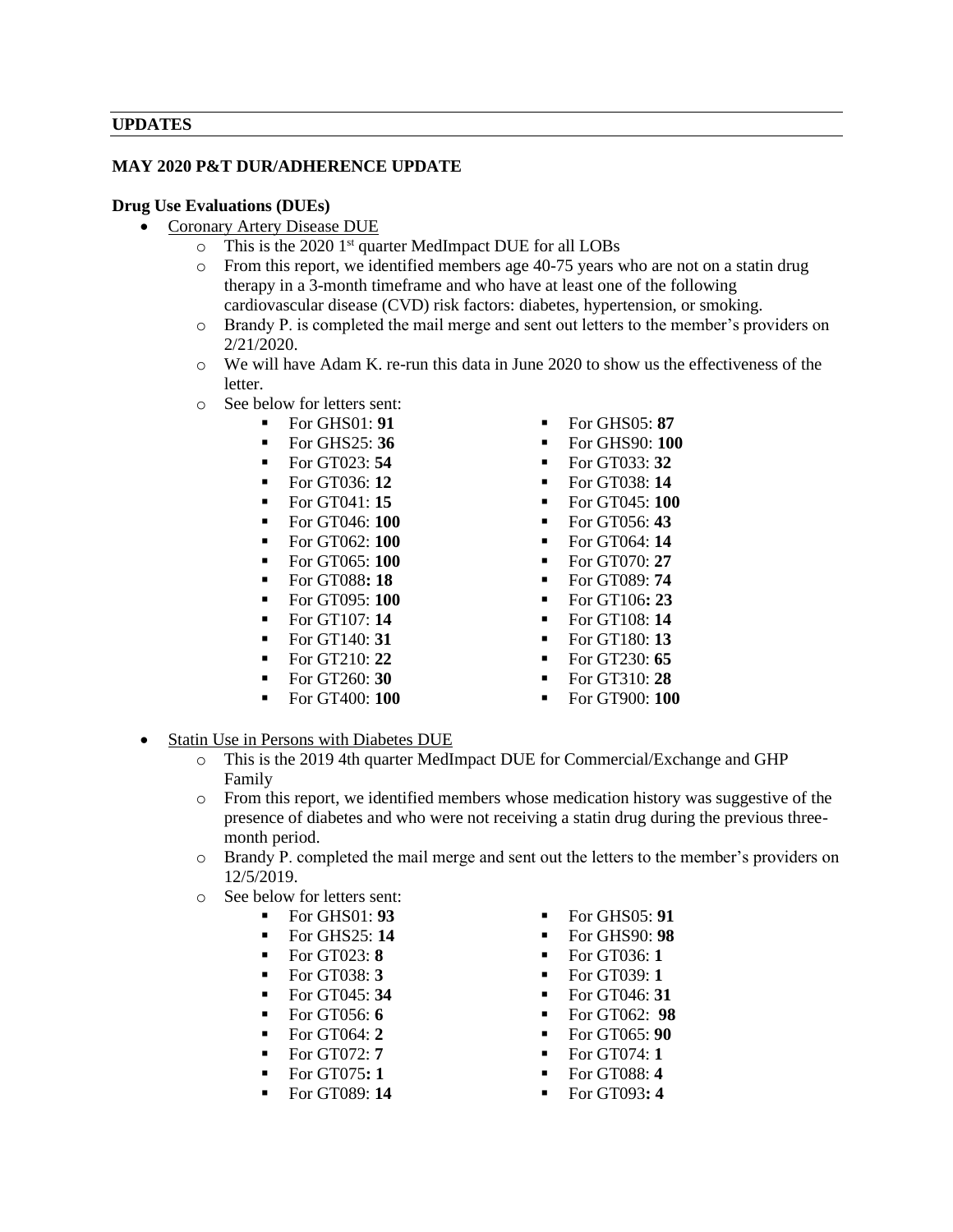- $\blacksquare$  For GT095: **99**  $\blacksquare$  For GT106: **3**
- 
- 
- For GT230: **18** For GT231: **1**
- $\blacksquare$  For GT260: **2**  $\blacksquare$  For GT280: **6**
- For GT310: **6** For GT400: **100**
- For GT900: 1**3**
- 
- **For GT017: 3 •** For GT140: **10**
- For GT180: **3** For GT210: **4** 
	-
	-
	-
- $\circ$  Adam K. was able to re-run the data on this population on 3/27/2020 and of the original 871 members that we sent letters to 741 are still active. Of those 741 members, 158 now have a claim for a statin. This equates to 21% of the members
- Asthma DUE
	- o This is the 2019 3rd quarter MedImpact DUE for all LOBs
	- o From this report, we identified members who received 4 or more prescriptions for an asthma medication over a 12-month period but did not receive an asthma controller medication in that same 12-month period.
	- o Brandy P. completed the mail merge and sent out the letters to the member's providers on 8/26/2019.
	- o See below for letters sent:
		- For GHS01: **93**
		- For GHS05: **68**
		- For GHS25: **5**
		- For GHS90: **95**
		- For GT023: **3**
		- For GT036: **2**
		- For GT038: **1**
		- For GT045: **6**
		- For GT046: **4**
		- For GT056: **1**
		- For GT062: **9**
		- For GT065: **59**
		- For GT072: **4**
		- For GT086: **3**
		- For GT089: **5**
		- For GT095: **18**
		- For GT140: **2**
		- For GT230: **4**
		- For GT280: **2**
		- For GT400: **95**
		- For GT900: **1**
	- $\circ$  Adam K, was able to re-run the data on this population on 12/13/2019 and of the original 480 members that we sent letters to 424 members are still active. Of those 424 members 34 members now have a claim for an asthma controller medication. This equates to 8% of the members.
- Congestive Heart Failure DUE
	- $\overline{O}$  This is the 2019 2<sup>nd</sup> quarter MedImpact DUE for Commercial/Exchange and GHP Family
	- o From this report, we identified members who have a presumed diagnosis of heart failure taking metoprolol succinate, carvedilol, or bisoprolol, and who were not taking an angiotensin-converting enzyme inhibitor (ACEI) or angiotensin II receptor blocker (ARB) drug therapy in a 3-month timeframe.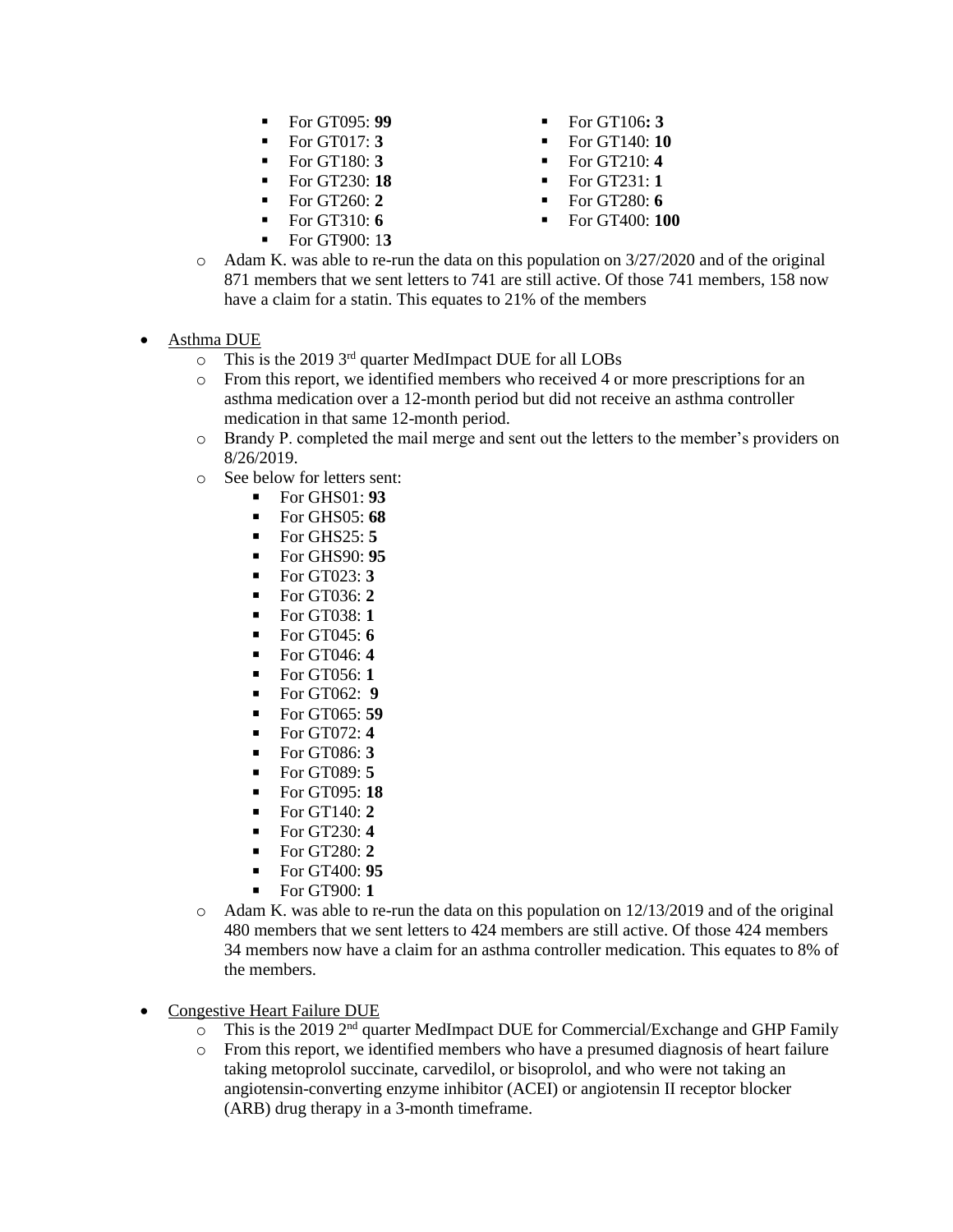- o See below for letters sent:
	- $For$  GHS $01 \cdot$  85
	- For GHS05: **85**
	- For GHS90: **86**
	- For GT038: **30**
	- For GT065: **71**
	- For GT095: **82**
	- For GT400: **92**
- $\circ$  Adam K. was able to re-run the data on this population on 9/25/2019 and of the original 531 members that we sent letters to 479 members are still active. Of those 479 members 44 members now have a claim for an ACEI or ARB medication. This equates to 9.2% of the members.

# **In Progress**

- STENT Adherence Report
	- o Currently in the process of functionalizing an adherence report to replace the current STENT program
	- o We will identify members on an antiplatelet medication and then flag for betablocker and statin medication claims
		- We will assess adherence to all 3 medications and outreach to members with PDC <80% via letter and/or telephonic outreach
- HEDIS Reports
	- o Statin Therapy for Patients with Diabetes (SPD)
		- In the process of functionalizing a report to identify members with cardiovascular disease and who have not received a statin medication or who are non-adherent to statin therapy
			- We will reach out to providers to initiate therapy and members to encourage adherence via letter
	- o Statin Therapy for Patients with Cardiovascular Disease (SPC)
		- In the process of functionalizing a report to identify members with cardiovascular disease and who have not received a statin medication or who are non-adherent to statin therapy
			- We will reach out to providers to initiate therapy and members to encourage adherence via letter
	- o Adherence to Antipsychotics for Individuals with Schizophrenia (SAA)
		- Currently, Kayla Stanishefski runs this report **monthly**, and we send letters to the flagged members who appear non-adherent to their antipsychotic medications for GHP Family
		- As of  $1/1/2020$ , this measure now applies for all LOBs so we will do the same for Commercial/Exchange

# **Ongoing**

- DUR Duplicate Anticoagulant Report
	- o We get this report **weekly** for **all LOBs** flagging members filling duplicate anticoagulant medications. We personally reach out to the providers/pharmacy of the flagged members to confirm proper medication therapy.
	- o For 2020:
		- For GHS01: **1 member** reviewed and **0 interventions** made
		- For GHS05: **2 members** reviewed and **1 intervention** made
		- For GHS90<sup>.</sup> 4 members reviewed and 1 intervention made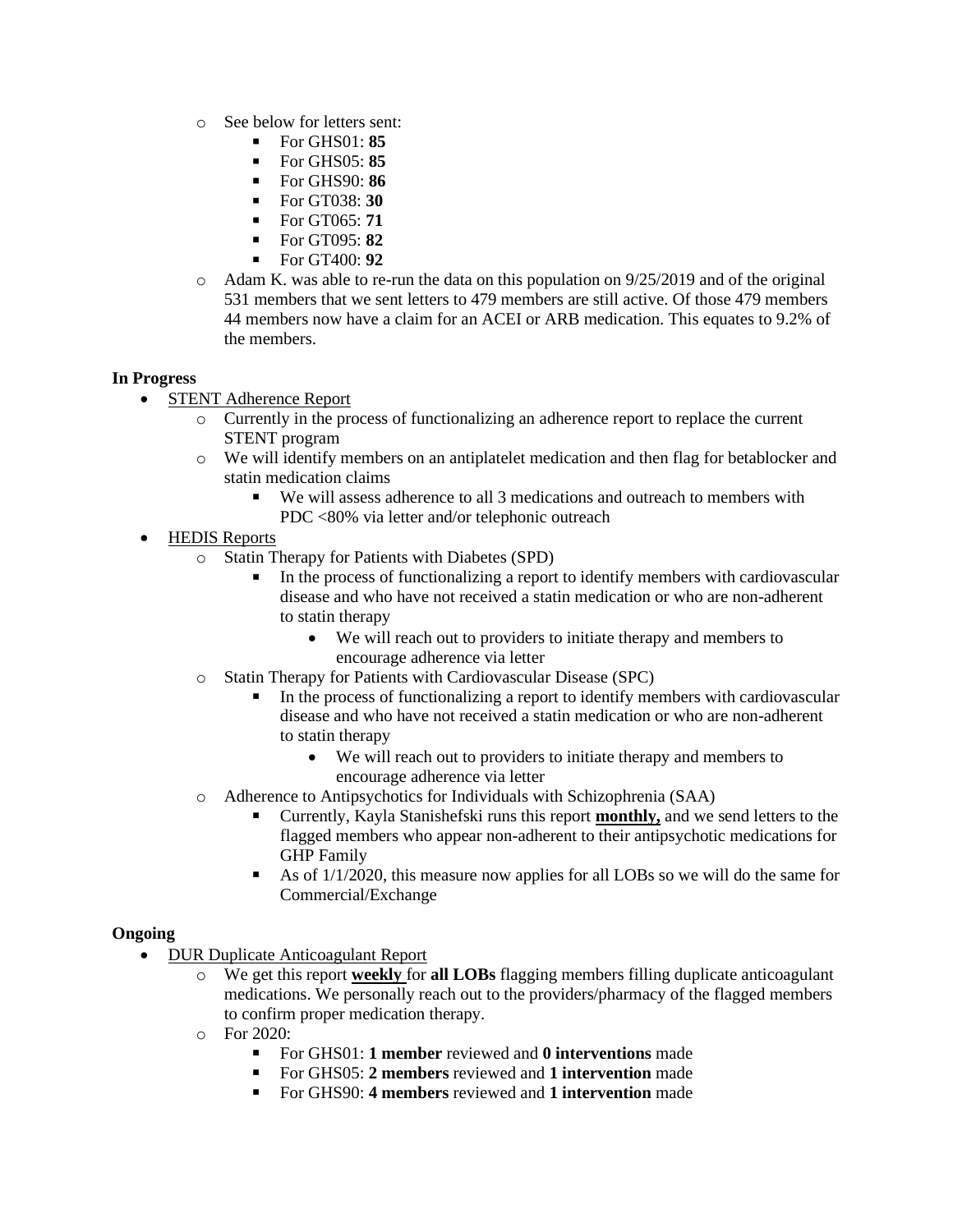- For GT045: **1 member** reviewed and **0 interventions** made
- For GT062: **1 member** reviewed and **0 interventions** made
- For GT065<sup>·</sup> 2 members reviewed and **0 interventions** made
- For GT095: **1 member** reviewed and **0 interventions** made
- For GT400: **5 members** reviewed and **0 interventions** made
- For GT900: **1 member** reviewed and **0 interventions** made
- Duplicate Specialty Therapy
	- o We run an in-house retrospective report **quarterly** for **all LOBs** with help from Adam Kelchner and Aubrielle Prater. These members are identified and written up and sent to a medical director if follow up is needed.
		- For Commercial/Exchange 2020, we have reviewed the Q1 report (9/2019- 12/2019) and have not had to make any interventions yet
- Suboxone with an Opioid Report
	- o We are getting this report **weekly** for **all LOBs** from Adam Kelchner. These members are being forwarded to Dr. Meadows, and he is looking into whether it is appropriate to end the opioid authorizations still in place
	- o For Commercial/Exchange and TPAs in 2019, see below for the new members reviewed and those referred to Dr. Meadows
	- $\circ$  For 2020:
		- For GHS01: we have reviewed **2 new members** and **0 members** were referred to Dr. Meadows
		- For GHS90: we have reviewed **2 new members** and **2 members** were referred to Dr. Meadows
		- For GT023: we have reviewed **1 new member** and **0 members** were referred to Dr. Meadows
		- For GT400: we have reviewed **4 new members** and **1 member** was referred to Dr. Meadows
- Ending Opioid Authorizations
	- o We are working on identifying members who have active opioid authorizations in place but have since started Buprenorphine therapy. The letter is sent to the members notifying them the opioid authorization has been ended due to the start of buprenorphine therapy.
	- o For Commercial/Exchange and TPAs in 2020, see below for the number of letters we have sent to members notifying them that we are ending their opioid authorization(s):
		- For GHS90: **2**
		- For GT400: **1**
- **Opioid Overutilization Report** 
	- o We are getting this report **monthly** from MedImpact and we are writing up each member that flags on the report. We have been monitoring the members that are continuously showing up on the report by any change in their MED. For those members we deem appropriate we will send a letter to their PCP.
	- o For Commercial/Exchange and TPAs in 2020, see below for the number of reviewed cases.
		- For GHS90: **1**
- FWA Reports
	- o We are getting this report **weekly** for **all LOBs** from Marie Strausser. We prepare this report by determining which claims need to be verified, and the Wilkes pharmacy students/GHP technicians have been making the calls to pharmacies.
	- o We review claims for anti-hypertensives, statins, 1-day supply, and inhalers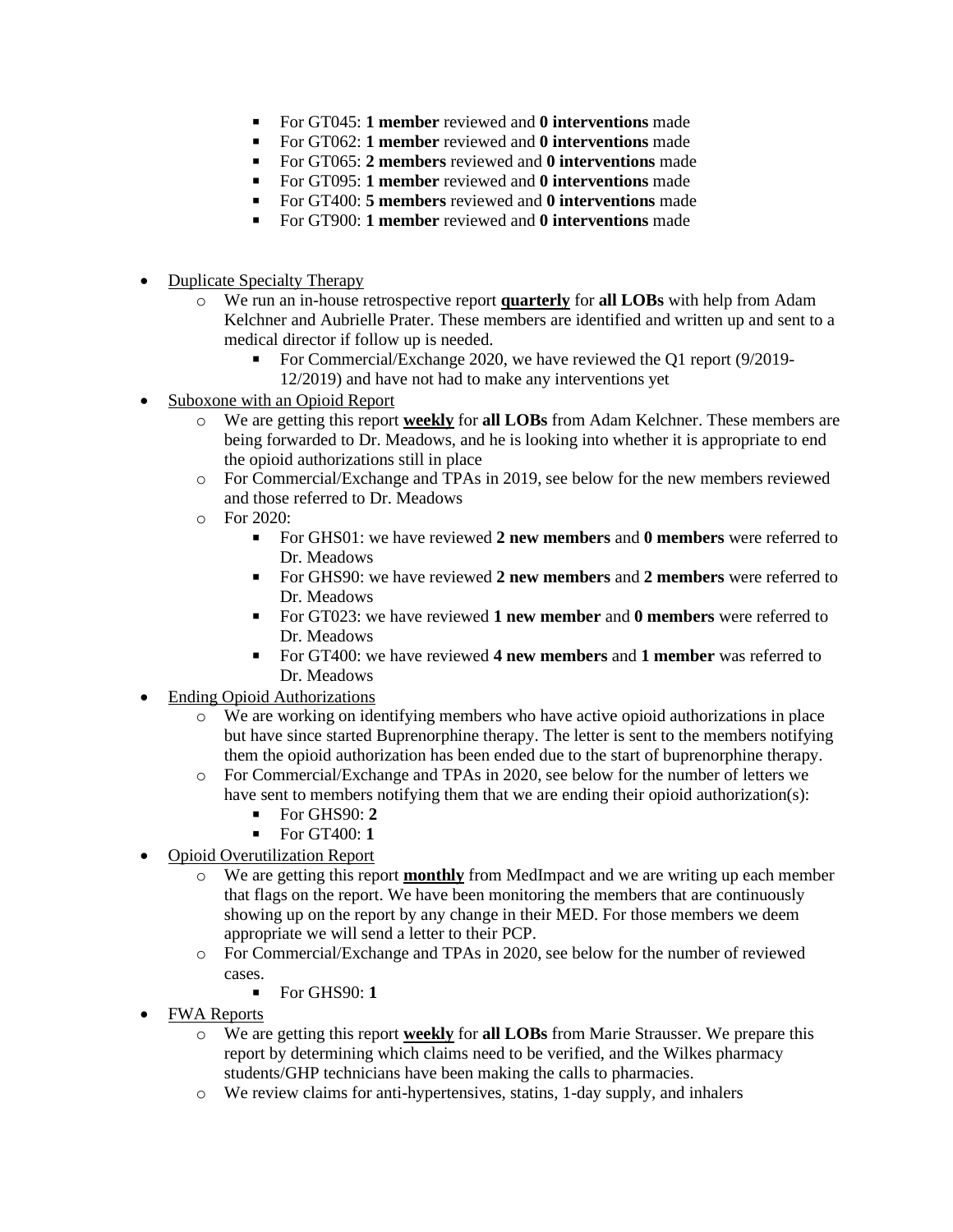- For GHS01 in 2020, we have reviewed **18 cases** so far and **corrected 7 claims**, resulting in a **cost savings of \$368.76**
- For GHS05 in 2020, we have reviewed **13 cases** so far and **corrected 9 claims**, resulting in a **cost savings of \$763.48**
- For GHS90 in 2020, we have reviewed **29 cases** so far and **corrected 12 claims**, resulting in a **cost savings of \$706.58**
- For GT038 in 2020, we have reviewed **6 cases** so far and **corrected 3 claims,** resulting in a **cost savings of \$36.02**
- For GT056 in 2020, we have reviewed **1 case** so far and **corrected 1 claim**, resulting in a **cost savings of \$32.92**
- For GT062 in 2020, we have reviewed **7 cases** so far and **corrected 1 claim**, resulting in a **cost savings of \$12.03**
- For GT065 in 2020, we have reviewed **24 cases** so far and **corrected 18 claims**, resulting in a **cost savings of \$1,365.78**
- For GT095 in 2020, we have reviewed **12 cases** so far and **corrected 3 claims**, resulting in a **cost savings of \$307.20**
- For GT180 in 2020, we have reviewed **2 cases** so far and **corrected 2 claims**, resulting in a **cost savings of \$1.90**
- For GT400 in 2020, we have reviewed **19 cases** so far and **corrected 11 claims**, resulting in a **cost savings of \$859.23**
- Severity Report
	- o This is a **monthly** report for **all LOBs** on members who have filled a medication that has a level one interaction with another medication they have a claim for
	- o For Commercial/Exchange in 2020, we have sent letters to providers on the below members:
		- For GHS01: **7**
		- For GHS05: **3**
		- For GHS90: **9**
		- For GT038: **1**
		- For GT062: **1**
		- For GT065: **4**
		- For GT095: **5**
		- For GT400: **5**
		- For GT900: **1**
- **Enbrel Overutilization for Treating Plaque Psoriasis** 
	- o A **monthly** report was created to determine members who have been overutilizing Enbrel twice weekly dosing as outlined by the FDA approved dose.
		- We put in place QLs for Enbrel, so we should not be seeing these cases moving forward for new starts or for re-authorization
			- For 2020, we have not identified any members
- Tobacco Cessation Program
	- o We are getting this report **monthly** to identify members on prolonged tobacco cessation treatment. We send a letter and resource pamphlet to provide additional behavioral health support through Geisinger Health and Wellness.
	- o For Commercial/Exchange in 2020, we have sent letters to the below members:
		- For GHS01: **3**
		- For GHS05: **1**
		- For GHS90: **3**
		- For GT062: **1**
		- For GT065: **4**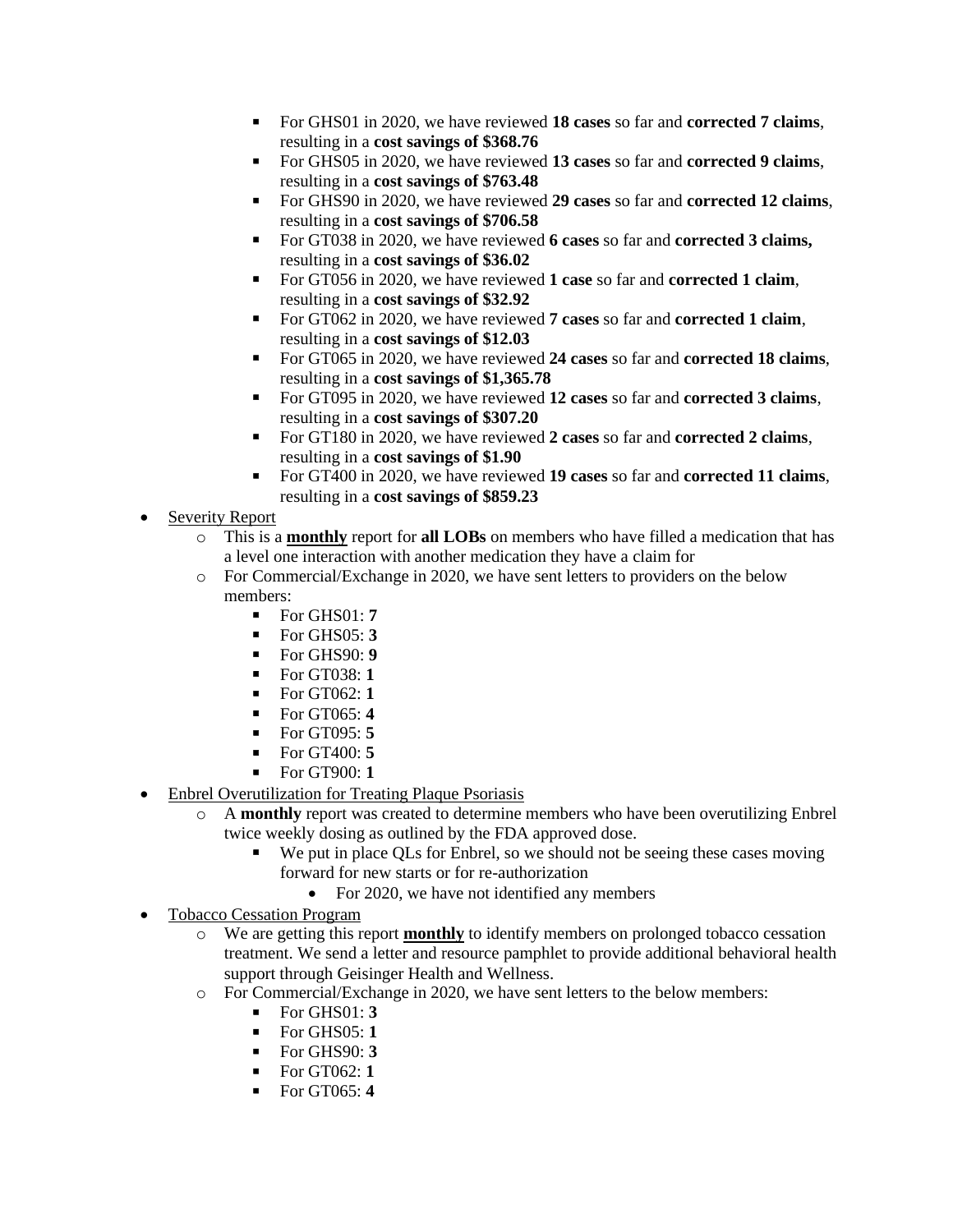- For GT230: **1**
- For GT400: **1**
- Antidepressant Medication Management
	- o Kayla Stanishefski runs this proactive HEDIS report **monthly,** and we send letters to the flagged members who appear non-adherent to their antidepressant medications.
		- Currently working on the mail merge for the first release of proactive HEDIS data
- Asthma Medication Ratio
	- o Kayla Stanishefski runs this proactive HEDIS report **monthly,** and we send letters to the flagged members who have a ratio of controller to total asthma medications of  $< 0.5$ .
		- Currently working on the mail merge for the first release of proactive HEDIS data
- Medication Management for People with Asthma
	- o Kayla Stanishefski runs this proactive HEDIS report **monthly,** and we send letters to the flagged members who appear non-adherent to their asthma controller medications**.**
		- Currently working on the mail merge for the first release of proactive HEDIS data

# **Completed**

- Commercial/Exchange DUR/FWA Program Fliers
	- o Last updated 02/2020 next update 06/2020
- Current Provider Letters
	- Congestive Heart Failure DUE
	- Coronary Artery Disease DUE
	- Statin Use in Persons with Diabetes DUE
	- Asthma MED Ratio DUE
	- Opioid Overutilization
	- **Severity Report**
	- **Duplicate Anticoagulant Report**
- Current Member Letters
	- Ending Opioid Authorizations
	- Antidepressant Medication Management-AMM
	- Asthma Medication Ratio-AMR
	- Medication Management for People with Asthma-MMA

Additional evidence of the criteria used to make this decision can be found in the drug review presented to the committee.

# **EMGALITY, AIMOVIG, AND AJOVY UPDATE**

# **Current Formulary Status/PA criteria:**

Aimovig is a pharmacy benefit available at the Specialty Tier or on the Brand Non-Preferred Tier for members with a three tier benefit. The following prior authorization criteria should apply.

- Prescription written by or in consultation with a neurologist or headache specialist **AND**
- Medical record documentation of patient age greater than or equal to 18 years **AND**
- Medical record documentation of a diagnosis of migraine with or without aura, based on the ICHD-III diagnostic criteria **AND**
- Medical record documentation of number of baseline migraine or headache days per month **AND**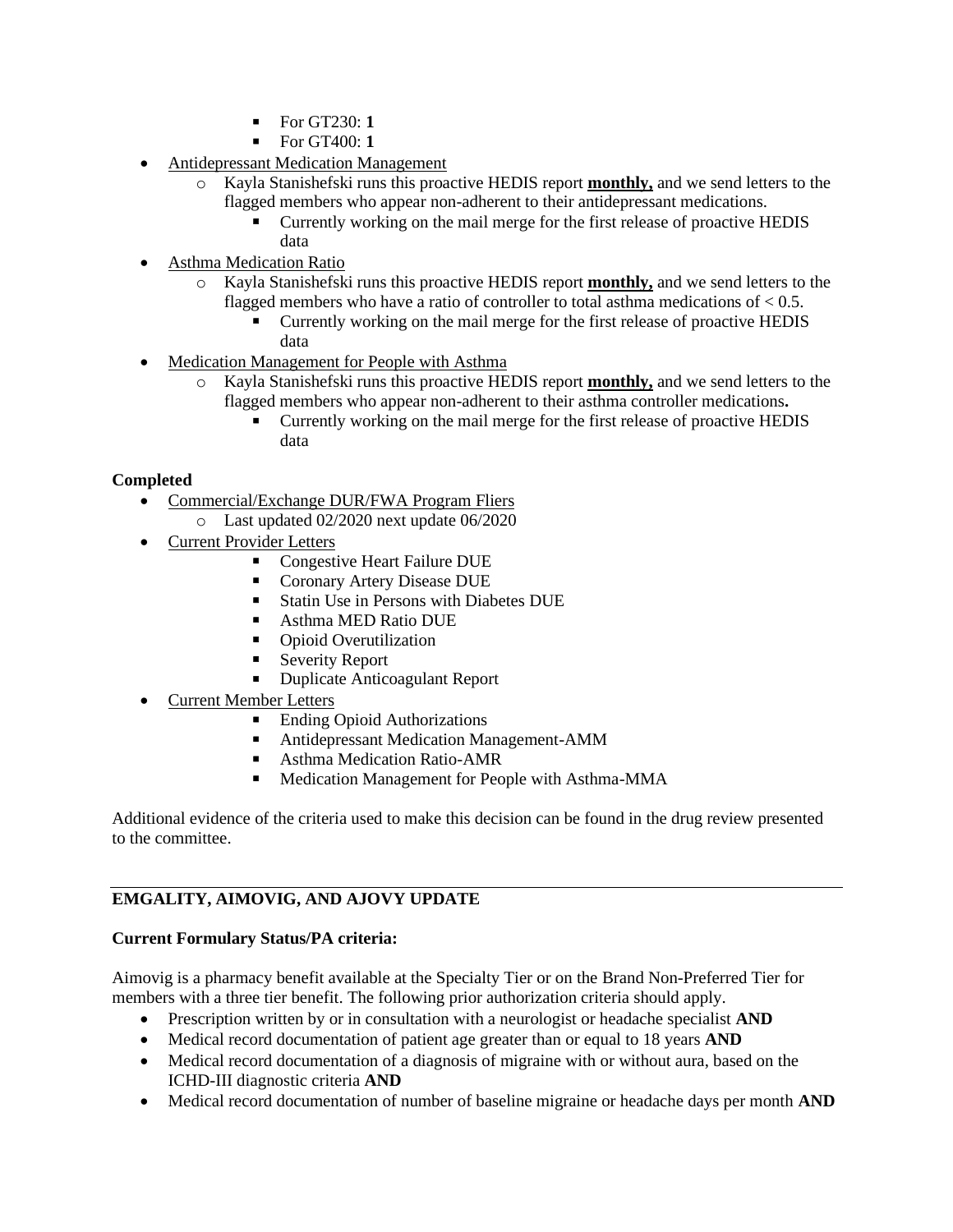- Medical record documentation of therapeutic failure on, intolerance to, or contraindication to at least three (3) of the following:
	- o One (1) beta blocker (metoprolol, propranolol, timolol, atenolol, nadolol)
	- o Topiramate
	- o Divalproex/Sodium Valproate
	- o Amitriptyline
	- o Venlafaxine

# **AND**

- If the request is for use in combination with Botox, all of the following must be met:
	- o Medical record documentation of a therapeutic failure on a minimum 3 month trial of at least one CGRP antagonists without the concomitant use of Botox **AND**
	- o Medical record documentation of therapeutic failure on a minimum 6 month trial of Botox without the concomitant use of a CGRP antagonist

Ajovy is a pharmacy benefit available at the Specialty Tier or on the Brand Non-Preferred Tier for members with a three tier benefit. The following prior authorization criteria should apply.

- Prescription written by or in consultation with a neurologist or headache specialist **AND**
- Medical record documentation of patient age greater than or equal to 18 years **AND**
- Medical record documentation of a diagnosis of migraine with or without aura, based on the ICHD-III diagnostic criteria **AND**
- Medical record documentation of number of baseline migraine or headache days per month **AND**
- Medical record documentation of therapeutic failure on, intolerance to, or contraindication to at least three (3) of the following:
	- o One (1) beta blocker (metoprolol, propranolol, timolol, atenolol, nadolol)
	- o Topiramate
	- o Divalproex/Sodium Valproate
	- o Amitriptyline
	- o Venlafaxine

# **AND**

- If the request is for use in combination with Botox, all of the following must be met:
	- o Medical record documentation of a therapeutic failure on a minimum 3 month trial of at least one CGRP antagonists without the concomitant use of Botox **AND**
	- o Medical record documentation of therapeutic failure on a minimum 6 month trial of Botox without the concomitant use of a CGRP antagonist

Emgality is a pharmacy benefit available at the Specialty Tier or on the Brand Non-Preferred Tier for members with a three tier benefit. The following prior authorization criteria should apply.

- Prescription written by or in consultation with a neurologist or headache specialist **AND**
- Medical record documentation of patient age greater than or equal to 18 years **AND**
- Medical record documentation of a diagnosis of migraine with or without aura, based on the ICHD-III diagnostic criteria **AND**
- Medical record documentation of number of baseline migraine or headache days per month **AND**
- Medical record documentation of therapeutic failure on, intolerance to, or contraindication to at least three (3) of the following:
	- o One (1) beta blocker (metoprolol, propranolol, timolol, atenolol, nadolol)
	- o Topiramate
	- o Divalproex/Sodium Valproate
	- o Amitriptyline
	- o Venlafaxine

**AND**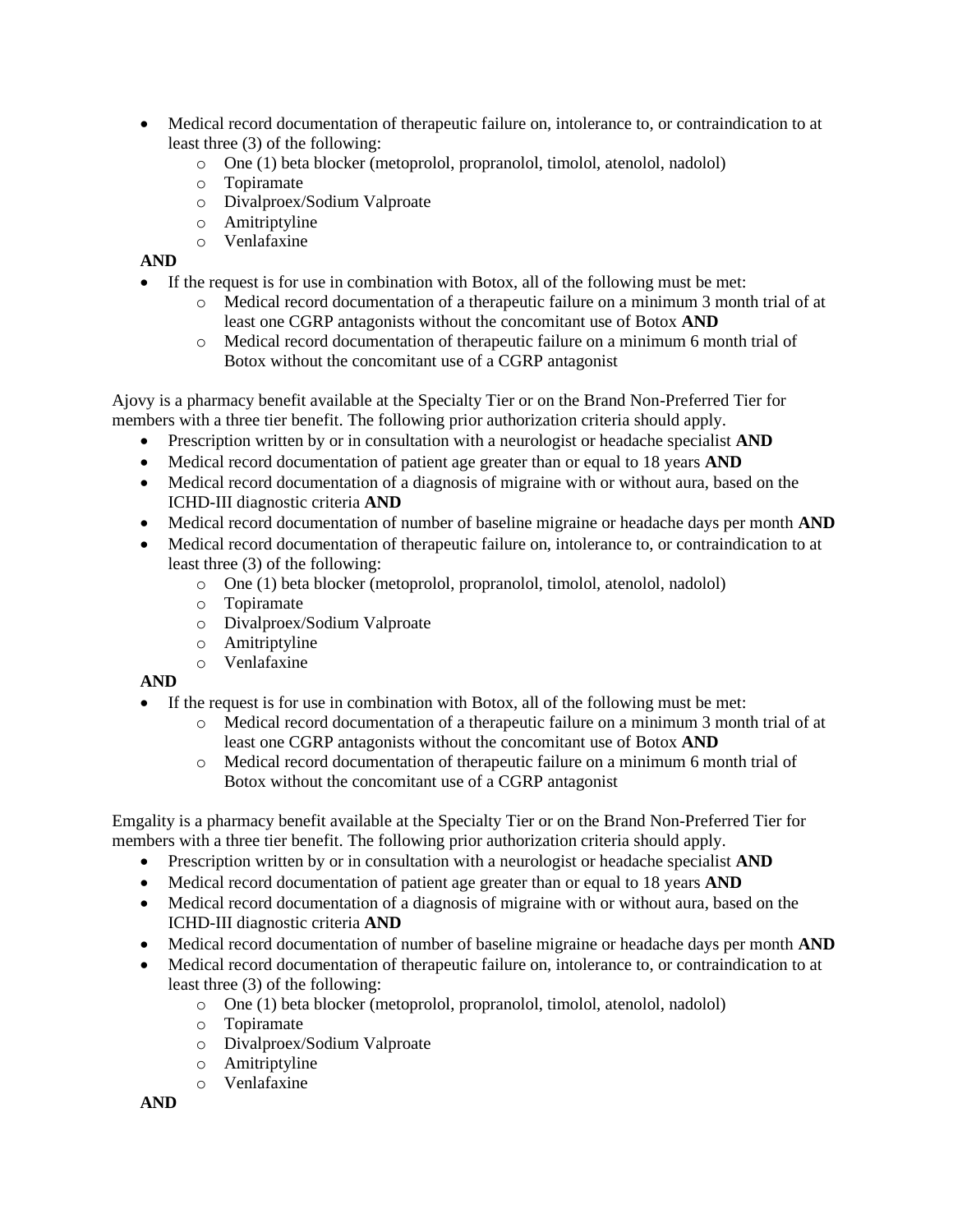- If the request is for use in combination with Botox, all of the following must be met:
	- o Medical record documentation of a therapeutic failure on a minimum 3 month trial of at least one CGRP antagonists without the concomitant use of Botox **AND**
	- o Medical record documentation of therapeutic failure on a minimum 6 month trial of Botox without the concomitant use of a CGRP antagonist

# **Recommendations:**

It is recommended to move Emgality and Aimovig to a Brand Preferred tier. For Emgality and Aimovig, we will change the number of preventive agents a patient needs to fail from 3 to 2. Ajovy will be nonpreferred. Approval of Ajovy will require failure on Emgality and Aimovig.

Aimovig is a pharmacy benefit and will be added to the **Brand Preferred tier**. The following prior authorization criteria should apply.

- Prescription written by or in consultation with a neurologist or headache specialist **AND**
- Medical record documentation of patient age greater than or equal to 18 years **AND**
- Medical record documentation of a diagnosis of migraine with or without aura, based on the ICHD-III diagnostic criteria **AND**
- Medical record documentation of number of baseline migraine or headache days per month **AND**
- Medical record documentation of therapeutic failure on, intolerance to, or contraindication to at least  $\frac{\text{two (2)}}{\text{of the following:}}$ 
	- o One (1) beta blocker (metoprolol, propranolol, timolol, atenolol, nadolol)
	- o Topiramate
	- o Divalproex/Sodium Valproate
	- o Amitriptyline
	- o Venlafaxine

# **AND**

- If the request is for use in combination with Botox, all of the following must be met:
	- o Medical record documentation of a therapeutic failure on a minimum 3 month trial of at least one CGRP antagonists without the concomitant use of Botox **AND**
	- o Medical record documentation of therapeutic failure on a minimum 6 month trial of Botox without the concomitant use of a CGRP antagonist

Ajovy is a pharmacy benefit available at the Specialty Tier or on the Brand Non-Preferred Tier for members with a three tier benefit. The following prior authorization criteria should apply.

- Prescription written by or in consultation with a neurologist or headache specialist **AND**
- Medical record documentation of patient age greater than or equal to 18 years **AND**
- Medical record documentation of a diagnosis of migraine with or without aura, based on the ICHD-III diagnostic criteria **AND**
- Medical record documentation of number of baseline migraine or headache days per month **AND**
- Medical record documentation of therapeutic failure on, intolerance to, or contraindication to at least three (3) of the following:
	- o One (1) beta blocker (metoprolol, propranolol, timolol, atenolol, nadolol)
	- o Topiramate
	- o Divalproex/Sodium Valproate
	- o Amitriptyline
	- o Venlafaxine

# **AND**

- Medical record documentation of therapeutic failure on, intolerance to, or contraindication to Aimovig and Emgality **AND**
- If the request is for use in combination with Botox, all of the following must be met: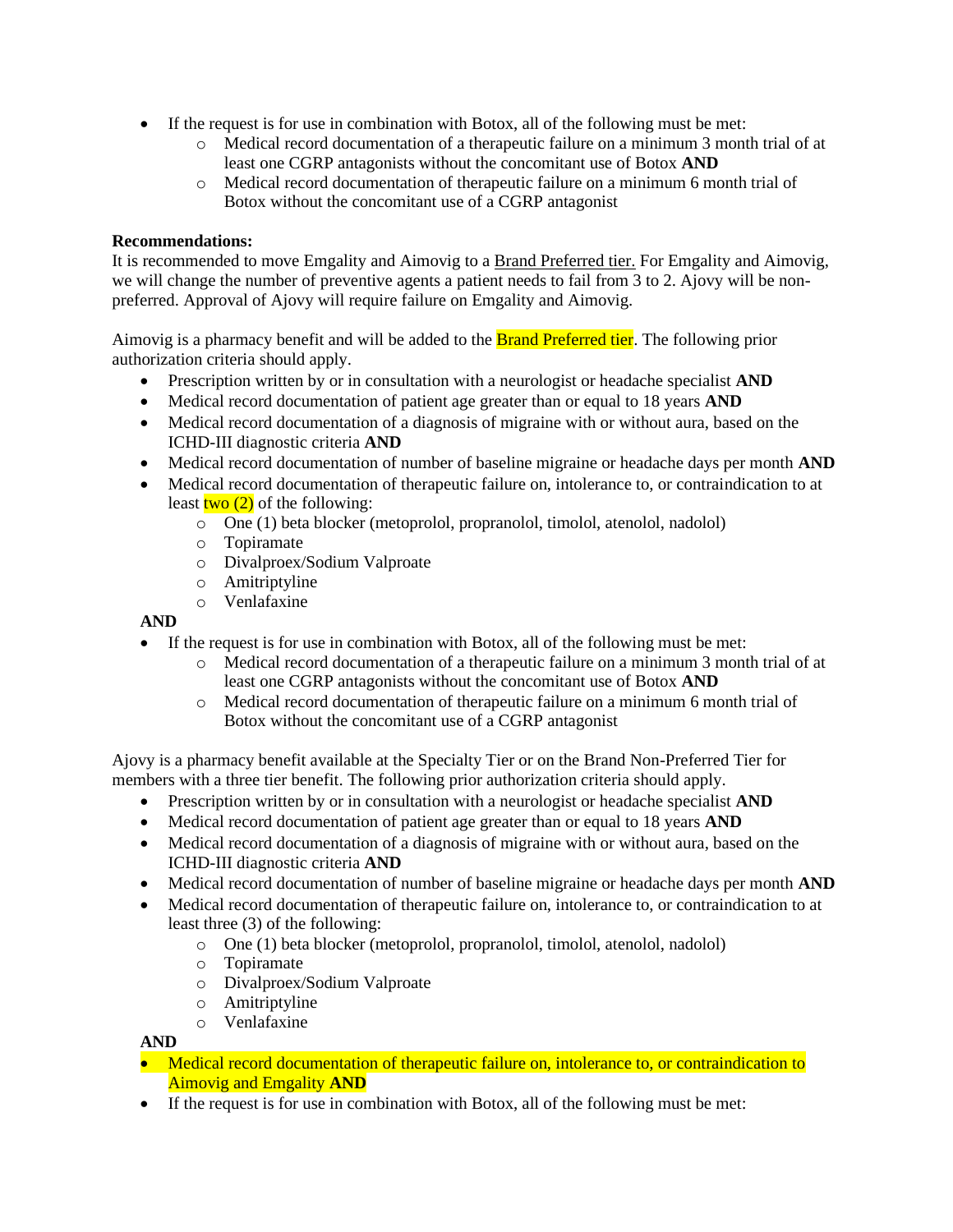- o Medical record documentation of a therapeutic failure on a minimum 3 month trial of at least one CGRP antagonists without the concomitant use of Botox **AND**
- o Medical record documentation of therapeutic failure on a minimum 6 month trial of Botox without the concomitant use of a CGRP antagonist

Emgality is a pharmacy benefit and will be added to the Brand Preferred tier. The following prior authorization criteria should apply.

- Prescription written by or in consultation with a neurologist or headache specialist **AND**
- Medical record documentation of patient age greater than or equal to 18 years **AND**
- Medical record documentation of a diagnosis of migraine with or without aura, based on the ICHD-III diagnostic criteria **AND**
- Medical record documentation of number of baseline migraine or headache days per month **AND**
- Medical record documentation of therapeutic failure on, intolerance to, or contraindication to at least  $\frac{\text{two (2)}}{\text{of the following:}}$ 
	- o One (1) beta blocker (metoprolol, propranolol, timolol, atenolol, nadolol)
	- o Topiramate
	- o Divalproex/Sodium Valproate
	- o Amitriptyline
	- o Venlafaxine

**AND**

- If the request is for use in combination with Botox, all of the following must be met:
	- o Medical record documentation of a therapeutic failure on a minimum 3 month trial of at least one CGRP antagonists without the concomitant use of Botox **AND**
	- o Medical record documentation of therapeutic failure on a minimum 6 month trial of Botox without the concomitant use of a CGRP antagonist

**Discussion:** No comments or questions.

**Outcome:** The committee unanimously voted to accept the recommendations as presented. None were opposed.

Additional evidence of the criteria used to make this decision can be found in the drug review presented to the committee.

# **ENTYVIO POLICY UPDATE**

# **Review:**

**VARSITY Trial<sup>1</sup> :** Vedolizumab vs Adalimumab in Moderate to Severe Active Ulcerative Colitis

- *Phase IIIb, double blind, double dummy, randomized, active-controlled superiority trail*
- *conducted in 245 centers in 34 countries from 2015 – 2019.*
- Population ( $n = 769$ )
	- $\circ$  Adults 18 85 with a confirmed diagnosis of UC at least 3 months before screening, have colonic involvement of at least 15cm, and have a total score of  $6 - 12$  on Mayo Scale with a subscore of at least 2 on the endoscopic component of the Mayo Scale
		- Mayo Score range is  $0 12$  (higher scores indicate more severe disease) and subscores of each of the four components range from  $0 - 3$
	- $\circ$  25% of patients had previous exposure to an TNF $\alpha$  inhibitor (not adalimumab) and the rest of patients were never tried  $TNF\alpha$  inhibitor and had a loss of response to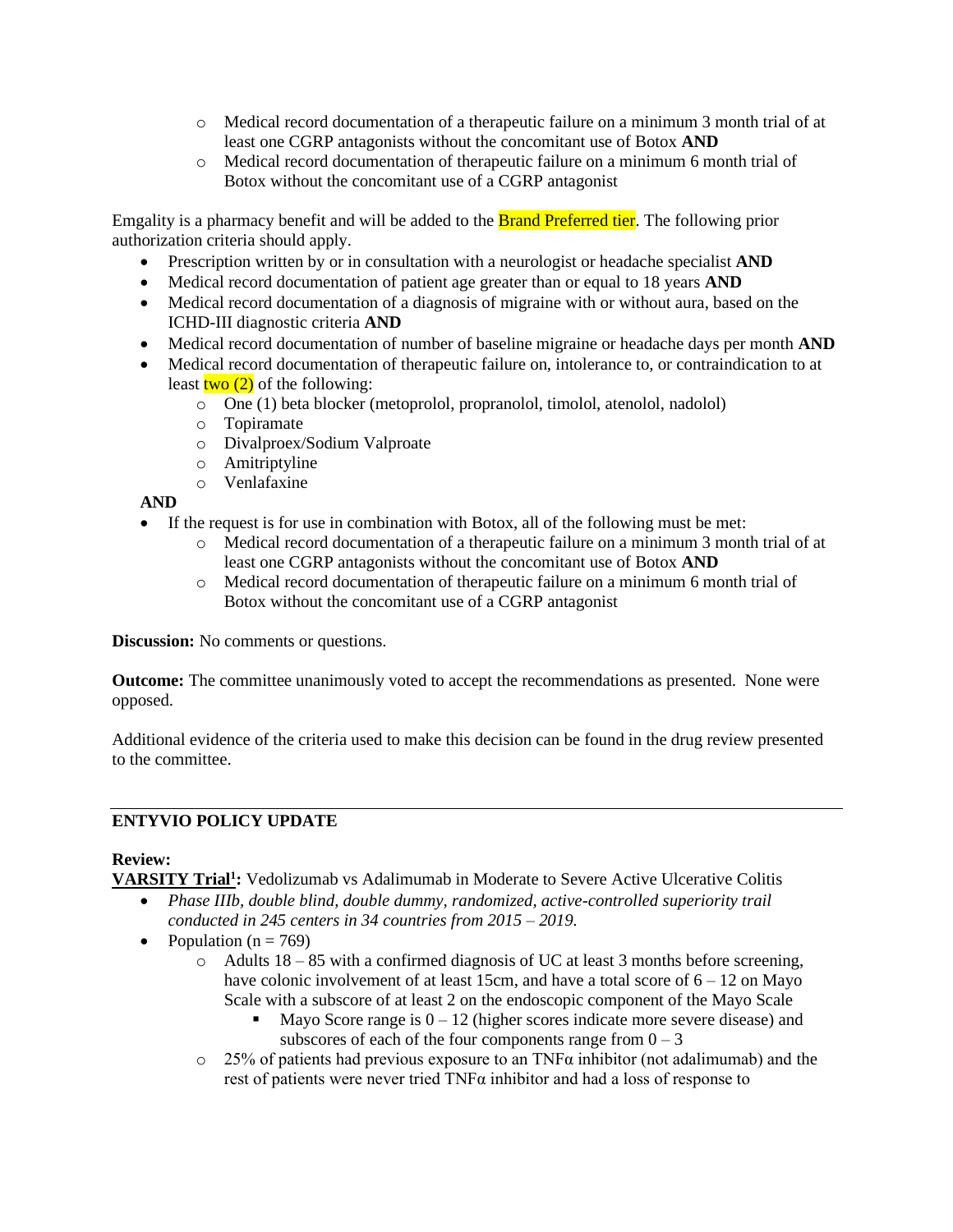conventional treatments (ex. aminosalicylates, oral immunomodulators, or corticosteroids). All patients never tried vedolizumab.

- **Intervention** 
	- $\circ$  Vedolizumab Group (n = 383)
		- 300mg IV on day 1 at weeks 2, 6, 14, 22, 30, 38, and 46 (plus placebo SQ)
	- $\circ$  Adalimumab Group (n = 386)
		- $40mg$  SQ with a total dose of 160 mg at week 1, 80 mg at week 2, and 40 mg every 2 weeks thereafter until week 50 (plus placebo IV)
	- o Dose escalation not permitted
- Outcomes
	- $\circ$  Clinical remission at week 52 ( $\leq$  2 on Mayo scale and no subscore  $>$  1 on any of the four components)
		- Overall, more patients achieved clinical remission in vedolizumab group than in adalimumab group (31.3% vs 22.5%,  $p = 0.0006$ )
	- o Additional Efficacy Outcome Analysis
		- Endoscopic Improvement
			- Overall, more patients achieved mucosal healing in vedolizumab group than in adalimumab group (39.7% vs  $27.7%$ ,  $p < 0.001$ )
		- Corticosteroid Free Remission at week 52
			- Overall, 12.6% (14 out of 111) patients in the vedolizumab group and 21.8% (26 out of 119) in the adalimumab group achieved clinical remission without steroid use  $(CI: -18.9 - 0.4)$
	- o See additional exploratory outcomes below
	- o Safety

| Events                                              | Adalimumab ( $n = 386$ ) | Vedolizumab ( $n = 383$ ) |
|-----------------------------------------------------|--------------------------|---------------------------|
| Any Adverse Event, n (%)                            | 267(69.2)                | 240(62.7)                 |
| Averse Events, excluding UC, n (%)                  | 250(64.8)                | 229(59.8)                 |
| Serious Adverse Events, n (%)                       | 53 (13.7)                | 42(11.0)                  |
| Infections, no. of patients/incidence rate per 100  | 124/34.6                 | 103/23.4                  |
| patient years                                       |                          |                           |
| Musculoskeletal and connective tissue disorder, no. | 44/12.3                  | 50/11.4                   |
| of patients/incidence rate per 100 patient years    |                          |                           |
| Skin and subcutaneous tissue disorders, no. of      | 52/14.5                  | 38/8.6                    |
| patients/incidence rate per 100 patient years       |                          |                           |

Clinical Response via change in partial Mayo Score



Partial Mayo Score (range  $o - 9$ , combines stool frequency, rectal bleeding, and PGA, with the exclusion of endoscopy). Clinical remission was defined as at least 2 point reduction and at least 25% change from baseline, with an accompanying decrease of at least 1 point on the rectal bleeding component of the Mayo scale or rectal bleeding subscore of 0 or 1.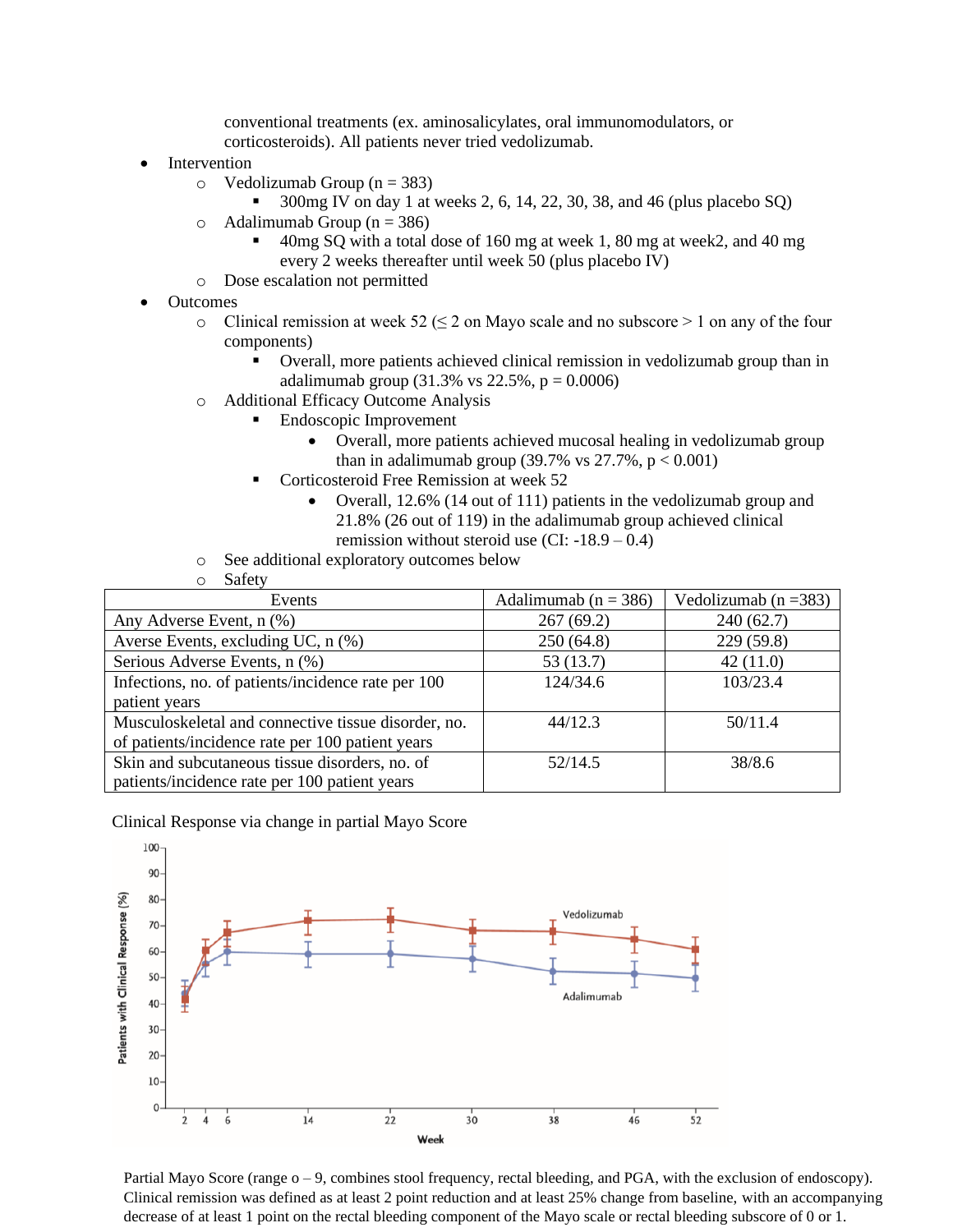|                                                     | Adalimumab SC 40 mg<br>$Q2W (N=386)$ | Vedolizumab IV<br>300 mg Q8W (N=383) | Treatment Difference,<br>$(95\% \text{ CI})$ |
|-----------------------------------------------------|--------------------------------------|--------------------------------------|----------------------------------------------|
| Rectal bleeding subscore indicative of mild         | 211 (54.7)                           | 252(65.8)                            | 11.1 (4.2, 17.9)                             |
| disease $(\leq)$ at Week 52, n $(\%)$               |                                      |                                      |                                              |
| PGA subscore indicative of mild disease             | 189 (49.0)                           | 234(61.1)                            | 12.1(5.1, 19.0)                              |
| $(\leq)$ at Week 52, n $(\%)$                       |                                      |                                      |                                              |
| Stool frequency subscore indicative of mild         | 173(44.8)                            | 223(58.2)                            | 13.3(6.4, 20.3)                              |
| disease $(\leq 1)$ at Week 52, n $(\%$ )            |                                      |                                      |                                              |
| Clinical remission with rectal bleeding and         | 54 (14.0)                            | 85 (22.2)                            | 8.2(2.8, 13.5)                               |
| endoscopy subscore of 0 at Week 52, n (%)           |                                      |                                      |                                              |
| Endoscopy subscore $\leq 1$ , rectal bleeding       | 75 (19.4)                            | 91 (23.8)                            | $4.3(-1.5, 10.1)$                            |
| subscore of 0, and stool frequency subscore         |                                      |                                      |                                              |
| of 0 at Week 52, n (%)                              |                                      |                                      |                                              |
| Endoscopy subscore $\leq$ 1, rectal bleeding        | 91 (23.6)                            | 127(33.2)                            | 9.5(3.2, 15.9)                               |
| subscore of 0, and stool frequency subscore         |                                      |                                      |                                              |
| $\leq$ 1 at Week 52, n (%)                          |                                      |                                      |                                              |
| Quality of life - IBDQ score change of $\geq 16$    | 163(42.2)                            | 199 (52.0)                           | 9.7(2.7, 16.7)                               |
| points from Baseline to Week 52, n (%)              |                                      |                                      |                                              |
| Clinical remission based on IBDQ score              | 156(40.4)                            | 192(50.1)                            | 9.6(2.8, 16.5)                               |
| $>170$ at Week 52, n $(\%)$                         |                                      |                                      |                                              |
| Major UC-related events, Hazard ratio, 95%          |                                      |                                      | 0.061(0.035, 0.105)                          |
| CI:                                                 | 20(5.2)                              | 15(3.9)                              |                                              |
| UC-related hospitalizations, $n$ $(\%)$<br>٠        | 3(0.8)                               | $\theta$                             |                                              |
| UC-related bowel resections, $n$ $%$ )<br>$\bullet$ | 8(2.1)                               | 7(1.8)                               |                                              |
| UC-related procedures, $n$ $%$ )<br>$\bullet$       |                                      |                                      |                                              |
| Histological remission, per Geboes score <          | 12(3.1)                              | 40(10.4)                             | 7.3(3.8, 10.8)                               |
| 2.0, at week 52, n (%)                              |                                      |                                      |                                              |
| Histological remission, per RHI score < 3,          | 77 (19.9)                            | 144 (37.6)                           | 17.6(11.3, 23.8)                             |
| at week 52, n (%)                                   |                                      |                                      |                                              |

# **Recommendations from National Agencies and Organizations:**

**American Gastroenterology Association:<sup>2</sup>** Moderate to Severe Ulcerative Colitis

- Biologic-naïve patients are recommended to start infliximab or vedolizumab over adalimumab, for remission induction. Adalimumab may be a reasonable first for patients with less severe disease and value the convenience of self-administered subcutaneous injection more than the relative efficacy of medications).
- Ustekinumab or tofacitinib is recommended over vedolizumab or adalimumab for induction of remission in patients with previous infliximab exposure, especially if primary nonresponse.
- The FDA recommends that tofacitinib use is reserved for failure of or intolerance to TNFα antagonists.

# **American College of Gastroenterology:<sup>3</sup>** Moderately to Severe Active Ulcerative Colitis

- TNFα antagonists (Infliximab, adalimumab, and golimumab) demonstrated superiority over placebo, with a trend from various studies suggesting a higher remission rate with Infliximab over adalimumab or golimumab. Evidence also suggested lower corticosteroid use, less all cause hospitalizations, and UC hospitalizations with infliximab when compared to adalimumab.
- Vedolizumab is also an effective choice over placebo and has a targeted mechanism of action, providing a more favorable safety profile with a lower risk of infections. Vedolizumab demonstrated efficacy in patients that failed  $TNF\alpha$  antagonists. Tofacitinib is also more effective compared to placebo and demonstrated efficacy after failure of TNFα inhibitor.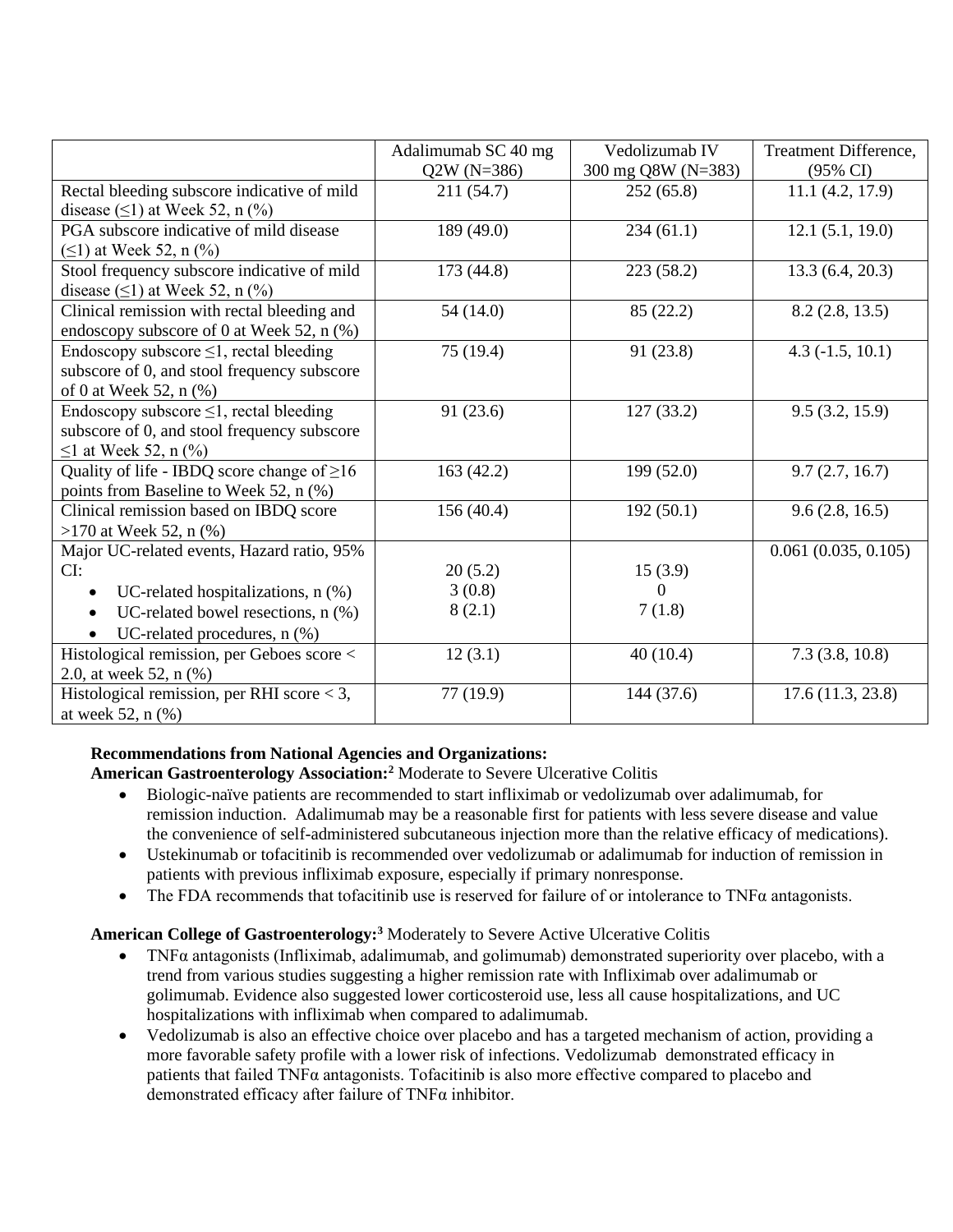**Specialist Feedback:** Dr. Korta Yuasa, Gastroenterologist at Geisinger Health System, noted that the VARSITY trial confirmed what he has seen in clinical practice – that there are treatments available for UC that are better than Humira. Previously he stated that he did not feel they could position biologic treatments effectively due to lack of head to head data. With the release of this trial data and head to head comparison, he recommends positioning Entyvio as a first line biologic option for UC. He also notes that the two newer biologics (Entyvio and Stelara) have much less risks of complications which have been echoed by many experts over the past 2-3 years.

**Current Formulary Status:** Entyvio is covered under the medical benefit with the following prior authorization criteria:

# **Crohn's Disease**

- Prescription written by a gastroenterologist **AND**
- Medical record documentation of age >18 years **AND**
- Medical record documentation of a diagnosis of moderate-to-severe Crohn's disease **AND**
- Medical record documentation of a therapeutic failure on, intolerance to, or contraindication to Humira\*

# **Ulcerative Colitis**

- Prescription written by a gastroenterologist **AND**
- Medical record documentation of age >18 years **AND**
- Medical record documentation of a diagnosis of moderate-to-severe ulcerative colitis **AND**
- Medical record documentation of a therapeutic failure on, intolerance to, or contraindication to Humira\*.

**AUTHORIZATION DURATION:** After the initial 6 month approval, subsequent approvals will be for a duration of 12 months. Reevaluation of coverage will be every 12 months requiring documentation of improvement of signs and symptoms while on Entyvio

**Recommendations:** Entyvio is covered under the medical benefit. Recommend updating the prior authorization criteria as follows:

# **Crohn's Disease**

- Prescription written by a gastroenterologist **AND**
- Medical record documentation of age >18 years **AND**
- Medical record documentation of a diagnosis of moderate-to-severe Crohn's disease **AND**
- Medical record documentation of a therapeutic failure on, intolerance to, or contraindication to Humira\*

#### **Ulcerative Colitis**

- Prescription written by a gastroenterologist **AND**
- Medical record documentation of age >18 years **AND**
- Medical record documentation of a diagnosis of moderate-to-severe ulcerative colitis **AND**
- Medical record documentation of a therapeutic failure on, intolerance to, or contraindication to azathioprine or 6-mercaptopurine (6-MP)
- Medical record documentation of a therapeutic failure on, intolerance to, or contraindication to Humira\*.

**AUTHORIZATION DURATION:** After the initial 6 month approval, subsequent approvals will be for a duration of 12 months. Reevaluation of coverage will be every 12 months requiring documentation of improvement of signs and symptoms while on Entyvio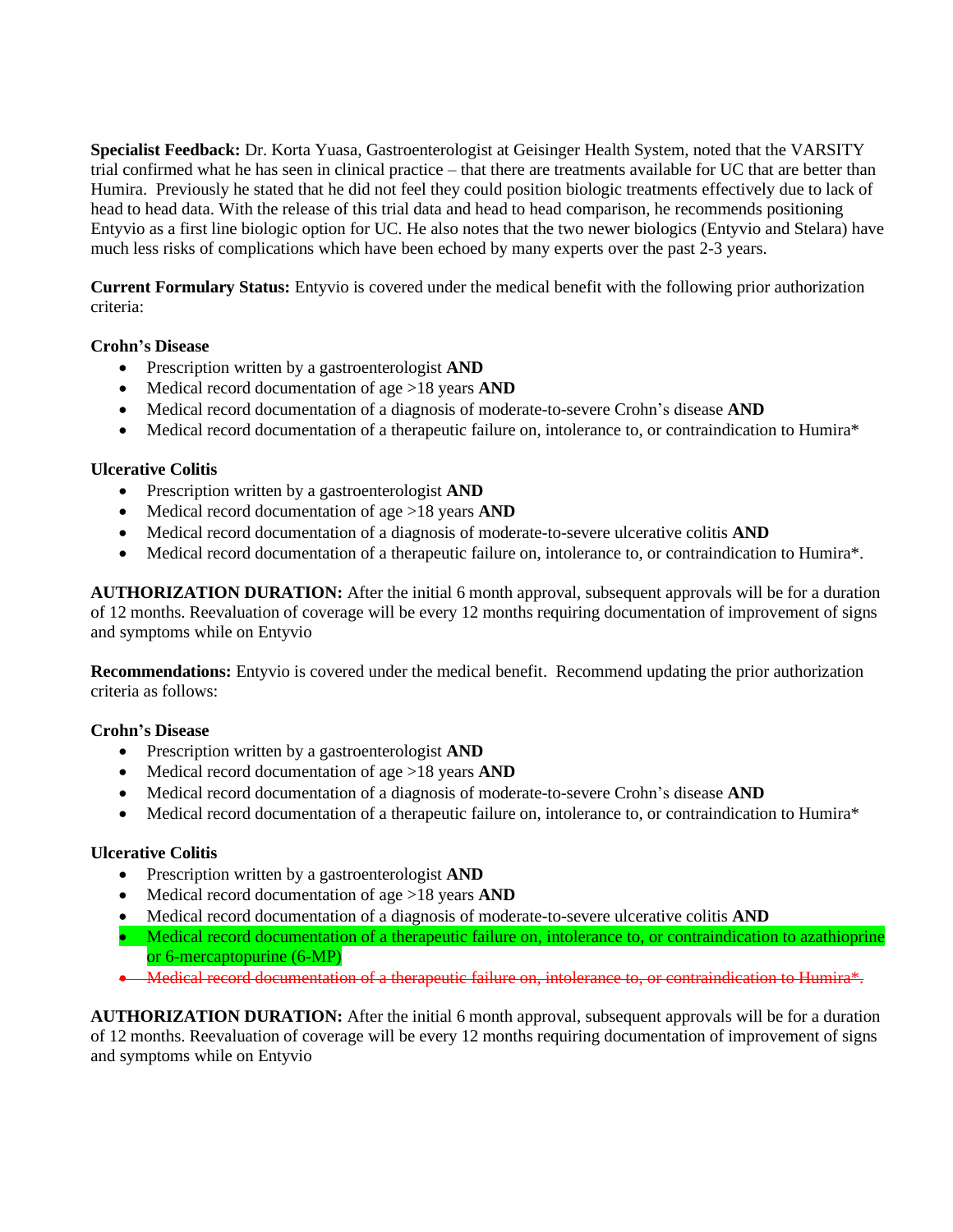# **FACETS RX COUNT:**

# **Initial Authorization**:

- Facets RX Count: 1500 (J3380 Vedolizumab)
- MedImpact Quantity Limit (for non-Medicare LOB): one-time 1-week authorization of 2 vials per 28 days. Remainder of initial 6 month authorization, 1 vial per 56 days

#### **Subsequent Authorizations**:

- Facets RX Count: 2100 (J3380 Vedolizumab)
- MedImpact Quantity limit (for non-Medicare LOB): 1 vial per 56 days

**Discussion:** No comments or questions.

**Outcome:** The committee unanimously voted to accept the recommendations as presented. None were opposed.

Additional evidence of the criteria used to make this decision can be found in the drug review presented to the committee.

# **SIROLIMUS POLICY UPDATE**

*Update on the use of sirolimus for graft versus host disease prophylaxis in patients undergoing stem-cell transplant.*

**Clinical Evidence Summary:** Sirolimus has demonstrated efficacy in studies with patients undergoing treatment for graft versus host disease prophylaxis. Studies consisted of additive sirolimus to first line therapy (triple therapy) and in comparison to first line immunosuppressive agents such as methotrexate or mycophenolate mofetil.

**Recommendations**: It is recommended that the following changes be added to the current policy for Sirolimus:

# **Current**:

- Medical record documentation of age greater than or equal to 13 years **AND**
- Medical record documentation of a renal transplant
- **OR**
- Medical record documentation of a diagnosis of lymphangioleiomyomatosis

# **Updated Language**:

*Add to current policy:*

**OR**

- Medical record documentation of use for graft versus host disease prophylaxis **AND**
- Treatment with a calcineurin inhibitor **AND** one of the following**:**
	- o Documentation of failure on, intolerance to, or a contraindication to methotrexate or mycophenolate mofetil **OR**
	- o Use of triple therapy with a calcineurin inhibitor, methotrexate or mycophenolate mofetil, and sirolimus

**Discussion:** No comments or questions.

**Outcome:** The committee unanimously voted to accept the recommendations as presented. None were opposed.